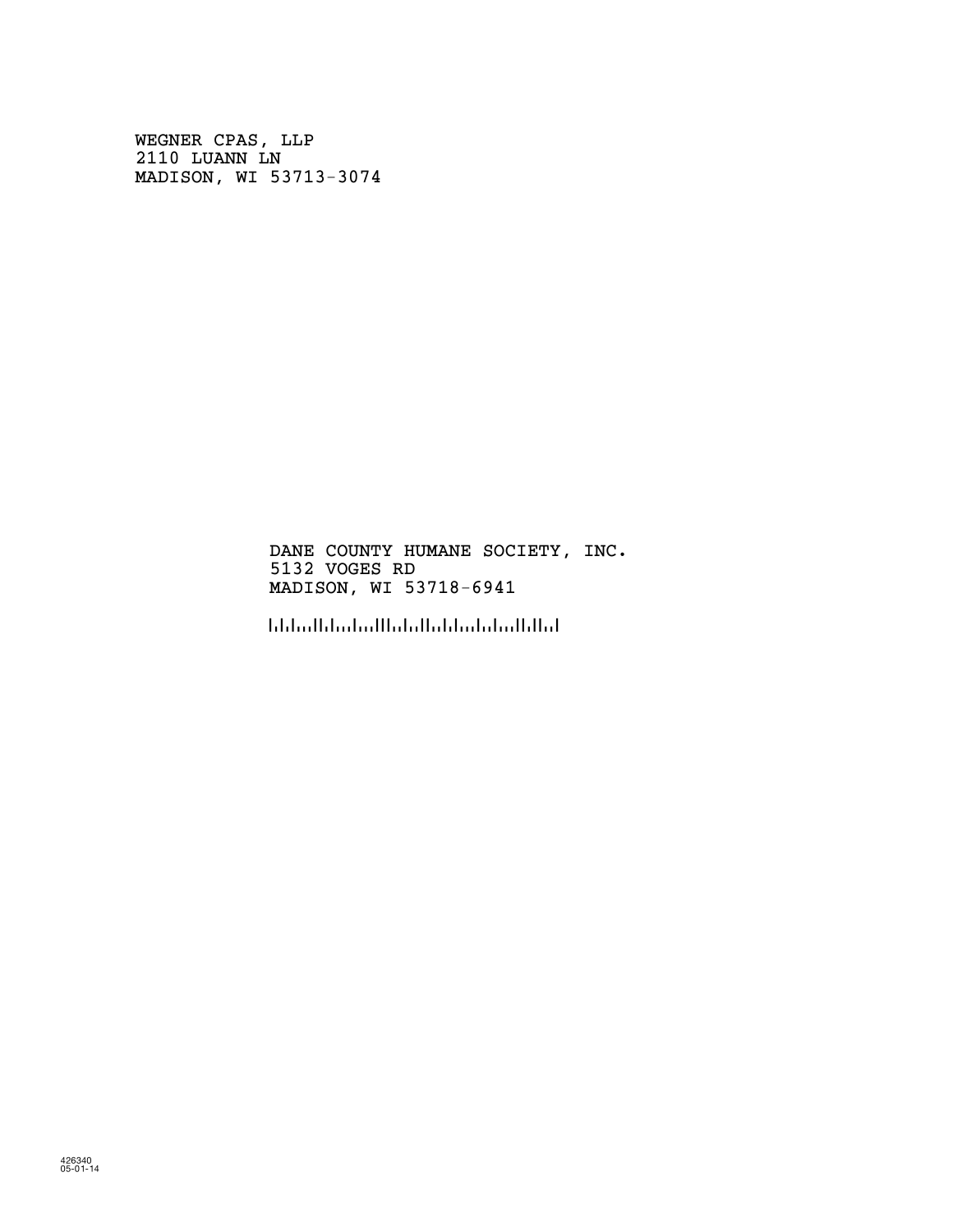# PUBLIC DISCLOSURE COPY - STATE REGISTRATION NO. 622-800

Form

# **Under section 501(c), 527, or 4947(a)(1) of the Internal Revenue Code (except private foundations) 990 Return of Organization Exempt From Income Tax 1990 2014**<br>
Under section 501(c), 527, or 4947(a)(1) of the Internal Revenue Code (except private foundations) **2014**

**| Do not enter social security numbers on this form as it may be made public. | Information about Form 990 and its instructions is at Inspection**



Department of the Treasury Internal Revenue Service

| internal Revenue Service |                                                     | $>$ Information about Form 990 and its instructions is at $_{\rm{www.irs.}~\alpha o v/form990}$ |            |                                          | mspe |
|--------------------------|-----------------------------------------------------|-------------------------------------------------------------------------------------------------|------------|------------------------------------------|------|
|                          | A For the 2014 calendar year, or tax year beginning |                                                                                                 | and ending |                                          |      |
| <b>B</b> Check if        | <b>IC</b> Name of organization                      |                                                                                                 |            | <b>ID Emplover identification number</b> |      |

|                                    | <b>CHECK IT</b><br>applicable: | G Naffle of Organization                                                                                                                    |            | o Empioyer identification number                        |                                                           |
|------------------------------------|--------------------------------|---------------------------------------------------------------------------------------------------------------------------------------------|------------|---------------------------------------------------------|-----------------------------------------------------------|
|                                    | Address<br>change              | DANE COUNTY HUMANE SOCIETY, INC.                                                                                                            |            |                                                         |                                                           |
|                                    | Name<br>change                 | Doing business as                                                                                                                           |            |                                                         | 39-0806335                                                |
|                                    | Initial<br>return              | Number and street (or P.O. box if mail is not delivered to street address)                                                                  | Room/suite | E Telephone number                                      |                                                           |
|                                    | Final<br> return/              | 5132 VOGES RD                                                                                                                               |            |                                                         | $608 - 838 - 0413$                                        |
|                                    | termin-<br>ated                | City or town, state or province, country, and ZIP or foreign postal code                                                                    |            | G Gross receipts \$                                     | 7,071,634.                                                |
|                                    | Amended<br>return              | 53718-6941<br>MADISON, WI                                                                                                                   |            | $H(a)$ is this a group return                           |                                                           |
|                                    | Applica-                       | F Name and address of principal officer: PAM MCCLOUD SMITH                                                                                  |            | for subordinates?                                       | $\Box$ Yes $[\overline{\mathrm{X}}]$ No                   |
|                                    | pending                        | SAME AS C ABOVE                                                                                                                             |            | $H(b)$ Are all subordinates included? $\Box$ Yes $\Box$ | ⊿No                                                       |
|                                    |                                | Tax-exempt status: $X \overline{301(c)(3)}$<br>$\sqrt{\frac{1}{1}}$ (insert no.)<br>$501(c)$ (<br>$4947(a)(1)$ or                           | 527        |                                                         | If "No," attach a list. (see instructions)                |
|                                    |                                | J Website: WWW.GIVESHELTER.ORG                                                                                                              |            | $H(c)$ Group exemption number $\blacktriangleright$     |                                                           |
|                                    |                                | K Form of organization: $X$ Corporation<br>Other $\blacktriangleright$<br>Trust<br>Association                                              |            |                                                         | L Year of formation: $1921$ M State of legal domicile: WI |
|                                    | Part I                         | Summary                                                                                                                                     |            |                                                         |                                                           |
|                                    | 1                              | Briefly describe the organization's mission or most significant activities: PROVIDE CARE, EDUCATION, AND                                    |            |                                                         |                                                           |
| <b>Activities &amp; Governance</b> |                                | ADOPTION SERVICES TO REDUCE THE POPULATION OF UNWANTED ANIMALS.                                                                             |            |                                                         |                                                           |
|                                    | 2                              | Check this box $\blacktriangleright$ $\Box$ if the organization discontinued its operations or disposed of more than 25% of its net assets. |            |                                                         |                                                           |
|                                    | 3                              | Number of voting members of the governing body (Part VI, line 1a)                                                                           |            | 3                                                       | 10                                                        |
|                                    | 4                              |                                                                                                                                             |            | $\overline{\mathbf{4}}$                                 | 10<br>166                                                 |
|                                    | 5                              |                                                                                                                                             |            | $\overline{5}$                                          | 1760                                                      |
|                                    | 6                              |                                                                                                                                             |            | 6                                                       | $\overline{0}$ .                                          |
|                                    |                                |                                                                                                                                             |            | 7a                                                      | $\overline{0}$ .                                          |
|                                    |                                |                                                                                                                                             |            | 7 <sub>b</sub>                                          |                                                           |
|                                    |                                |                                                                                                                                             |            | <b>Prior Year</b><br>2,062,564.                         | <b>Current Year</b><br>2,497,092.                         |
|                                    | 8<br>9                         | Program service revenue (Part VIII, line 2g)                                                                                                |            | 952,554.                                                | 948, 205.                                                 |
| Revenue                            | 10                             |                                                                                                                                             |            | 75,530.                                                 | 170, 700.                                                 |
|                                    | 11                             | Other revenue (Part VIII, column (A), lines 5, 6d, 8c, 9c, 10c, and 11e)                                                                    |            | 11,306.                                                 | 38, 174.                                                  |
|                                    | 12                             | Total revenue - add lines 8 through 11 (must equal Part VIII, column (A), line 12)                                                          |            | 3, 101, 954.                                            | 3,654,171.                                                |
|                                    | 13                             | Grants and similar amounts paid (Part IX, column (A), lines 1-3)                                                                            |            | 9,525.                                                  | О.                                                        |
|                                    | 14                             |                                                                                                                                             |            | 0.                                                      | $\overline{0}$ .                                          |
|                                    | 15                             | Salaries, other compensation, employee benefits (Part IX, column (A), lines 5-10)                                                           |            | 2,429,156.                                              | 2,494,186.                                                |
|                                    |                                |                                                                                                                                             |            | 0.                                                      | 0.                                                        |
| Expenses                           |                                |                                                                                                                                             |            |                                                         |                                                           |
|                                    |                                |                                                                                                                                             |            | 1,336,829.                                              | 1,319,358.                                                |
|                                    | 18                             | Total expenses. Add lines 13-17 (must equal Part IX, column (A), line 25)                                                                   |            | 3,775,510.                                              | 3,813,544.                                                |
|                                    | 19                             |                                                                                                                                             |            | $-673,556.$                                             | $-159, 373.$                                              |
| $\frac{5}{6}$                      |                                |                                                                                                                                             |            | <b>Beginning of Current Year</b>                        | <b>End of Year</b>                                        |
| Assets<br>dBalanc                  | 20                             | Total assets (Part X, line 16)                                                                                                              |            | 7,009,095.                                              | 6,428,417.                                                |
|                                    | 21                             | Total liabilities (Part X, line 26)                                                                                                         |            | 1, 184, 952.                                            | 917, 104.                                                 |
| Net<br>Fund                        | 22                             |                                                                                                                                             |            | 5,824,143.                                              | 5, 511, 313.                                              |
|                                    |                                | <b>Part II   Signature Block</b>                                                                                                            |            |                                                         |                                                           |

Under penalties of perjury, I declare that I have examined this return, including accompanying schedules and statements, and to the best of my knowledge and belief, it is true, correct, and complete. Declaration of preparer (other than officer) is based on all information of which preparer has any knowledge.

| Sign<br>Here                                                                                                 | Signature of officer<br>PAM MCCLOUD SMITH, EXECUTIVE DIRECTOR<br>Type or print name and title |                      | Date                                                |  |  |  |
|--------------------------------------------------------------------------------------------------------------|-----------------------------------------------------------------------------------------------|----------------------|-----------------------------------------------------|--|--|--|
| Paid                                                                                                         | Print/Type preparer's name<br>SCOTT HAUMERSEN,<br><b>CPA</b>                                  | Preparer's signature | Date<br>PTIN<br>Check<br>P00084908<br>self-emploved |  |  |  |
| Preparer                                                                                                     | WEGNER CPAS, LLP<br>Firm's name<br>$\blacksquare$                                             |                      | 39-0974031<br>Firm's EIN                            |  |  |  |
| Use Only                                                                                                     | 2110 LUANN LN<br>Firm's address                                                               |                      |                                                     |  |  |  |
|                                                                                                              | MADISON, WI 53713-3074                                                                        |                      | Phone no. $608 - 274 - 4020$                        |  |  |  |
| x<br>Yes<br>No<br>May the IRS discuss this return with the preparer shown above? (see instructions)          |                                                                                               |                      |                                                     |  |  |  |
| Form 990 (2014)<br>LHA For Paperwork Reduction Act Notice, see the separate instructions.<br>432001 11-07-14 |                                                                                               |                      |                                                     |  |  |  |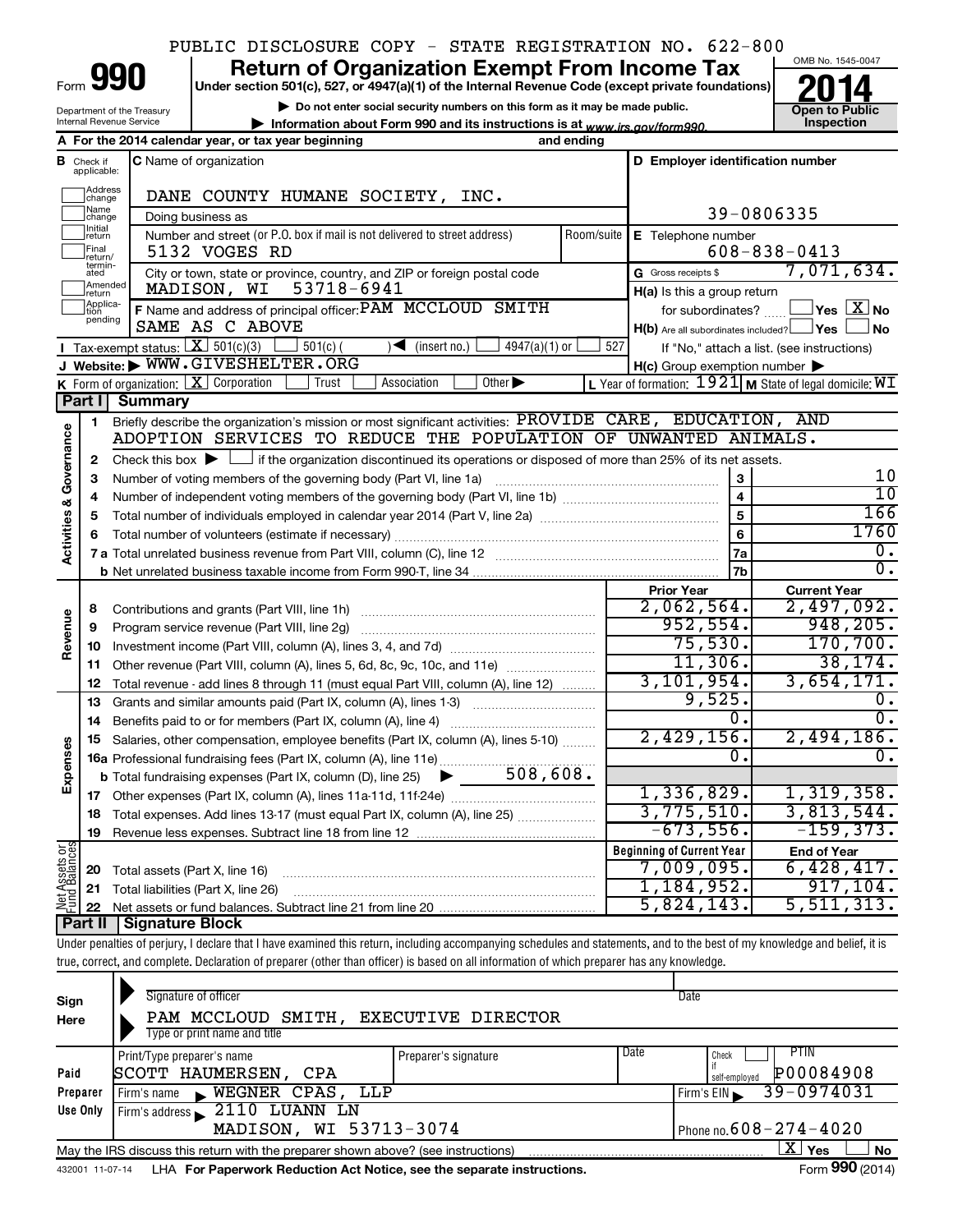|              | 39-0806335<br>DANE COUNTY HUMANE SOCIETY, INC.<br>Page 2<br>Form 990 (2014)<br>Part III   Statement of Program Service Accomplishments                                                                                                                                                                                                                                                                                                                                                         |
|--------------|------------------------------------------------------------------------------------------------------------------------------------------------------------------------------------------------------------------------------------------------------------------------------------------------------------------------------------------------------------------------------------------------------------------------------------------------------------------------------------------------|
|              | $\boxed{\textbf{X}}$                                                                                                                                                                                                                                                                                                                                                                                                                                                                           |
| $\mathbf{1}$ | Briefly describe the organization's mission:                                                                                                                                                                                                                                                                                                                                                                                                                                                   |
|              | DANE COUNTY HUMANE SOCIETY (DCHS) IS A LEADER IN CREATING A MORE<br>HUMANE COMMUNITY FOCUSING ON THE HUMAN RELATIONSHIP WITH COMPANION                                                                                                                                                                                                                                                                                                                                                         |
|              | DCHS'S MISSION FOCUSES ON "HELPING PEOPLE HELP ANIMALS."<br>ANIMALS.                                                                                                                                                                                                                                                                                                                                                                                                                           |
|              | DCHS IS EFFECTIVE IN ITS MISSION THROUGH MAINTAINING<br>(SEE SCHEDULE O)                                                                                                                                                                                                                                                                                                                                                                                                                       |
| $\mathbf{2}$ | Did the organization undertake any significant program services during the year which were not listed on                                                                                                                                                                                                                                                                                                                                                                                       |
|              | $ {\mathsf Y}\mathsf{es}\ \boxed{{\mathsf X}}$ No<br>the prior Form 990 or 990-EZ?                                                                                                                                                                                                                                                                                                                                                                                                             |
|              | If "Yes," describe these new services on Schedule O.                                                                                                                                                                                                                                                                                                                                                                                                                                           |
| 3            | $\mathsf{Yes} \mathrel{\overline{X}} \mathsf{No}$<br>Did the organization cease conducting, or make significant changes in how it conducts, any program services?                                                                                                                                                                                                                                                                                                                              |
|              | If "Yes," describe these changes on Schedule O.                                                                                                                                                                                                                                                                                                                                                                                                                                                |
| 4            | Describe the organization's program service accomplishments for each of its three largest program services, as measured by expenses.<br>Section 501(c)(3) and 501(c)(4) organizations are required to report the amount of grants and allocations to others, the total expenses, and                                                                                                                                                                                                           |
|              | revenue, if any, for each program service reported.                                                                                                                                                                                                                                                                                                                                                                                                                                            |
| 4a           | 570,064.<br>1,964,717.<br>including grants of \$<br>) (Expenses \$<br>(Code:<br>) (Revenue \$                                                                                                                                                                                                                                                                                                                                                                                                  |
|              | DCHS'S ANIMAL SERVICES INCLUDE OPEN-ADMISSION ANIMAL INTAKE,<br><b>CUSTOMER</b>                                                                                                                                                                                                                                                                                                                                                                                                                |
|              | SERVICE (BOTH TELEPHONE AND IN PERSON), DAILY CARE OF ANIMALS,                                                                                                                                                                                                                                                                                                                                                                                                                                 |
|              | SPAY/NEUTER SERVICES, HUMANE EUTHANASIA AND PARTICIPATION IN THE                                                                                                                                                                                                                                                                                                                                                                                                                               |
|              | SHELTERING ANIMALS OF ABUSE VICTIMS PROGRAM.<br>IN ADDITION DCHS WORKS<br>WITH MADISON AND DANE COUNTY ANIMAL SERVICES, BELOIT, EDGERTON,                                                                                                                                                                                                                                                                                                                                                      |
|              | JANESVILLE, AND ROCK COUNTY TO ENSURE IT PROPERLY FULFILLS THE SERVICES                                                                                                                                                                                                                                                                                                                                                                                                                        |
|              | OUTLINED IN ITS CONTRACTS WITH THESE MUNICIPALITIES.<br>IN 2014, MEDICAL                                                                                                                                                                                                                                                                                                                                                                                                                       |
|              | STAFF AND VOLUNTEER VETERINARIANS PERFORMED ABOUT 3,430 SURGERIES.                                                                                                                                                                                                                                                                                                                                                                                                                             |
|              |                                                                                                                                                                                                                                                                                                                                                                                                                                                                                                |
|              |                                                                                                                                                                                                                                                                                                                                                                                                                                                                                                |
|              |                                                                                                                                                                                                                                                                                                                                                                                                                                                                                                |
| 4b           | 442,133.<br>274, 136.<br>including grants of \$                                                                                                                                                                                                                                                                                                                                                                                                                                                |
|              | IN PERSON) AND ANIMAL ADOPTIONS AT DCHS'S MAIN LOCATION, FIVE MOUNDS<br>PET FOOD WAREHOUSE SATELLITE CENTERS, AND ADOPTION CENTER WEST.<br>THE<br>MAIN ADOPTION CENTER AND ADOPTION CENTER WEST ALSO OFFER MERCHANDISE<br>SUCH AS EDUCATIONAL BOOKS AND PET SUPPLIES FOR SALE TO INDIVIDUALS<br>ADOPTING ANIMALS AS WELL AS TO OTHER PATRONS.<br>IN 2014, ABOUT 3,400<br>ANIMALS WERE ADOPTED FROM THE MAIN SHELTER AND THE SIX SATELLITE<br>CENTERS.<br>DCHS'S 2014 ANIMAL SAVE RATE WAS 83%. |
| 4c           | $250,042$ including grants of \$<br>111, 813.<br>) (Revenue \$<br>) (Expenses \$<br>(Code:                                                                                                                                                                                                                                                                                                                                                                                                     |
|              | DCHS'S EDUCATION AND OUTREACH SERVICES INCLUDE YOUTH, ADULT AND PUBLIC                                                                                                                                                                                                                                                                                                                                                                                                                         |
|              | EDUCATION PROGRAMS SUCH AS CAMP PAWPRINT, BABY-READY PETS, HUMANE                                                                                                                                                                                                                                                                                                                                                                                                                              |
|              | HEROES, GIRL SCOUT BADGE WORKSHOPS, POSITIVELY PITTIES, SHELTER TOURS<br>AND PUBLIC SPEAKING ENGAGEMENTS.<br>IN 2014, MORE THAN 420 CHILDREN                                                                                                                                                                                                                                                                                                                                                   |
|              | ATTENDED CAMP PAWPRINT.                                                                                                                                                                                                                                                                                                                                                                                                                                                                        |
|              |                                                                                                                                                                                                                                                                                                                                                                                                                                                                                                |
|              |                                                                                                                                                                                                                                                                                                                                                                                                                                                                                                |
|              |                                                                                                                                                                                                                                                                                                                                                                                                                                                                                                |
|              |                                                                                                                                                                                                                                                                                                                                                                                                                                                                                                |
|              |                                                                                                                                                                                                                                                                                                                                                                                                                                                                                                |
|              |                                                                                                                                                                                                                                                                                                                                                                                                                                                                                                |
|              | 4d Other program services (Describe in Schedule O.)                                                                                                                                                                                                                                                                                                                                                                                                                                            |
|              | 299, 813. including grants of \$<br>15, 517.<br>(Expenses \$<br>Revenue \$                                                                                                                                                                                                                                                                                                                                                                                                                     |
|              | 2,956,705.                                                                                                                                                                                                                                                                                                                                                                                                                                                                                     |
|              |                                                                                                                                                                                                                                                                                                                                                                                                                                                                                                |
| 432002       | 4e Total program service expenses ><br>Form 990 (2014)                                                                                                                                                                                                                                                                                                                                                                                                                                         |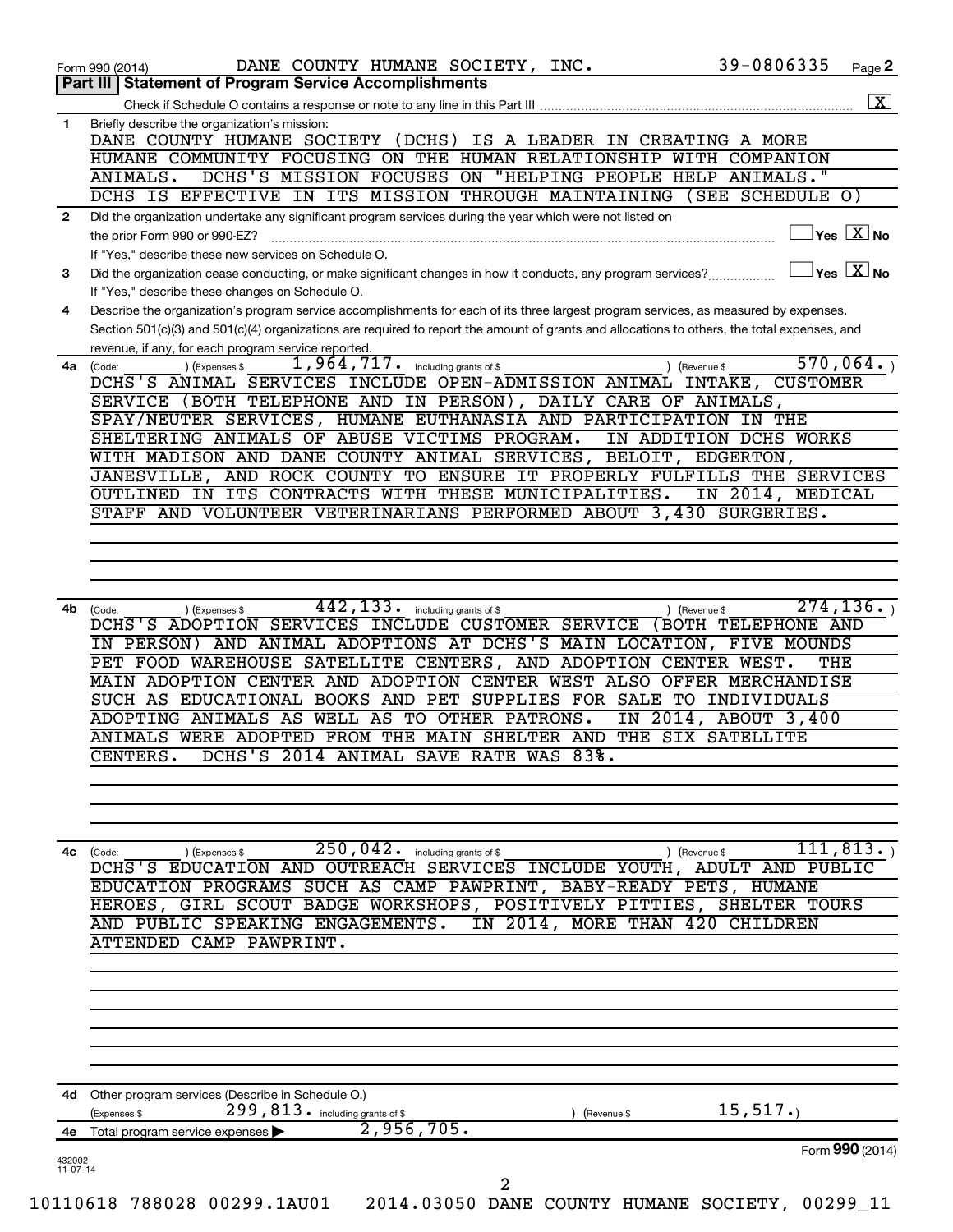| Form 990 (2014) |  |  |
|-----------------|--|--|
|                 |  |  |

**Part IV Checklist of Required Schedules**

Form 990 (2014) Page DANE COUNTY HUMANE SOCIETY, INC. 39-0806335

|    |                                                                                                                                                                                                                                                   |                 | <b>Yes</b>              | No                      |
|----|---------------------------------------------------------------------------------------------------------------------------------------------------------------------------------------------------------------------------------------------------|-----------------|-------------------------|-------------------------|
| 1  | Is the organization described in section 501(c)(3) or $4947(a)(1)$ (other than a private foundation)?                                                                                                                                             |                 |                         |                         |
|    | If "Yes," complete Schedule A                                                                                                                                                                                                                     | 1               | х                       |                         |
| 2  |                                                                                                                                                                                                                                                   | $\overline{2}$  | $\overline{\textbf{x}}$ |                         |
| З  | Did the organization engage in direct or indirect political campaign activities on behalf of or in opposition to candidates for                                                                                                                   | З               |                         | x                       |
| 4  | Section 501(c)(3) organizations. Did the organization engage in lobbying activities, or have a section 501(h) election in effect                                                                                                                  |                 |                         |                         |
|    |                                                                                                                                                                                                                                                   | 4               |                         | x                       |
| 5  | Is the organization a section 501(c)(4), 501(c)(5), or 501(c)(6) organization that receives membership dues, assessments, or                                                                                                                      |                 |                         |                         |
|    |                                                                                                                                                                                                                                                   | 5               |                         | x                       |
| 6  | Did the organization maintain any donor advised funds or any similar funds or accounts for which donors have the right to                                                                                                                         |                 |                         |                         |
|    | provide advice on the distribution or investment of amounts in such funds or accounts? If "Yes," complete Schedule D, Part I                                                                                                                      | 6               |                         | x                       |
| 7  | Did the organization receive or hold a conservation easement, including easements to preserve open space,                                                                                                                                         |                 |                         |                         |
|    | the environment, historic land areas, or historic structures? If "Yes," complete Schedule D, Part II                                                                                                                                              | $\overline{7}$  |                         | x                       |
| 8  | Did the organization maintain collections of works of art, historical treasures, or other similar assets? If "Yes," complete                                                                                                                      | 8               |                         | x                       |
| 9  | Did the organization report an amount in Part X, line 21, for escrow or custodial account liability; serve as a custodian for                                                                                                                     |                 |                         |                         |
|    | amounts not listed in Part X; or provide credit counseling, debt management, credit repair, or debt negotiation services?<br>If "Yes," complete Schedule D, Part IV                                                                               | 9               |                         | x                       |
| 10 | Did the organization, directly or through a related organization, hold assets in temporarily restricted endowments, permanent                                                                                                                     |                 |                         |                         |
|    |                                                                                                                                                                                                                                                   | 10              |                         | х                       |
| 11 | If the organization's answer to any of the following questions is "Yes," then complete Schedule D, Parts VI, VII, VIII, IX, or X<br>as applicable.                                                                                                |                 |                         |                         |
|    | a Did the organization report an amount for land, buildings, and equipment in Part X, line 10? If "Yes," complete Schedule D,                                                                                                                     |                 |                         |                         |
|    | Part VI                                                                                                                                                                                                                                           | 11a             | х                       |                         |
|    | <b>b</b> Did the organization report an amount for investments - other securities in Part X, line 12 that is 5% or more of its total                                                                                                              |                 |                         |                         |
|    |                                                                                                                                                                                                                                                   | 11b             |                         | X                       |
|    | c Did the organization report an amount for investments - program related in Part X, line 13 that is 5% or more of its total                                                                                                                      |                 |                         |                         |
|    |                                                                                                                                                                                                                                                   | 11c             |                         | X                       |
|    | d Did the organization report an amount for other assets in Part X, line 15 that is 5% or more of its total assets reported in                                                                                                                    |                 |                         | X                       |
|    |                                                                                                                                                                                                                                                   | 11d             | х                       |                         |
|    | e Did the organization report an amount for other liabilities in Part X, line 25? If "Yes," complete Schedule D, Part X                                                                                                                           | 11e             |                         |                         |
| f  | Did the organization's separate or consolidated financial statements for the tax year include a footnote that addresses<br>the organization's liability for uncertain tax positions under FIN 48 (ASC 740)? If "Yes," complete Schedule D, Part X | 11f             |                         | x                       |
|    | 12a Did the organization obtain separate, independent audited financial statements for the tax year? If "Yes," complete                                                                                                                           |                 |                         |                         |
|    | Schedule D, Parts XI and XII                                                                                                                                                                                                                      | 12a             | х                       |                         |
|    | <b>b</b> Was the organization included in consolidated, independent audited financial statements for the tax year?                                                                                                                                |                 |                         |                         |
|    | If "Yes," and if the organization answered "No" to line 12a, then completing Schedule D, Parts XI and XII is optional                                                                                                                             | 12D             |                         | 4                       |
| 13 |                                                                                                                                                                                                                                                   | 13              |                         | $\overline{\mathbf{X}}$ |
|    | 14a Did the organization maintain an office, employees, or agents outside of the United States?                                                                                                                                                   | 14a             |                         | х                       |
|    | <b>b</b> Did the organization have aggregate revenues or expenses of more than \$10,000 from grantmaking, fundraising, business,                                                                                                                  |                 |                         |                         |
|    | investment, and program service activities outside the United States, or aggregate foreign investments valued at \$100,000                                                                                                                        |                 |                         |                         |
|    |                                                                                                                                                                                                                                                   | 14b             |                         | x                       |
| 15 | Did the organization report on Part IX, column (A), line 3, more than \$5,000 of grants or other assistance to or for any                                                                                                                         |                 |                         |                         |
|    |                                                                                                                                                                                                                                                   | 15              |                         | x                       |
| 16 | Did the organization report on Part IX, column (A), line 3, more than \$5,000 of aggregate grants or other assistance to                                                                                                                          |                 |                         |                         |
|    |                                                                                                                                                                                                                                                   | 16              |                         | x                       |
| 17 | Did the organization report a total of more than \$15,000 of expenses for professional fundraising services on Part IX,                                                                                                                           | 17              | х                       |                         |
| 18 | Did the organization report more than \$15,000 total of fundraising event gross income and contributions on Part VIII, lines                                                                                                                      |                 |                         |                         |
|    |                                                                                                                                                                                                                                                   | 18              | х                       |                         |
| 19 | Did the organization report more than \$15,000 of gross income from gaming activities on Part VIII, line 9a? If "Yes,"                                                                                                                            | 19              | х                       |                         |
|    | 20a Did the organization operate one or more hospital facilities? If "Yes," complete Schedule H                                                                                                                                                   | 20a             |                         | x                       |
|    |                                                                                                                                                                                                                                                   | 20 <sub>b</sub> |                         |                         |

Form (2014) **990**

432003 11-07-14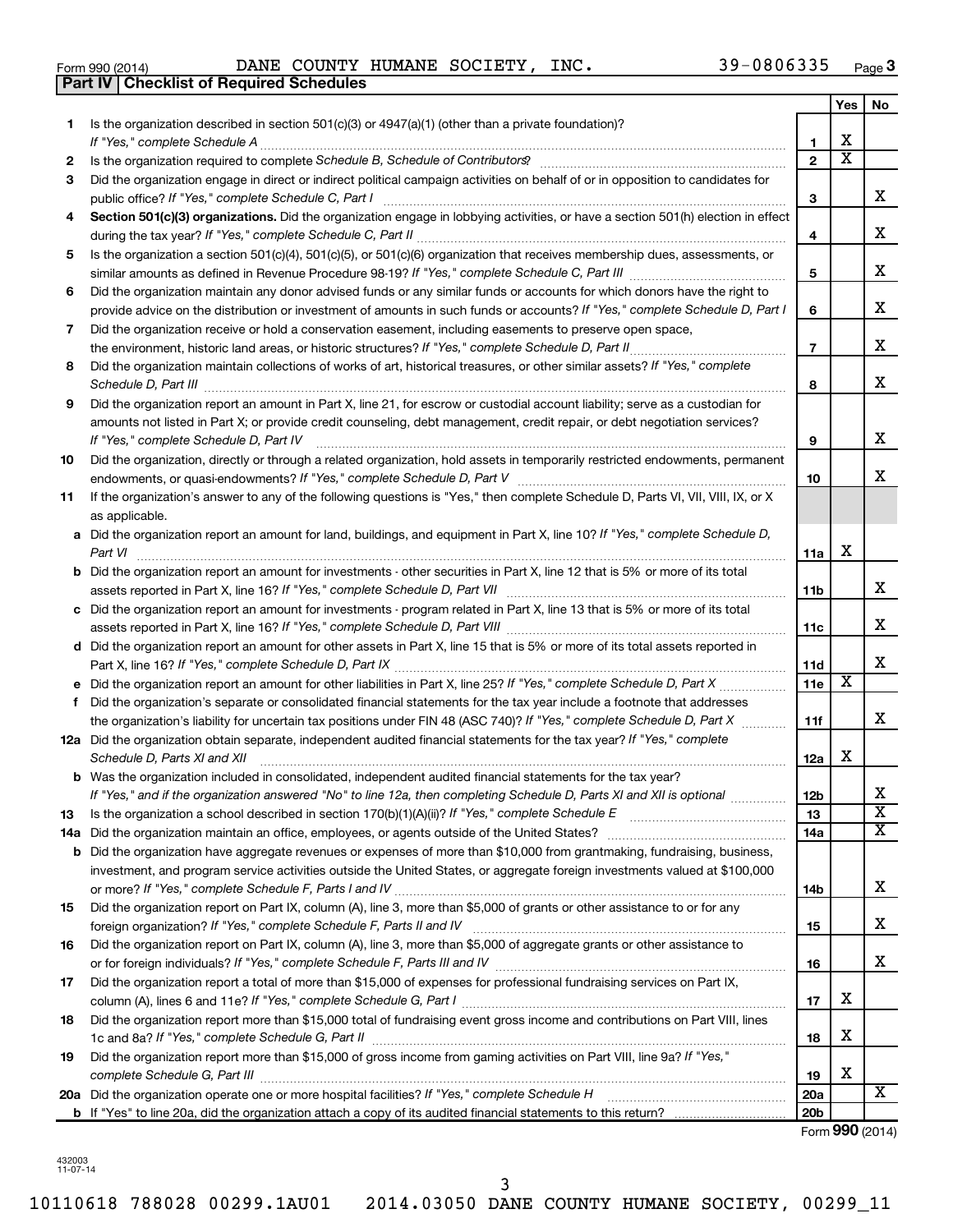|  | Form 990 (2014) |
|--|-----------------|
|  |                 |

Form 990 (2014) Page DANE COUNTY HUMANE SOCIETY, INC. 39-0806335

|    | <b>Part IV   Checklist of Required Schedules (continued)</b>                                                                      |                 |                         |                       |
|----|-----------------------------------------------------------------------------------------------------------------------------------|-----------------|-------------------------|-----------------------|
|    |                                                                                                                                   |                 | Yes                     | No                    |
| 21 | Did the organization report more than \$5,000 of grants or other assistance to any domestic organization or                       |                 |                         |                       |
|    |                                                                                                                                   | 21              |                         | x                     |
| 22 | Did the organization report more than \$5,000 of grants or other assistance to or for domestic individuals on                     |                 |                         |                       |
|    |                                                                                                                                   | 22              |                         | x                     |
| 23 | Did the organization answer "Yes" to Part VII, Section A, line 3, 4, or 5 about compensation of the organization's current        |                 |                         |                       |
|    | and former officers, directors, trustees, key employees, and highest compensated employees? If "Yes," complete                    |                 |                         |                       |
|    |                                                                                                                                   | 23              |                         | X                     |
|    | 24a Did the organization have a tax-exempt bond issue with an outstanding principal amount of more than \$100,000 as of the       |                 |                         |                       |
|    | last day of the year, that was issued after December 31, 2002? If "Yes," answer lines 24b through 24d and complete                |                 |                         |                       |
|    | Schedule K. If "No", go to line 25a                                                                                               | 24a             |                         | x                     |
| b  |                                                                                                                                   | 24 <sub>b</sub> |                         |                       |
|    | Did the organization maintain an escrow account other than a refunding escrow at any time during the year to defease              |                 |                         |                       |
|    |                                                                                                                                   | 24c             |                         |                       |
|    |                                                                                                                                   | 24 <sub>d</sub> |                         |                       |
|    | 25a Section 501(c)(3), 501(c)(4), and 501(c)(29) organizations. Did the organization engage in an excess benefit                  |                 |                         |                       |
|    |                                                                                                                                   | 25a             |                         | X                     |
| b  | Is the organization aware that it engaged in an excess benefit transaction with a disqualified person in a prior year, and        |                 |                         |                       |
|    | that the transaction has not been reported on any of the organization's prior Forms 990 or 990-EZ? If "Yes," complete             |                 |                         |                       |
|    | Schedule L, Part I                                                                                                                | 25b             |                         | x                     |
| 26 | Did the organization report any amount on Part X, line 5, 6, or 22 for receivables from or payables to any current or             |                 |                         |                       |
|    | former officers, directors, trustees, key employees, highest compensated employees, or disqualified persons? If "Yes,"            |                 |                         |                       |
|    | complete Schedule L, Part II                                                                                                      | 26              |                         | x                     |
| 27 | Did the organization provide a grant or other assistance to an officer, director, trustee, key employee, substantial              |                 |                         |                       |
|    | contributor or employee thereof, a grant selection committee member, or to a 35% controlled entity or family member               |                 |                         |                       |
|    |                                                                                                                                   | 27              |                         | X                     |
| 28 | Was the organization a party to a business transaction with one of the following parties (see Schedule L, Part IV                 |                 |                         |                       |
|    | instructions for applicable filing thresholds, conditions, and exceptions):                                                       |                 |                         |                       |
| а  | A current or former officer, director, trustee, or key employee? If "Yes," complete Schedule L, Part IV                           | 28a             |                         | x                     |
| b  | A family member of a current or former officer, director, trustee, or key employee? If "Yes," complete Schedule L, Part IV        | 28 <sub>b</sub> |                         | $\overline{\text{X}}$ |
|    | c An entity of which a current or former officer, director, trustee, or key employee (or a family member thereof) was an officer, |                 |                         |                       |
|    | director, trustee, or direct or indirect owner? If "Yes," complete Schedule L, Part IV                                            | 28c             |                         | х                     |
| 29 |                                                                                                                                   | 29              | $\overline{\textbf{x}}$ |                       |
| 30 | Did the organization receive contributions of art, historical treasures, or other similar assets, or qualified conservation       |                 |                         |                       |
|    |                                                                                                                                   | 30              |                         | х                     |
| 31 | Did the organization liquidate, terminate, or dissolve and cease operations?                                                      |                 |                         |                       |
|    |                                                                                                                                   | 31              |                         | ▵                     |
| 32 | Did the organization sell, exchange, dispose of, or transfer more than 25% of its net assets?/f "Yes," complete                   |                 |                         |                       |
|    |                                                                                                                                   | 32              |                         | x                     |
| 33 | Did the organization own 100% of an entity disregarded as separate from the organization under Regulations                        |                 |                         |                       |
|    |                                                                                                                                   | 33              |                         | х                     |
| 34 | Was the organization related to any tax-exempt or taxable entity? If "Yes," complete Schedule R, Part II, III, or IV, and         |                 |                         |                       |
|    | Part V, line 1                                                                                                                    | 34              |                         | х                     |
|    |                                                                                                                                   | 35a             |                         | $\overline{\text{X}}$ |
|    | b If "Yes" to line 35a, did the organization receive any payment from or engage in any transaction with a controlled entity       |                 |                         |                       |
|    |                                                                                                                                   | 35 <sub>b</sub> |                         |                       |
| 36 | Section 501(c)(3) organizations. Did the organization make any transfers to an exempt non-charitable related organization?        |                 |                         |                       |
|    |                                                                                                                                   | 36              |                         | x                     |
| 37 | Did the organization conduct more than 5% of its activities through an entity that is not a related organization                  |                 |                         |                       |
|    |                                                                                                                                   | 37              |                         | x                     |
| 38 | Did the organization complete Schedule O and provide explanations in Schedule O for Part VI, lines 11b and 19?                    |                 |                         |                       |
|    |                                                                                                                                   | 38              | х                       |                       |

Form (2014) **990**

432004 11-07-14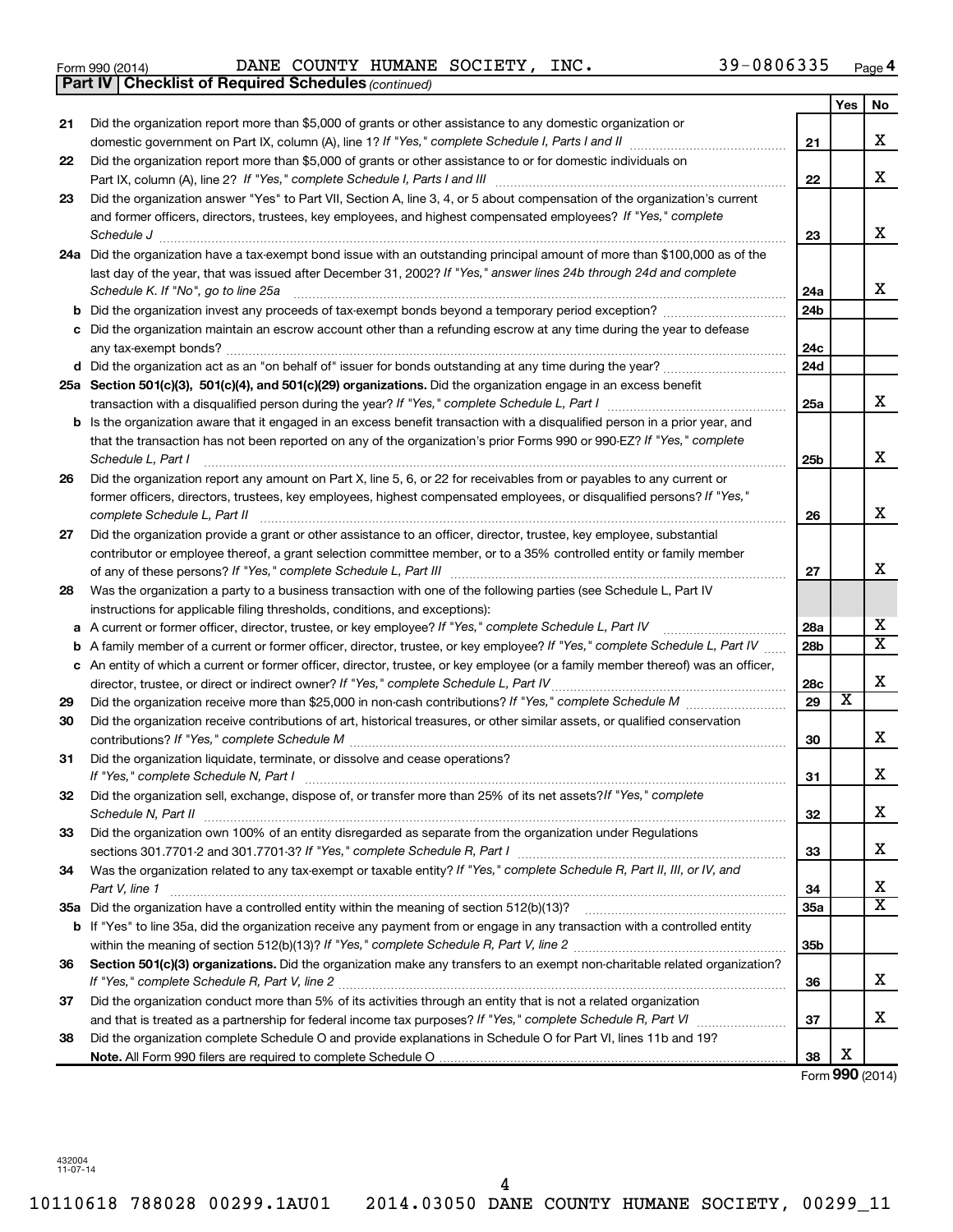| Yes<br>8<br>1a<br>ΩI<br>1 <sub>b</sub><br>Enter the number of Forms W-2G included in line 1a. Enter -0- if not applicable<br>Did the organization comply with backup withholding rules for reportable payments to vendors and reportable gaming<br>1c<br>2a Enter the number of employees reported on Form W-3, Transmittal of Wage and Tax Statements,<br>166<br>filed for the calendar year ending with or within the year covered by this return <i>manumumumum</i><br>2a<br>х<br>2 <sub>b</sub><br>х<br>3a Did the organization have unrelated business gross income of \$1,000 or more during the year?<br>За<br>3 <sub>b</sub><br>4a At any time during the calendar year, did the organization have an interest in, or a signature or other authority over, a<br>х<br>financial account in a foreign country (such as a bank account, securities account, or other financial account)?<br>4a<br><b>b</b> If "Yes," enter the name of the foreign country: $\blacktriangleright$<br>See instructions for filing requirements for FinCEN Form 114, Report of Foreign Bank and Financial Accounts (FBAR).<br>X<br>5a<br>X<br>5 <sub>b</sub><br>b<br>5с<br>6a Does the organization have annual gross receipts that are normally greater than \$100,000, and did the organization solicit<br>х<br>6a<br><b>b</b> If "Yes," did the organization include with every solicitation an express statement that such contributions or gifts<br>were not tax deductible?<br>6b<br>Organizations that may receive deductible contributions under section 170(c).<br>7<br>х<br>Did the organization receive a payment in excess of \$75 made partly as a contribution and partly for goods and services provided to the payor?<br>7a<br>7b<br>c Did the organization sell, exchange, or otherwise dispose of tangible personal property for which it was required<br>х<br>7с<br>7d<br>x<br>7е<br>х<br>7f<br>Did the organization, during the year, pay premiums, directly or indirectly, on a personal benefit contract?<br>Ť.<br>If the organization received a contribution of qualified intellectual property, did the organization file Form 8899 as required?<br>7g<br>g<br>7h<br>If the organization received a contribution of cars, boats, airplanes, or other vehicles, did the organization file a Form 1098-C?<br>h<br>Sponsoring organizations maintaining donor advised funds. Did a donor advised fund maintained by the<br>8<br>8<br>Sponsoring organizations maintaining donor advised funds.<br>9<br>9а<br>Did the sponsoring organization make a distribution to a donor, donor advisor, or related person?<br>9b<br>b<br>Section 501(c)(7) organizations. Enter:<br>10<br>10a<br>а<br>Gross receipts, included on Form 990, Part VIII, line 12, for public use of club facilities<br>10 <sub>b</sub><br>b<br>Section 501(c)(12) organizations. Enter:<br>11<br>11a<br>Gross income from members or shareholders<br>а<br>Gross income from other sources (Do not net amounts due or paid to other sources against<br>b<br>amounts due or received from them.)<br>11b<br>12a Section 4947(a)(1) non-exempt charitable trusts. Is the organization filing Form 990 in lieu of Form 1041?<br>12a<br>12b<br>If "Yes," enter the amount of tax-exempt interest received or accrued during the year<br>b<br>Section 501(c)(29) qualified nonprofit health insurance issuers.<br>13<br>13a<br>а<br>Note. See the instructions for additional information the organization must report on Schedule O.<br><b>b</b> Enter the amount of reserves the organization is required to maintain by the states in which the<br>13b<br>13c<br>c<br>х<br>14a Did the organization receive any payments for indoor tanning services during the tax year?<br>14a<br>14 <sub>b</sub> | Part V<br><b>Statements Regarding Other IRS Filings and Tax Compliance</b><br>Check if Schedule O contains a response or note to any line in this Part V |  |  |    |
|----------------------------------------------------------------------------------------------------------------------------------------------------------------------------------------------------------------------------------------------------------------------------------------------------------------------------------------------------------------------------------------------------------------------------------------------------------------------------------------------------------------------------------------------------------------------------------------------------------------------------------------------------------------------------------------------------------------------------------------------------------------------------------------------------------------------------------------------------------------------------------------------------------------------------------------------------------------------------------------------------------------------------------------------------------------------------------------------------------------------------------------------------------------------------------------------------------------------------------------------------------------------------------------------------------------------------------------------------------------------------------------------------------------------------------------------------------------------------------------------------------------------------------------------------------------------------------------------------------------------------------------------------------------------------------------------------------------------------------------------------------------------------------------------------------------------------------------------------------------------------------------------------------------------------------------------------------------------------------------------------------------------------------------------------------------------------------------------------------------------------------------------------------------------------------------------------------------------------------------------------------------------------------------------------------------------------------------------------------------------------------------------------------------------------------------------------------------------------------------------------------------------------------------------------------------------------------------------------------------------------------------------------------------------------------------------------------------------------------------------------------------------------------------------------------------------------------------------------------------------------------------------------------------------------------------------------------------------------------------------------------------------------------------------------------------------------------------------------------------------------------------------------------------------------------------------------------------------------------------------------------------------------------------------------------------------------------------------------------------------------------------------------------------------------------------------------------------------------------------------------------------------------------------------------------------------------------------------------------------------------------------------------------------------------------------------------------------------------------------------------------------------------|----------------------------------------------------------------------------------------------------------------------------------------------------------|--|--|----|
|                                                                                                                                                                                                                                                                                                                                                                                                                                                                                                                                                                                                                                                                                                                                                                                                                                                                                                                                                                                                                                                                                                                                                                                                                                                                                                                                                                                                                                                                                                                                                                                                                                                                                                                                                                                                                                                                                                                                                                                                                                                                                                                                                                                                                                                                                                                                                                                                                                                                                                                                                                                                                                                                                                                                                                                                                                                                                                                                                                                                                                                                                                                                                                                                                                                                                                                                                                                                                                                                                                                                                                                                                                                                                                                                                                            |                                                                                                                                                          |  |  | No |
|                                                                                                                                                                                                                                                                                                                                                                                                                                                                                                                                                                                                                                                                                                                                                                                                                                                                                                                                                                                                                                                                                                                                                                                                                                                                                                                                                                                                                                                                                                                                                                                                                                                                                                                                                                                                                                                                                                                                                                                                                                                                                                                                                                                                                                                                                                                                                                                                                                                                                                                                                                                                                                                                                                                                                                                                                                                                                                                                                                                                                                                                                                                                                                                                                                                                                                                                                                                                                                                                                                                                                                                                                                                                                                                                                                            |                                                                                                                                                          |  |  |    |
|                                                                                                                                                                                                                                                                                                                                                                                                                                                                                                                                                                                                                                                                                                                                                                                                                                                                                                                                                                                                                                                                                                                                                                                                                                                                                                                                                                                                                                                                                                                                                                                                                                                                                                                                                                                                                                                                                                                                                                                                                                                                                                                                                                                                                                                                                                                                                                                                                                                                                                                                                                                                                                                                                                                                                                                                                                                                                                                                                                                                                                                                                                                                                                                                                                                                                                                                                                                                                                                                                                                                                                                                                                                                                                                                                                            |                                                                                                                                                          |  |  |    |
|                                                                                                                                                                                                                                                                                                                                                                                                                                                                                                                                                                                                                                                                                                                                                                                                                                                                                                                                                                                                                                                                                                                                                                                                                                                                                                                                                                                                                                                                                                                                                                                                                                                                                                                                                                                                                                                                                                                                                                                                                                                                                                                                                                                                                                                                                                                                                                                                                                                                                                                                                                                                                                                                                                                                                                                                                                                                                                                                                                                                                                                                                                                                                                                                                                                                                                                                                                                                                                                                                                                                                                                                                                                                                                                                                                            |                                                                                                                                                          |  |  |    |
|                                                                                                                                                                                                                                                                                                                                                                                                                                                                                                                                                                                                                                                                                                                                                                                                                                                                                                                                                                                                                                                                                                                                                                                                                                                                                                                                                                                                                                                                                                                                                                                                                                                                                                                                                                                                                                                                                                                                                                                                                                                                                                                                                                                                                                                                                                                                                                                                                                                                                                                                                                                                                                                                                                                                                                                                                                                                                                                                                                                                                                                                                                                                                                                                                                                                                                                                                                                                                                                                                                                                                                                                                                                                                                                                                                            |                                                                                                                                                          |  |  |    |
|                                                                                                                                                                                                                                                                                                                                                                                                                                                                                                                                                                                                                                                                                                                                                                                                                                                                                                                                                                                                                                                                                                                                                                                                                                                                                                                                                                                                                                                                                                                                                                                                                                                                                                                                                                                                                                                                                                                                                                                                                                                                                                                                                                                                                                                                                                                                                                                                                                                                                                                                                                                                                                                                                                                                                                                                                                                                                                                                                                                                                                                                                                                                                                                                                                                                                                                                                                                                                                                                                                                                                                                                                                                                                                                                                                            |                                                                                                                                                          |  |  |    |
|                                                                                                                                                                                                                                                                                                                                                                                                                                                                                                                                                                                                                                                                                                                                                                                                                                                                                                                                                                                                                                                                                                                                                                                                                                                                                                                                                                                                                                                                                                                                                                                                                                                                                                                                                                                                                                                                                                                                                                                                                                                                                                                                                                                                                                                                                                                                                                                                                                                                                                                                                                                                                                                                                                                                                                                                                                                                                                                                                                                                                                                                                                                                                                                                                                                                                                                                                                                                                                                                                                                                                                                                                                                                                                                                                                            |                                                                                                                                                          |  |  |    |
|                                                                                                                                                                                                                                                                                                                                                                                                                                                                                                                                                                                                                                                                                                                                                                                                                                                                                                                                                                                                                                                                                                                                                                                                                                                                                                                                                                                                                                                                                                                                                                                                                                                                                                                                                                                                                                                                                                                                                                                                                                                                                                                                                                                                                                                                                                                                                                                                                                                                                                                                                                                                                                                                                                                                                                                                                                                                                                                                                                                                                                                                                                                                                                                                                                                                                                                                                                                                                                                                                                                                                                                                                                                                                                                                                                            |                                                                                                                                                          |  |  |    |
|                                                                                                                                                                                                                                                                                                                                                                                                                                                                                                                                                                                                                                                                                                                                                                                                                                                                                                                                                                                                                                                                                                                                                                                                                                                                                                                                                                                                                                                                                                                                                                                                                                                                                                                                                                                                                                                                                                                                                                                                                                                                                                                                                                                                                                                                                                                                                                                                                                                                                                                                                                                                                                                                                                                                                                                                                                                                                                                                                                                                                                                                                                                                                                                                                                                                                                                                                                                                                                                                                                                                                                                                                                                                                                                                                                            |                                                                                                                                                          |  |  |    |
|                                                                                                                                                                                                                                                                                                                                                                                                                                                                                                                                                                                                                                                                                                                                                                                                                                                                                                                                                                                                                                                                                                                                                                                                                                                                                                                                                                                                                                                                                                                                                                                                                                                                                                                                                                                                                                                                                                                                                                                                                                                                                                                                                                                                                                                                                                                                                                                                                                                                                                                                                                                                                                                                                                                                                                                                                                                                                                                                                                                                                                                                                                                                                                                                                                                                                                                                                                                                                                                                                                                                                                                                                                                                                                                                                                            |                                                                                                                                                          |  |  |    |
|                                                                                                                                                                                                                                                                                                                                                                                                                                                                                                                                                                                                                                                                                                                                                                                                                                                                                                                                                                                                                                                                                                                                                                                                                                                                                                                                                                                                                                                                                                                                                                                                                                                                                                                                                                                                                                                                                                                                                                                                                                                                                                                                                                                                                                                                                                                                                                                                                                                                                                                                                                                                                                                                                                                                                                                                                                                                                                                                                                                                                                                                                                                                                                                                                                                                                                                                                                                                                                                                                                                                                                                                                                                                                                                                                                            |                                                                                                                                                          |  |  |    |
|                                                                                                                                                                                                                                                                                                                                                                                                                                                                                                                                                                                                                                                                                                                                                                                                                                                                                                                                                                                                                                                                                                                                                                                                                                                                                                                                                                                                                                                                                                                                                                                                                                                                                                                                                                                                                                                                                                                                                                                                                                                                                                                                                                                                                                                                                                                                                                                                                                                                                                                                                                                                                                                                                                                                                                                                                                                                                                                                                                                                                                                                                                                                                                                                                                                                                                                                                                                                                                                                                                                                                                                                                                                                                                                                                                            |                                                                                                                                                          |  |  |    |
|                                                                                                                                                                                                                                                                                                                                                                                                                                                                                                                                                                                                                                                                                                                                                                                                                                                                                                                                                                                                                                                                                                                                                                                                                                                                                                                                                                                                                                                                                                                                                                                                                                                                                                                                                                                                                                                                                                                                                                                                                                                                                                                                                                                                                                                                                                                                                                                                                                                                                                                                                                                                                                                                                                                                                                                                                                                                                                                                                                                                                                                                                                                                                                                                                                                                                                                                                                                                                                                                                                                                                                                                                                                                                                                                                                            |                                                                                                                                                          |  |  |    |
|                                                                                                                                                                                                                                                                                                                                                                                                                                                                                                                                                                                                                                                                                                                                                                                                                                                                                                                                                                                                                                                                                                                                                                                                                                                                                                                                                                                                                                                                                                                                                                                                                                                                                                                                                                                                                                                                                                                                                                                                                                                                                                                                                                                                                                                                                                                                                                                                                                                                                                                                                                                                                                                                                                                                                                                                                                                                                                                                                                                                                                                                                                                                                                                                                                                                                                                                                                                                                                                                                                                                                                                                                                                                                                                                                                            |                                                                                                                                                          |  |  |    |
|                                                                                                                                                                                                                                                                                                                                                                                                                                                                                                                                                                                                                                                                                                                                                                                                                                                                                                                                                                                                                                                                                                                                                                                                                                                                                                                                                                                                                                                                                                                                                                                                                                                                                                                                                                                                                                                                                                                                                                                                                                                                                                                                                                                                                                                                                                                                                                                                                                                                                                                                                                                                                                                                                                                                                                                                                                                                                                                                                                                                                                                                                                                                                                                                                                                                                                                                                                                                                                                                                                                                                                                                                                                                                                                                                                            |                                                                                                                                                          |  |  |    |
|                                                                                                                                                                                                                                                                                                                                                                                                                                                                                                                                                                                                                                                                                                                                                                                                                                                                                                                                                                                                                                                                                                                                                                                                                                                                                                                                                                                                                                                                                                                                                                                                                                                                                                                                                                                                                                                                                                                                                                                                                                                                                                                                                                                                                                                                                                                                                                                                                                                                                                                                                                                                                                                                                                                                                                                                                                                                                                                                                                                                                                                                                                                                                                                                                                                                                                                                                                                                                                                                                                                                                                                                                                                                                                                                                                            |                                                                                                                                                          |  |  |    |
|                                                                                                                                                                                                                                                                                                                                                                                                                                                                                                                                                                                                                                                                                                                                                                                                                                                                                                                                                                                                                                                                                                                                                                                                                                                                                                                                                                                                                                                                                                                                                                                                                                                                                                                                                                                                                                                                                                                                                                                                                                                                                                                                                                                                                                                                                                                                                                                                                                                                                                                                                                                                                                                                                                                                                                                                                                                                                                                                                                                                                                                                                                                                                                                                                                                                                                                                                                                                                                                                                                                                                                                                                                                                                                                                                                            |                                                                                                                                                          |  |  |    |
|                                                                                                                                                                                                                                                                                                                                                                                                                                                                                                                                                                                                                                                                                                                                                                                                                                                                                                                                                                                                                                                                                                                                                                                                                                                                                                                                                                                                                                                                                                                                                                                                                                                                                                                                                                                                                                                                                                                                                                                                                                                                                                                                                                                                                                                                                                                                                                                                                                                                                                                                                                                                                                                                                                                                                                                                                                                                                                                                                                                                                                                                                                                                                                                                                                                                                                                                                                                                                                                                                                                                                                                                                                                                                                                                                                            |                                                                                                                                                          |  |  |    |
|                                                                                                                                                                                                                                                                                                                                                                                                                                                                                                                                                                                                                                                                                                                                                                                                                                                                                                                                                                                                                                                                                                                                                                                                                                                                                                                                                                                                                                                                                                                                                                                                                                                                                                                                                                                                                                                                                                                                                                                                                                                                                                                                                                                                                                                                                                                                                                                                                                                                                                                                                                                                                                                                                                                                                                                                                                                                                                                                                                                                                                                                                                                                                                                                                                                                                                                                                                                                                                                                                                                                                                                                                                                                                                                                                                            |                                                                                                                                                          |  |  |    |
|                                                                                                                                                                                                                                                                                                                                                                                                                                                                                                                                                                                                                                                                                                                                                                                                                                                                                                                                                                                                                                                                                                                                                                                                                                                                                                                                                                                                                                                                                                                                                                                                                                                                                                                                                                                                                                                                                                                                                                                                                                                                                                                                                                                                                                                                                                                                                                                                                                                                                                                                                                                                                                                                                                                                                                                                                                                                                                                                                                                                                                                                                                                                                                                                                                                                                                                                                                                                                                                                                                                                                                                                                                                                                                                                                                            |                                                                                                                                                          |  |  |    |
|                                                                                                                                                                                                                                                                                                                                                                                                                                                                                                                                                                                                                                                                                                                                                                                                                                                                                                                                                                                                                                                                                                                                                                                                                                                                                                                                                                                                                                                                                                                                                                                                                                                                                                                                                                                                                                                                                                                                                                                                                                                                                                                                                                                                                                                                                                                                                                                                                                                                                                                                                                                                                                                                                                                                                                                                                                                                                                                                                                                                                                                                                                                                                                                                                                                                                                                                                                                                                                                                                                                                                                                                                                                                                                                                                                            |                                                                                                                                                          |  |  |    |
|                                                                                                                                                                                                                                                                                                                                                                                                                                                                                                                                                                                                                                                                                                                                                                                                                                                                                                                                                                                                                                                                                                                                                                                                                                                                                                                                                                                                                                                                                                                                                                                                                                                                                                                                                                                                                                                                                                                                                                                                                                                                                                                                                                                                                                                                                                                                                                                                                                                                                                                                                                                                                                                                                                                                                                                                                                                                                                                                                                                                                                                                                                                                                                                                                                                                                                                                                                                                                                                                                                                                                                                                                                                                                                                                                                            |                                                                                                                                                          |  |  |    |
|                                                                                                                                                                                                                                                                                                                                                                                                                                                                                                                                                                                                                                                                                                                                                                                                                                                                                                                                                                                                                                                                                                                                                                                                                                                                                                                                                                                                                                                                                                                                                                                                                                                                                                                                                                                                                                                                                                                                                                                                                                                                                                                                                                                                                                                                                                                                                                                                                                                                                                                                                                                                                                                                                                                                                                                                                                                                                                                                                                                                                                                                                                                                                                                                                                                                                                                                                                                                                                                                                                                                                                                                                                                                                                                                                                            |                                                                                                                                                          |  |  |    |
|                                                                                                                                                                                                                                                                                                                                                                                                                                                                                                                                                                                                                                                                                                                                                                                                                                                                                                                                                                                                                                                                                                                                                                                                                                                                                                                                                                                                                                                                                                                                                                                                                                                                                                                                                                                                                                                                                                                                                                                                                                                                                                                                                                                                                                                                                                                                                                                                                                                                                                                                                                                                                                                                                                                                                                                                                                                                                                                                                                                                                                                                                                                                                                                                                                                                                                                                                                                                                                                                                                                                                                                                                                                                                                                                                                            |                                                                                                                                                          |  |  |    |
|                                                                                                                                                                                                                                                                                                                                                                                                                                                                                                                                                                                                                                                                                                                                                                                                                                                                                                                                                                                                                                                                                                                                                                                                                                                                                                                                                                                                                                                                                                                                                                                                                                                                                                                                                                                                                                                                                                                                                                                                                                                                                                                                                                                                                                                                                                                                                                                                                                                                                                                                                                                                                                                                                                                                                                                                                                                                                                                                                                                                                                                                                                                                                                                                                                                                                                                                                                                                                                                                                                                                                                                                                                                                                                                                                                            |                                                                                                                                                          |  |  |    |
|                                                                                                                                                                                                                                                                                                                                                                                                                                                                                                                                                                                                                                                                                                                                                                                                                                                                                                                                                                                                                                                                                                                                                                                                                                                                                                                                                                                                                                                                                                                                                                                                                                                                                                                                                                                                                                                                                                                                                                                                                                                                                                                                                                                                                                                                                                                                                                                                                                                                                                                                                                                                                                                                                                                                                                                                                                                                                                                                                                                                                                                                                                                                                                                                                                                                                                                                                                                                                                                                                                                                                                                                                                                                                                                                                                            |                                                                                                                                                          |  |  |    |
|                                                                                                                                                                                                                                                                                                                                                                                                                                                                                                                                                                                                                                                                                                                                                                                                                                                                                                                                                                                                                                                                                                                                                                                                                                                                                                                                                                                                                                                                                                                                                                                                                                                                                                                                                                                                                                                                                                                                                                                                                                                                                                                                                                                                                                                                                                                                                                                                                                                                                                                                                                                                                                                                                                                                                                                                                                                                                                                                                                                                                                                                                                                                                                                                                                                                                                                                                                                                                                                                                                                                                                                                                                                                                                                                                                            |                                                                                                                                                          |  |  |    |
|                                                                                                                                                                                                                                                                                                                                                                                                                                                                                                                                                                                                                                                                                                                                                                                                                                                                                                                                                                                                                                                                                                                                                                                                                                                                                                                                                                                                                                                                                                                                                                                                                                                                                                                                                                                                                                                                                                                                                                                                                                                                                                                                                                                                                                                                                                                                                                                                                                                                                                                                                                                                                                                                                                                                                                                                                                                                                                                                                                                                                                                                                                                                                                                                                                                                                                                                                                                                                                                                                                                                                                                                                                                                                                                                                                            |                                                                                                                                                          |  |  |    |
|                                                                                                                                                                                                                                                                                                                                                                                                                                                                                                                                                                                                                                                                                                                                                                                                                                                                                                                                                                                                                                                                                                                                                                                                                                                                                                                                                                                                                                                                                                                                                                                                                                                                                                                                                                                                                                                                                                                                                                                                                                                                                                                                                                                                                                                                                                                                                                                                                                                                                                                                                                                                                                                                                                                                                                                                                                                                                                                                                                                                                                                                                                                                                                                                                                                                                                                                                                                                                                                                                                                                                                                                                                                                                                                                                                            |                                                                                                                                                          |  |  |    |
|                                                                                                                                                                                                                                                                                                                                                                                                                                                                                                                                                                                                                                                                                                                                                                                                                                                                                                                                                                                                                                                                                                                                                                                                                                                                                                                                                                                                                                                                                                                                                                                                                                                                                                                                                                                                                                                                                                                                                                                                                                                                                                                                                                                                                                                                                                                                                                                                                                                                                                                                                                                                                                                                                                                                                                                                                                                                                                                                                                                                                                                                                                                                                                                                                                                                                                                                                                                                                                                                                                                                                                                                                                                                                                                                                                            |                                                                                                                                                          |  |  |    |
|                                                                                                                                                                                                                                                                                                                                                                                                                                                                                                                                                                                                                                                                                                                                                                                                                                                                                                                                                                                                                                                                                                                                                                                                                                                                                                                                                                                                                                                                                                                                                                                                                                                                                                                                                                                                                                                                                                                                                                                                                                                                                                                                                                                                                                                                                                                                                                                                                                                                                                                                                                                                                                                                                                                                                                                                                                                                                                                                                                                                                                                                                                                                                                                                                                                                                                                                                                                                                                                                                                                                                                                                                                                                                                                                                                            |                                                                                                                                                          |  |  |    |
|                                                                                                                                                                                                                                                                                                                                                                                                                                                                                                                                                                                                                                                                                                                                                                                                                                                                                                                                                                                                                                                                                                                                                                                                                                                                                                                                                                                                                                                                                                                                                                                                                                                                                                                                                                                                                                                                                                                                                                                                                                                                                                                                                                                                                                                                                                                                                                                                                                                                                                                                                                                                                                                                                                                                                                                                                                                                                                                                                                                                                                                                                                                                                                                                                                                                                                                                                                                                                                                                                                                                                                                                                                                                                                                                                                            |                                                                                                                                                          |  |  |    |
|                                                                                                                                                                                                                                                                                                                                                                                                                                                                                                                                                                                                                                                                                                                                                                                                                                                                                                                                                                                                                                                                                                                                                                                                                                                                                                                                                                                                                                                                                                                                                                                                                                                                                                                                                                                                                                                                                                                                                                                                                                                                                                                                                                                                                                                                                                                                                                                                                                                                                                                                                                                                                                                                                                                                                                                                                                                                                                                                                                                                                                                                                                                                                                                                                                                                                                                                                                                                                                                                                                                                                                                                                                                                                                                                                                            |                                                                                                                                                          |  |  |    |
|                                                                                                                                                                                                                                                                                                                                                                                                                                                                                                                                                                                                                                                                                                                                                                                                                                                                                                                                                                                                                                                                                                                                                                                                                                                                                                                                                                                                                                                                                                                                                                                                                                                                                                                                                                                                                                                                                                                                                                                                                                                                                                                                                                                                                                                                                                                                                                                                                                                                                                                                                                                                                                                                                                                                                                                                                                                                                                                                                                                                                                                                                                                                                                                                                                                                                                                                                                                                                                                                                                                                                                                                                                                                                                                                                                            |                                                                                                                                                          |  |  |    |
|                                                                                                                                                                                                                                                                                                                                                                                                                                                                                                                                                                                                                                                                                                                                                                                                                                                                                                                                                                                                                                                                                                                                                                                                                                                                                                                                                                                                                                                                                                                                                                                                                                                                                                                                                                                                                                                                                                                                                                                                                                                                                                                                                                                                                                                                                                                                                                                                                                                                                                                                                                                                                                                                                                                                                                                                                                                                                                                                                                                                                                                                                                                                                                                                                                                                                                                                                                                                                                                                                                                                                                                                                                                                                                                                                                            |                                                                                                                                                          |  |  |    |
|                                                                                                                                                                                                                                                                                                                                                                                                                                                                                                                                                                                                                                                                                                                                                                                                                                                                                                                                                                                                                                                                                                                                                                                                                                                                                                                                                                                                                                                                                                                                                                                                                                                                                                                                                                                                                                                                                                                                                                                                                                                                                                                                                                                                                                                                                                                                                                                                                                                                                                                                                                                                                                                                                                                                                                                                                                                                                                                                                                                                                                                                                                                                                                                                                                                                                                                                                                                                                                                                                                                                                                                                                                                                                                                                                                            |                                                                                                                                                          |  |  |    |
|                                                                                                                                                                                                                                                                                                                                                                                                                                                                                                                                                                                                                                                                                                                                                                                                                                                                                                                                                                                                                                                                                                                                                                                                                                                                                                                                                                                                                                                                                                                                                                                                                                                                                                                                                                                                                                                                                                                                                                                                                                                                                                                                                                                                                                                                                                                                                                                                                                                                                                                                                                                                                                                                                                                                                                                                                                                                                                                                                                                                                                                                                                                                                                                                                                                                                                                                                                                                                                                                                                                                                                                                                                                                                                                                                                            |                                                                                                                                                          |  |  |    |
|                                                                                                                                                                                                                                                                                                                                                                                                                                                                                                                                                                                                                                                                                                                                                                                                                                                                                                                                                                                                                                                                                                                                                                                                                                                                                                                                                                                                                                                                                                                                                                                                                                                                                                                                                                                                                                                                                                                                                                                                                                                                                                                                                                                                                                                                                                                                                                                                                                                                                                                                                                                                                                                                                                                                                                                                                                                                                                                                                                                                                                                                                                                                                                                                                                                                                                                                                                                                                                                                                                                                                                                                                                                                                                                                                                            |                                                                                                                                                          |  |  |    |
|                                                                                                                                                                                                                                                                                                                                                                                                                                                                                                                                                                                                                                                                                                                                                                                                                                                                                                                                                                                                                                                                                                                                                                                                                                                                                                                                                                                                                                                                                                                                                                                                                                                                                                                                                                                                                                                                                                                                                                                                                                                                                                                                                                                                                                                                                                                                                                                                                                                                                                                                                                                                                                                                                                                                                                                                                                                                                                                                                                                                                                                                                                                                                                                                                                                                                                                                                                                                                                                                                                                                                                                                                                                                                                                                                                            |                                                                                                                                                          |  |  |    |
|                                                                                                                                                                                                                                                                                                                                                                                                                                                                                                                                                                                                                                                                                                                                                                                                                                                                                                                                                                                                                                                                                                                                                                                                                                                                                                                                                                                                                                                                                                                                                                                                                                                                                                                                                                                                                                                                                                                                                                                                                                                                                                                                                                                                                                                                                                                                                                                                                                                                                                                                                                                                                                                                                                                                                                                                                                                                                                                                                                                                                                                                                                                                                                                                                                                                                                                                                                                                                                                                                                                                                                                                                                                                                                                                                                            |                                                                                                                                                          |  |  |    |
|                                                                                                                                                                                                                                                                                                                                                                                                                                                                                                                                                                                                                                                                                                                                                                                                                                                                                                                                                                                                                                                                                                                                                                                                                                                                                                                                                                                                                                                                                                                                                                                                                                                                                                                                                                                                                                                                                                                                                                                                                                                                                                                                                                                                                                                                                                                                                                                                                                                                                                                                                                                                                                                                                                                                                                                                                                                                                                                                                                                                                                                                                                                                                                                                                                                                                                                                                                                                                                                                                                                                                                                                                                                                                                                                                                            |                                                                                                                                                          |  |  |    |
|                                                                                                                                                                                                                                                                                                                                                                                                                                                                                                                                                                                                                                                                                                                                                                                                                                                                                                                                                                                                                                                                                                                                                                                                                                                                                                                                                                                                                                                                                                                                                                                                                                                                                                                                                                                                                                                                                                                                                                                                                                                                                                                                                                                                                                                                                                                                                                                                                                                                                                                                                                                                                                                                                                                                                                                                                                                                                                                                                                                                                                                                                                                                                                                                                                                                                                                                                                                                                                                                                                                                                                                                                                                                                                                                                                            |                                                                                                                                                          |  |  |    |
|                                                                                                                                                                                                                                                                                                                                                                                                                                                                                                                                                                                                                                                                                                                                                                                                                                                                                                                                                                                                                                                                                                                                                                                                                                                                                                                                                                                                                                                                                                                                                                                                                                                                                                                                                                                                                                                                                                                                                                                                                                                                                                                                                                                                                                                                                                                                                                                                                                                                                                                                                                                                                                                                                                                                                                                                                                                                                                                                                                                                                                                                                                                                                                                                                                                                                                                                                                                                                                                                                                                                                                                                                                                                                                                                                                            |                                                                                                                                                          |  |  |    |
|                                                                                                                                                                                                                                                                                                                                                                                                                                                                                                                                                                                                                                                                                                                                                                                                                                                                                                                                                                                                                                                                                                                                                                                                                                                                                                                                                                                                                                                                                                                                                                                                                                                                                                                                                                                                                                                                                                                                                                                                                                                                                                                                                                                                                                                                                                                                                                                                                                                                                                                                                                                                                                                                                                                                                                                                                                                                                                                                                                                                                                                                                                                                                                                                                                                                                                                                                                                                                                                                                                                                                                                                                                                                                                                                                                            |                                                                                                                                                          |  |  |    |
|                                                                                                                                                                                                                                                                                                                                                                                                                                                                                                                                                                                                                                                                                                                                                                                                                                                                                                                                                                                                                                                                                                                                                                                                                                                                                                                                                                                                                                                                                                                                                                                                                                                                                                                                                                                                                                                                                                                                                                                                                                                                                                                                                                                                                                                                                                                                                                                                                                                                                                                                                                                                                                                                                                                                                                                                                                                                                                                                                                                                                                                                                                                                                                                                                                                                                                                                                                                                                                                                                                                                                                                                                                                                                                                                                                            |                                                                                                                                                          |  |  |    |
|                                                                                                                                                                                                                                                                                                                                                                                                                                                                                                                                                                                                                                                                                                                                                                                                                                                                                                                                                                                                                                                                                                                                                                                                                                                                                                                                                                                                                                                                                                                                                                                                                                                                                                                                                                                                                                                                                                                                                                                                                                                                                                                                                                                                                                                                                                                                                                                                                                                                                                                                                                                                                                                                                                                                                                                                                                                                                                                                                                                                                                                                                                                                                                                                                                                                                                                                                                                                                                                                                                                                                                                                                                                                                                                                                                            |                                                                                                                                                          |  |  |    |
|                                                                                                                                                                                                                                                                                                                                                                                                                                                                                                                                                                                                                                                                                                                                                                                                                                                                                                                                                                                                                                                                                                                                                                                                                                                                                                                                                                                                                                                                                                                                                                                                                                                                                                                                                                                                                                                                                                                                                                                                                                                                                                                                                                                                                                                                                                                                                                                                                                                                                                                                                                                                                                                                                                                                                                                                                                                                                                                                                                                                                                                                                                                                                                                                                                                                                                                                                                                                                                                                                                                                                                                                                                                                                                                                                                            |                                                                                                                                                          |  |  |    |
|                                                                                                                                                                                                                                                                                                                                                                                                                                                                                                                                                                                                                                                                                                                                                                                                                                                                                                                                                                                                                                                                                                                                                                                                                                                                                                                                                                                                                                                                                                                                                                                                                                                                                                                                                                                                                                                                                                                                                                                                                                                                                                                                                                                                                                                                                                                                                                                                                                                                                                                                                                                                                                                                                                                                                                                                                                                                                                                                                                                                                                                                                                                                                                                                                                                                                                                                                                                                                                                                                                                                                                                                                                                                                                                                                                            |                                                                                                                                                          |  |  |    |
|                                                                                                                                                                                                                                                                                                                                                                                                                                                                                                                                                                                                                                                                                                                                                                                                                                                                                                                                                                                                                                                                                                                                                                                                                                                                                                                                                                                                                                                                                                                                                                                                                                                                                                                                                                                                                                                                                                                                                                                                                                                                                                                                                                                                                                                                                                                                                                                                                                                                                                                                                                                                                                                                                                                                                                                                                                                                                                                                                                                                                                                                                                                                                                                                                                                                                                                                                                                                                                                                                                                                                                                                                                                                                                                                                                            |                                                                                                                                                          |  |  |    |
|                                                                                                                                                                                                                                                                                                                                                                                                                                                                                                                                                                                                                                                                                                                                                                                                                                                                                                                                                                                                                                                                                                                                                                                                                                                                                                                                                                                                                                                                                                                                                                                                                                                                                                                                                                                                                                                                                                                                                                                                                                                                                                                                                                                                                                                                                                                                                                                                                                                                                                                                                                                                                                                                                                                                                                                                                                                                                                                                                                                                                                                                                                                                                                                                                                                                                                                                                                                                                                                                                                                                                                                                                                                                                                                                                                            |                                                                                                                                                          |  |  |    |
|                                                                                                                                                                                                                                                                                                                                                                                                                                                                                                                                                                                                                                                                                                                                                                                                                                                                                                                                                                                                                                                                                                                                                                                                                                                                                                                                                                                                                                                                                                                                                                                                                                                                                                                                                                                                                                                                                                                                                                                                                                                                                                                                                                                                                                                                                                                                                                                                                                                                                                                                                                                                                                                                                                                                                                                                                                                                                                                                                                                                                                                                                                                                                                                                                                                                                                                                                                                                                                                                                                                                                                                                                                                                                                                                                                            |                                                                                                                                                          |  |  |    |
|                                                                                                                                                                                                                                                                                                                                                                                                                                                                                                                                                                                                                                                                                                                                                                                                                                                                                                                                                                                                                                                                                                                                                                                                                                                                                                                                                                                                                                                                                                                                                                                                                                                                                                                                                                                                                                                                                                                                                                                                                                                                                                                                                                                                                                                                                                                                                                                                                                                                                                                                                                                                                                                                                                                                                                                                                                                                                                                                                                                                                                                                                                                                                                                                                                                                                                                                                                                                                                                                                                                                                                                                                                                                                                                                                                            |                                                                                                                                                          |  |  |    |
|                                                                                                                                                                                                                                                                                                                                                                                                                                                                                                                                                                                                                                                                                                                                                                                                                                                                                                                                                                                                                                                                                                                                                                                                                                                                                                                                                                                                                                                                                                                                                                                                                                                                                                                                                                                                                                                                                                                                                                                                                                                                                                                                                                                                                                                                                                                                                                                                                                                                                                                                                                                                                                                                                                                                                                                                                                                                                                                                                                                                                                                                                                                                                                                                                                                                                                                                                                                                                                                                                                                                                                                                                                                                                                                                                                            |                                                                                                                                                          |  |  |    |
| Form 990 (2014                                                                                                                                                                                                                                                                                                                                                                                                                                                                                                                                                                                                                                                                                                                                                                                                                                                                                                                                                                                                                                                                                                                                                                                                                                                                                                                                                                                                                                                                                                                                                                                                                                                                                                                                                                                                                                                                                                                                                                                                                                                                                                                                                                                                                                                                                                                                                                                                                                                                                                                                                                                                                                                                                                                                                                                                                                                                                                                                                                                                                                                                                                                                                                                                                                                                                                                                                                                                                                                                                                                                                                                                                                                                                                                                                             |                                                                                                                                                          |  |  |    |

Form 990 (2014) Page DANE COUNTY HUMANE SOCIETY, INC. 39-0806335

| 432005   |  |
|----------|--|
| 11-07-14 |  |

39-0806335 Page 5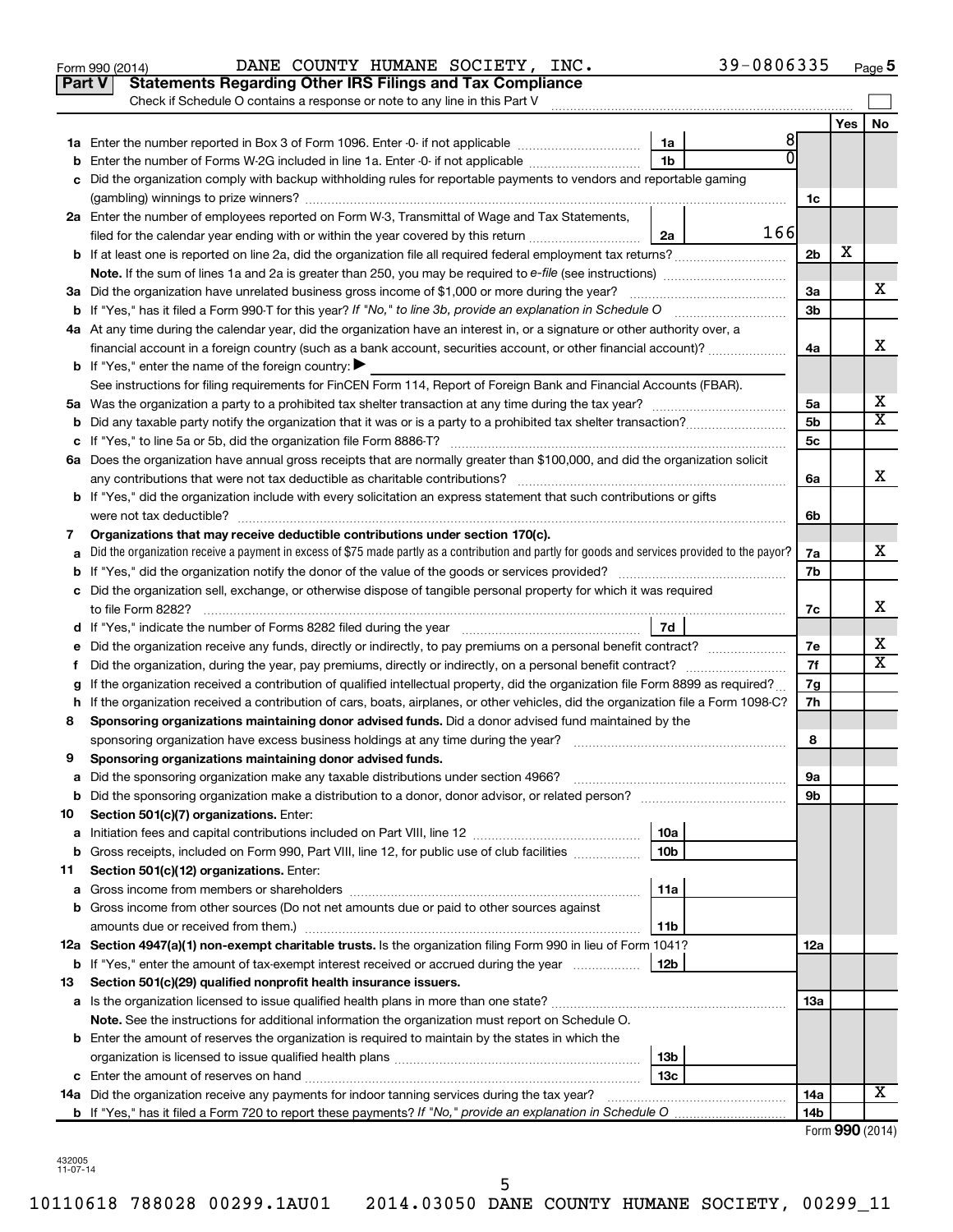| Form 990 (2014) |
|-----------------|
|-----------------|

Form 990 (2014) Page DANE COUNTY HUMANE SOCIETY, INC. 39-0806335

**Part VI** Governance, Management, and Disclosure For each "Yes" response to lines 2 through 7b below, and for a "No" response *to line 8a, 8b, or 10b below, describe the circumstances, processes, or changes in Schedule O. See instructions.*

|     | Check if Schedule O contains a response or note to any line in this Part VI [11] [12] [12] Check if Schedule O contains a response or note to any line in this Part VI                                                         |    |      |                 |                         | $\mathbf{X}$ |
|-----|--------------------------------------------------------------------------------------------------------------------------------------------------------------------------------------------------------------------------------|----|------|-----------------|-------------------------|--------------|
|     | <b>Section A. Governing Body and Management</b>                                                                                                                                                                                |    |      |                 |                         |              |
|     |                                                                                                                                                                                                                                |    |      |                 | Yes                     | No           |
|     | 1a Enter the number of voting members of the governing body at the end of the tax year                                                                                                                                         | 1a | 1 Ol |                 |                         |              |
|     | If there are material differences in voting rights among members of the governing body, or if the governing                                                                                                                    |    |      |                 |                         |              |
|     | body delegated broad authority to an executive committee or similar committee, explain in Schedule O.                                                                                                                          |    |      |                 |                         |              |
| b   | Enter the number of voting members included in line 1a, above, who are independent                                                                                                                                             | 1b | 10   |                 |                         |              |
| 2   | Did any officer, director, trustee, or key employee have a family relationship or a business relationship with any other                                                                                                       |    |      |                 |                         |              |
|     | officer, director, trustee, or key employee?                                                                                                                                                                                   |    |      | $\mathbf{2}$    |                         |              |
| 3   | Did the organization delegate control over management duties customarily performed by or under the direct supervision                                                                                                          |    |      |                 |                         |              |
|     |                                                                                                                                                                                                                                |    |      | 3               |                         |              |
| 4   | Did the organization make any significant changes to its governing documents since the prior Form 990 was filed?                                                                                                               |    |      | 4               |                         |              |
| 5   |                                                                                                                                                                                                                                |    |      | 5               |                         |              |
|     |                                                                                                                                                                                                                                |    |      | 6               | х                       |              |
| 6   |                                                                                                                                                                                                                                |    |      |                 |                         |              |
| 7a  | Did the organization have members, stockholders, or other persons who had the power to elect or appoint one or                                                                                                                 |    |      |                 |                         |              |
|     |                                                                                                                                                                                                                                |    |      | 7a              | X                       |              |
| b   | Are any governance decisions of the organization reserved to (or subject to approval by) members, stockholders, or                                                                                                             |    |      |                 |                         |              |
|     |                                                                                                                                                                                                                                |    |      | 7b              | X                       |              |
| 8   | Did the organization contemporaneously document the meetings held or written actions undertaken during the year by the following:                                                                                              |    |      |                 |                         |              |
| а   |                                                                                                                                                                                                                                |    |      | 8a              | х                       |              |
|     |                                                                                                                                                                                                                                |    |      | 8b              | $\overline{\textbf{x}}$ |              |
| 9   | Is there any officer, director, trustee, or key employee listed in Part VII, Section A, who cannot be reached at the                                                                                                           |    |      |                 |                         |              |
|     |                                                                                                                                                                                                                                |    |      | 9               |                         |              |
|     | Section B. Policies (This Section B requests information about policies not required by the Internal Revenue Code.)                                                                                                            |    |      |                 |                         |              |
|     |                                                                                                                                                                                                                                |    |      |                 | Yes                     |              |
|     |                                                                                                                                                                                                                                |    |      | 10a             |                         |              |
|     | <b>b</b> If "Yes," did the organization have written policies and procedures governing the activities of such chapters, affiliates,                                                                                            |    |      |                 |                         |              |
|     |                                                                                                                                                                                                                                |    |      | 10b             |                         |              |
|     |                                                                                                                                                                                                                                |    |      |                 | X                       |              |
|     | 11a Has the organization provided a complete copy of this Form 990 to all members of its governing body before filing the form?                                                                                                |    |      | 11a             |                         |              |
|     | Describe in Schedule O the process, if any, used by the organization to review this Form 990.                                                                                                                                  |    |      |                 |                         |              |
| 12a | Did the organization have a written conflict of interest policy? If "No," go to line 13                                                                                                                                        |    |      | 12a             | х                       |              |
|     | Were officers, directors, or trustees, and key employees required to disclose annually interests that could give rise to conflicts?                                                                                            |    |      | 12 <sub>b</sub> | X                       |              |
| с   | Did the organization regularly and consistently monitor and enforce compliance with the policy? If "Yes," describe                                                                                                             |    |      |                 |                         |              |
|     | in Schedule O how this was done manufactured and continuum and contact the was done manufactured and contact t                                                                                                                 |    |      | 12c             | X                       |              |
| 13  |                                                                                                                                                                                                                                |    |      | 13              | $\overline{\mathbf{x}}$ |              |
| 14  |                                                                                                                                                                                                                                |    |      | 14              | X                       |              |
| 15  | Did the process for determining compensation of the following persons include a review and approval by independent                                                                                                             |    |      |                 |                         |              |
|     | persons, comparability data, and contemporaneous substantiation of the deliberation and decision?                                                                                                                              |    |      |                 |                         |              |
| а   | The organization's CEO, Executive Director, or top management official manufactured content of the organization's CEO, Executive Director, or top management official manufactured content of the organization's CEO, Executiv |    |      | 15a             | х                       |              |
|     |                                                                                                                                                                                                                                |    |      | 15b             |                         |              |
|     | If "Yes" to line 15a or 15b, describe the process in Schedule O (see instructions).                                                                                                                                            |    |      |                 |                         |              |
|     |                                                                                                                                                                                                                                |    |      |                 |                         |              |
|     | <b>16a</b> Did the organization invest in, contribute assets to, or participate in a joint venture or similar arrangement with a                                                                                               |    |      |                 |                         |              |
|     | taxable entity during the year?                                                                                                                                                                                                |    |      | 16a             |                         |              |
|     | b If "Yes," did the organization follow a written policy or procedure requiring the organization to evaluate its participation                                                                                                 |    |      |                 |                         |              |
|     | in joint venture arrangements under applicable federal tax law, and take steps to safeguard the organization's                                                                                                                 |    |      |                 |                         |              |
|     | exempt status with respect to such arrangements?                                                                                                                                                                               |    |      | 16b             |                         |              |
|     | <b>Section C. Disclosure</b>                                                                                                                                                                                                   |    |      |                 |                         |              |
| 17  | List the states with which a copy of this Form 990 is required to be filed $\blacktriangleright\texttt{WI}$                                                                                                                    |    |      |                 |                         |              |
| 18  | Section 6104 requires an organization to make its Forms 1023 (or 1024 if applicable), 990, and 990-T (Section 501(c)(3)s only) available                                                                                       |    |      |                 |                         |              |
|     | for public inspection. Indicate how you made these available. Check all that apply.                                                                                                                                            |    |      |                 |                         |              |
|     | $\lfloor x \rfloor$ Upon request<br>  X   Own website<br>Another's website<br>Other (explain in Schedule O)                                                                                                                    |    |      |                 |                         |              |
| 19  | Describe in Schedule O whether (and if so, how) the organization made its governing documents, conflict of interest policy, and financial                                                                                      |    |      |                 |                         |              |
|     | statements available to the public during the tax year.                                                                                                                                                                        |    |      |                 |                         |              |
| 20  | State the name, address, and telephone number of the person who possesses the organization's books and records:                                                                                                                |    |      |                 |                         |              |
|     | SARA HOVEN - 608-838-0413                                                                                                                                                                                                      |    |      |                 |                         |              |
|     | 53718-6941<br>5132 VOGES RD, MADISON, WI                                                                                                                                                                                       |    |      |                 |                         |              |
|     | 432006 11-07-14                                                                                                                                                                                                                |    |      |                 | Form 990 (2014)         |              |
|     | 6                                                                                                                                                                                                                              |    |      |                 |                         |              |
|     | 10110618 788028 00299.1AU01  2014.03050 DANE COUNTY HUMANE SOCIETY, 00299_11                                                                                                                                                   |    |      |                 |                         |              |
|     |                                                                                                                                                                                                                                |    |      |                 |                         |              |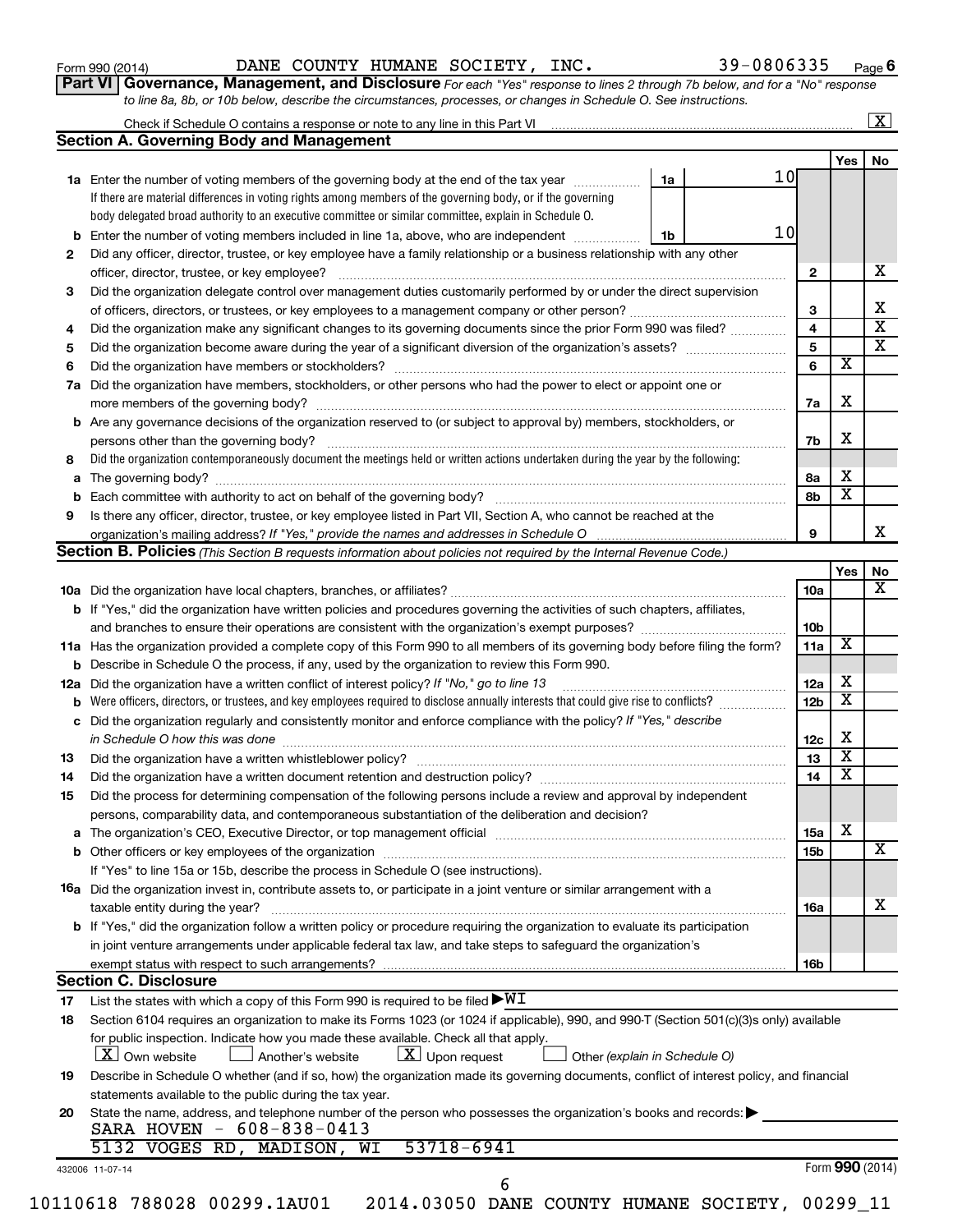$\Box$ 

| Part VII Compensation of Officers, Directors, Trustees, Key Employees, Highest Compensated |  |
|--------------------------------------------------------------------------------------------|--|
| <b>Employees, and Independent Contractors</b>                                              |  |

Check if Schedule O contains a response or note to any line in this Part VII

**Section A. Officers, Directors, Trustees, Key Employees, and Highest Compensated Employees**

**1a**  Complete this table for all persons required to be listed. Report compensation for the calendar year ending with or within the organization's tax year.

**•** List all of the organization's current officers, directors, trustees (whether individuals or organizations), regardless of amount of compensation. Enter -0- in columns  $(D)$ ,  $(E)$ , and  $(F)$  if no compensation was paid.

**•** List all of the organization's **current** key employees, if any. See instructions for definition of "key employee."

**•** List the organization's five current highest compensated employees (other than an officer, director, trustee, or key employee) who received reportable compensation (Box 5 of Form W-2 and/or Box 7 of Form 1099-MISC) of more than \$100,000 from the organization and any related organizations.

**•** List all of the organization's former officers, key employees, and highest compensated employees who received more than \$100,000 of reportable compensation from the organization and any related organizations.

**•** List all of the organization's former directors or trustees that received, in the capacity as a former director or trustee of the organization, more than \$10,000 of reportable compensation from the organization and any related organizations.

List persons in the following order: individual trustees or directors; institutional trustees; officers; key employees; highest compensated employees; and former such persons.

Check this box if neither the organization nor any related organization compensated any current officer, director, or trustee.  $\Box$ 

| (A)                                    | (B)               |                                |                                                                  | (C)         |              |                                 |        | (D)             | (E)                           | (F)                           |
|----------------------------------------|-------------------|--------------------------------|------------------------------------------------------------------|-------------|--------------|---------------------------------|--------|-----------------|-------------------------------|-------------------------------|
| Name and Title                         | Average           |                                | (do not check more than one                                      | Position    |              |                                 |        | Reportable      | Reportable                    | Estimated                     |
|                                        | hours per         |                                | box, unless person is both an<br>officer and a director/trustee) |             |              |                                 |        | compensation    | compensation                  | amount of                     |
|                                        | week<br>(list any |                                |                                                                  |             |              |                                 |        | from<br>the     | from related<br>organizations | other<br>compensation         |
|                                        | hours for         |                                |                                                                  |             |              |                                 |        | organization    | (W-2/1099-MISC)               | from the                      |
|                                        | related           |                                |                                                                  |             |              | Highest compensated<br>employee |        | (W-2/1099-MISC) |                               | organization                  |
|                                        | organizations     |                                |                                                                  |             |              |                                 |        |                 |                               | and related                   |
|                                        | below             | Individual trustee or director | Institutional trustee                                            | Officer     | Key employee |                                 | Former |                 |                               | organizations                 |
|                                        | line)<br>6.00     |                                |                                                                  |             |              |                                 |        |                 |                               |                               |
| CATHY HOLMES, CPA<br>(1)               |                   | $\mathbf X$                    |                                                                  | $\mathbf X$ |              |                                 |        | $\mathbf 0$ .   | $\mathbf 0$ .                 |                               |
| PRESIDENT                              | 2.50              |                                |                                                                  |             |              |                                 |        |                 |                               | $\mathbf 0$ .                 |
| JOSEPH GOODE<br>(2)                    |                   | $\mathbf X$                    |                                                                  | $\mathbf X$ |              |                                 |        | $\mathbf 0$ .   | 0.                            |                               |
| VICE PRESIDENT                         | 2.50              |                                |                                                                  |             |              |                                 |        |                 |                               | $\mathbf 0$ .                 |
| (3)<br>BRIDGET BUSH, CPA               |                   |                                |                                                                  |             |              |                                 |        |                 |                               |                               |
| <b>TREASURER</b>                       |                   | $\mathbf X$                    |                                                                  | $\mathbf X$ |              |                                 |        | $\mathbf 0$ .   | $\mathbf 0$ .                 | $\mathbf 0$ .                 |
| SHIRLEY CROCKER<br>(4)                 | 2.50              | $\mathbf X$                    |                                                                  | $\rm X$     |              |                                 |        | 0.              | $\mathbf 0$ .                 |                               |
| <b>SECRETARY</b>                       | 2.50              |                                |                                                                  |             |              |                                 |        |                 |                               | $\mathbf 0$ .                 |
| (5)<br>DREW COURSIN                    |                   | X                              |                                                                  |             |              |                                 |        | $\mathbf 0$ .   | $\mathbf 0$ .                 | $\mathbf 0$ .                 |
| <b>DIRECTOR</b>                        | 2.50              |                                |                                                                  |             |              |                                 |        |                 |                               |                               |
| GARY GODDING<br>(6)<br><b>DIRECTOR</b> |                   | $\mathbf X$                    |                                                                  |             |              |                                 |        | 0.              | 0.                            | $0$ .                         |
| CRIS MARSH<br>(7)                      | 2.50              |                                |                                                                  |             |              |                                 |        |                 |                               |                               |
| <b>DIRECTOR</b>                        |                   | X                              |                                                                  |             |              |                                 |        | $\mathbf 0$ .   | $\mathbf 0$ .                 | $\mathbf 0$ .                 |
| ELLEN MCGUIRE<br>(8)                   | 2.50              |                                |                                                                  |             |              |                                 |        |                 |                               |                               |
| <b>DIRECTOR</b>                        |                   | $\mathbf X$                    |                                                                  |             |              |                                 |        | 0.              | 0.                            | $\boldsymbol{0}$ .            |
| LAURA MURRAY<br>(9)                    | 2.50              |                                |                                                                  |             |              |                                 |        |                 |                               |                               |
| <b>DIRECTOR</b>                        |                   | X                              |                                                                  |             |              |                                 |        | $\mathbf 0$ .   | $\mathbf 0$ .                 | $\mathbf 0$ .                 |
| (10) AMY OVERBY                        | 2.50              |                                |                                                                  |             |              |                                 |        |                 |                               |                               |
| <b>DIRECTOR</b>                        |                   | $\mathbf X$                    |                                                                  |             |              |                                 |        | 0.              | 0.                            | 0.                            |
| (11) PAM MCCLOUD SMITH                 | 60.00             |                                |                                                                  |             |              |                                 |        |                 |                               |                               |
| EXECUTIVE DIRECTOR                     |                   |                                |                                                                  | $\mathbf X$ |              |                                 |        | 106,204.        | 0.                            | 8,683.                        |
|                                        |                   |                                |                                                                  |             |              |                                 |        |                 |                               |                               |
|                                        |                   |                                |                                                                  |             |              |                                 |        |                 |                               |                               |
|                                        |                   |                                |                                                                  |             |              |                                 |        |                 |                               |                               |
|                                        |                   |                                |                                                                  |             |              |                                 |        |                 |                               |                               |
|                                        |                   |                                |                                                                  |             |              |                                 |        |                 |                               |                               |
|                                        |                   |                                |                                                                  |             |              |                                 |        |                 |                               |                               |
|                                        |                   |                                |                                                                  |             |              |                                 |        |                 |                               |                               |
|                                        |                   |                                |                                                                  |             |              |                                 |        |                 |                               |                               |
|                                        |                   |                                |                                                                  |             |              |                                 |        |                 |                               |                               |
|                                        |                   |                                |                                                                  |             |              |                                 |        |                 |                               |                               |
|                                        |                   |                                |                                                                  |             |              |                                 |        |                 |                               |                               |
|                                        |                   |                                |                                                                  |             |              |                                 |        |                 |                               | $000 \, \text{MeV}$<br>$\sim$ |

432007 11-07-14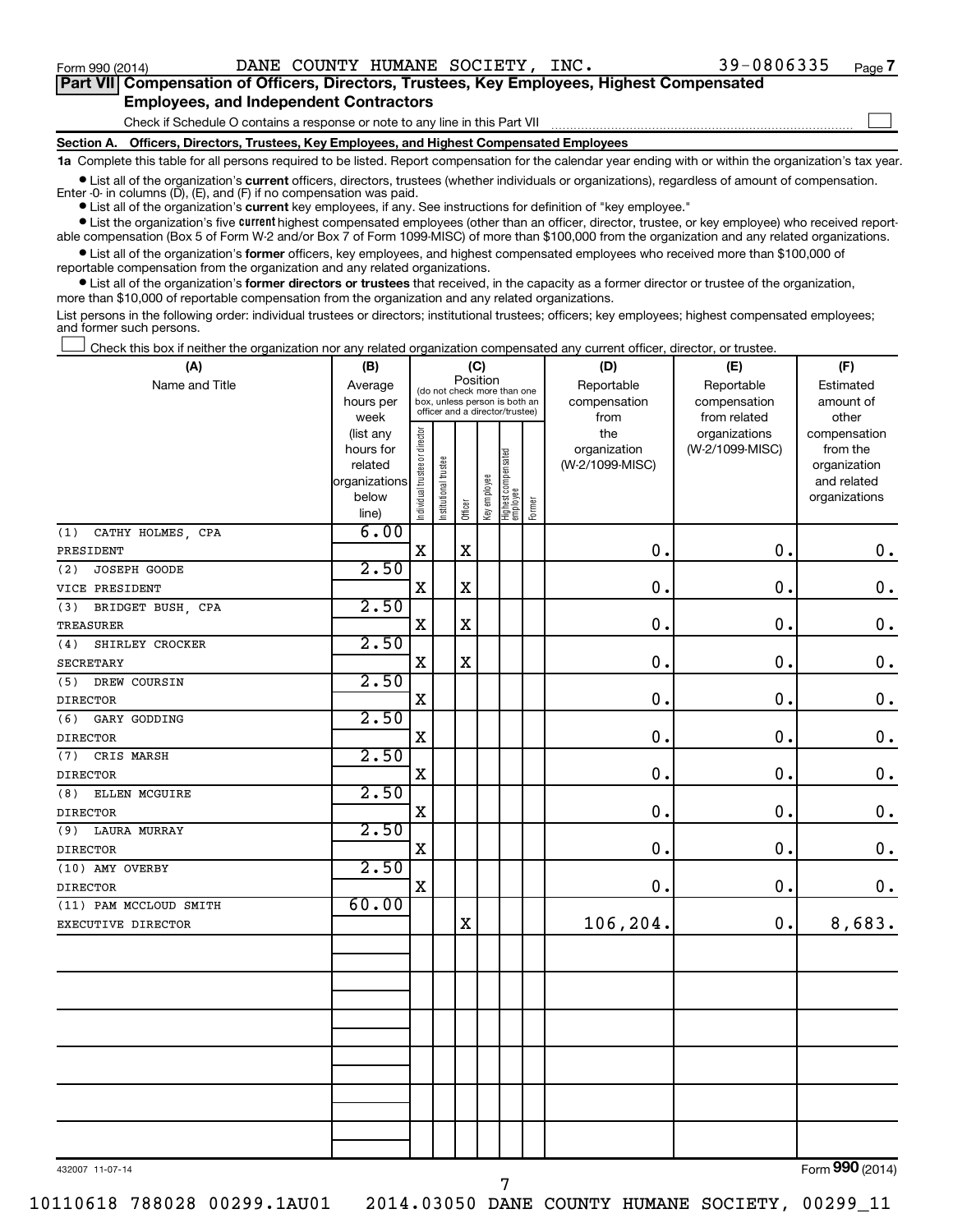|                                                                                                                                                                                                     | DANE COUNTY HUMANE SOCIETY, INC.<br>Form 990 (2014)                                                                                                                                                                                                                                                                                                                           |                                                                      |                                                                                                                    |                       |         |              |                                   |        |                                           | 39-0806335                                        |        |                  |                                                                          | Page 8 |
|-----------------------------------------------------------------------------------------------------------------------------------------------------------------------------------------------------|-------------------------------------------------------------------------------------------------------------------------------------------------------------------------------------------------------------------------------------------------------------------------------------------------------------------------------------------------------------------------------|----------------------------------------------------------------------|--------------------------------------------------------------------------------------------------------------------|-----------------------|---------|--------------|-----------------------------------|--------|-------------------------------------------|---------------------------------------------------|--------|------------------|--------------------------------------------------------------------------|--------|
|                                                                                                                                                                                                     | <b>Part VII</b><br>Section A. Officers, Directors, Trustees, Key Employees, and Highest Compensated Employees (continued)                                                                                                                                                                                                                                                     |                                                                      |                                                                                                                    |                       |         |              |                                   |        |                                           |                                                   |        |                  |                                                                          |        |
|                                                                                                                                                                                                     | (A)<br>Name and title                                                                                                                                                                                                                                                                                                                                                         | (B)<br>Average<br>hours per<br>week                                  | (C)<br>Position<br>(do not check more than one<br>box, unless person is both an<br>officer and a director/trustee) |                       |         |              |                                   |        | (D)<br>Reportable<br>compensation<br>from | (E)<br>Reportable<br>compensation<br>from related |        |                  | (F)<br>Estimated<br>amount of<br>other                                   |        |
|                                                                                                                                                                                                     |                                                                                                                                                                                                                                                                                                                                                                               | (list any<br>hours for<br>related<br>organizations<br>below<br>line) | Individual trustee or director                                                                                     | Institutional trustee | Officer | Key employee | Highest compensated<br>  employee | Former | the<br>organization<br>(W-2/1099-MISC)    | organizations<br>(W-2/1099-MISC)                  |        |                  | compensation<br>from the<br>organization<br>and related<br>organizations |        |
|                                                                                                                                                                                                     |                                                                                                                                                                                                                                                                                                                                                                               |                                                                      |                                                                                                                    |                       |         |              |                                   |        |                                           |                                                   |        |                  |                                                                          |        |
|                                                                                                                                                                                                     |                                                                                                                                                                                                                                                                                                                                                                               |                                                                      |                                                                                                                    |                       |         |              |                                   |        |                                           |                                                   |        |                  |                                                                          |        |
|                                                                                                                                                                                                     |                                                                                                                                                                                                                                                                                                                                                                               |                                                                      |                                                                                                                    |                       |         |              |                                   |        |                                           |                                                   |        |                  |                                                                          |        |
|                                                                                                                                                                                                     |                                                                                                                                                                                                                                                                                                                                                                               |                                                                      |                                                                                                                    |                       |         |              |                                   |        |                                           |                                                   |        |                  |                                                                          |        |
|                                                                                                                                                                                                     |                                                                                                                                                                                                                                                                                                                                                                               |                                                                      |                                                                                                                    |                       |         |              |                                   |        |                                           |                                                   |        |                  |                                                                          |        |
|                                                                                                                                                                                                     |                                                                                                                                                                                                                                                                                                                                                                               |                                                                      |                                                                                                                    |                       |         |              |                                   |        |                                           |                                                   |        |                  |                                                                          |        |
|                                                                                                                                                                                                     |                                                                                                                                                                                                                                                                                                                                                                               |                                                                      |                                                                                                                    |                       |         |              |                                   |        |                                           |                                                   |        |                  |                                                                          |        |
| 106, 204.<br>$\overline{0}$ .<br>1b Sub-total<br>$\overline{0}$ .<br>σ.<br>c Total from continuation sheets to Part VII, Section A manufactured by                                                  |                                                                                                                                                                                                                                                                                                                                                                               |                                                                      |                                                                                                                    |                       |         |              |                                   |        |                                           |                                                   | 8,683. | $\overline{0}$ . |                                                                          |        |
| 2                                                                                                                                                                                                   | Total number of individuals (including but not limited to those listed above) who received more than \$100,000 of reportable<br>compensation from the organization $\blacktriangleright$                                                                                                                                                                                      |                                                                      |                                                                                                                    |                       |         |              |                                   |        | 106, 204.                                 |                                                   | 0.     |                  | 8,683.                                                                   | 1      |
| 3                                                                                                                                                                                                   | Did the organization list any former officer, director, or trustee, key employee, or highest compensated employee on                                                                                                                                                                                                                                                          |                                                                      |                                                                                                                    |                       |         |              |                                   |        |                                           |                                                   |        |                  | Yes                                                                      | No     |
|                                                                                                                                                                                                     | line 1a? If "Yes," complete Schedule J for such individual manufacture content to the set of the set of the schedule J for such individual<br>For any individual listed on line 1a, is the sum of reportable compensation and other compensation from the organization<br>and related organizations greater than \$150,000? If "Yes," complete Schedule J for such individual |                                                                      |                                                                                                                    |                       |         |              |                                   |        |                                           |                                                   |        | 3<br>4           |                                                                          | х<br>х |
| 5                                                                                                                                                                                                   | Did any person listed on line 1a receive or accrue compensation from any unrelated organization or individual for services                                                                                                                                                                                                                                                    |                                                                      |                                                                                                                    |                       |         |              |                                   |        |                                           |                                                   |        | 5                |                                                                          | х      |
| 1.                                                                                                                                                                                                  | <b>Section B. Independent Contractors</b><br>Complete this table for your five highest compensated independent contractors that received more than \$100,000 of compensation from                                                                                                                                                                                             |                                                                      |                                                                                                                    |                       |         |              |                                   |        |                                           |                                                   |        |                  |                                                                          |        |
| the organization. Report compensation for the calendar year ending with or within the organization's tax year.<br>(A)<br>(B)<br>Name and business address<br>Description of services<br><b>NONE</b> |                                                                                                                                                                                                                                                                                                                                                                               |                                                                      |                                                                                                                    |                       |         |              |                                   |        |                                           | (C)<br>Compensation                               |        |                  |                                                                          |        |
|                                                                                                                                                                                                     |                                                                                                                                                                                                                                                                                                                                                                               |                                                                      |                                                                                                                    |                       |         |              |                                   |        |                                           |                                                   |        |                  |                                                                          |        |
|                                                                                                                                                                                                     |                                                                                                                                                                                                                                                                                                                                                                               |                                                                      |                                                                                                                    |                       |         |              |                                   |        |                                           |                                                   |        |                  |                                                                          |        |
|                                                                                                                                                                                                     |                                                                                                                                                                                                                                                                                                                                                                               |                                                                      |                                                                                                                    |                       |         |              |                                   |        |                                           |                                                   |        |                  |                                                                          |        |
|                                                                                                                                                                                                     |                                                                                                                                                                                                                                                                                                                                                                               |                                                                      |                                                                                                                    |                       |         |              |                                   |        |                                           |                                                   |        |                  |                                                                          |        |
| 2                                                                                                                                                                                                   | Total number of independent contractors (including but not limited to those listed above) who received more than<br>\$100,000 of compensation from the organization                                                                                                                                                                                                           |                                                                      |                                                                                                                    |                       |         |              | 0                                 |        |                                           |                                                   |        |                  |                                                                          |        |
| 432008<br>11-07-14                                                                                                                                                                                  |                                                                                                                                                                                                                                                                                                                                                                               |                                                                      |                                                                                                                    |                       |         |              |                                   |        |                                           |                                                   |        | Form 990 (2014)  |                                                                          |        |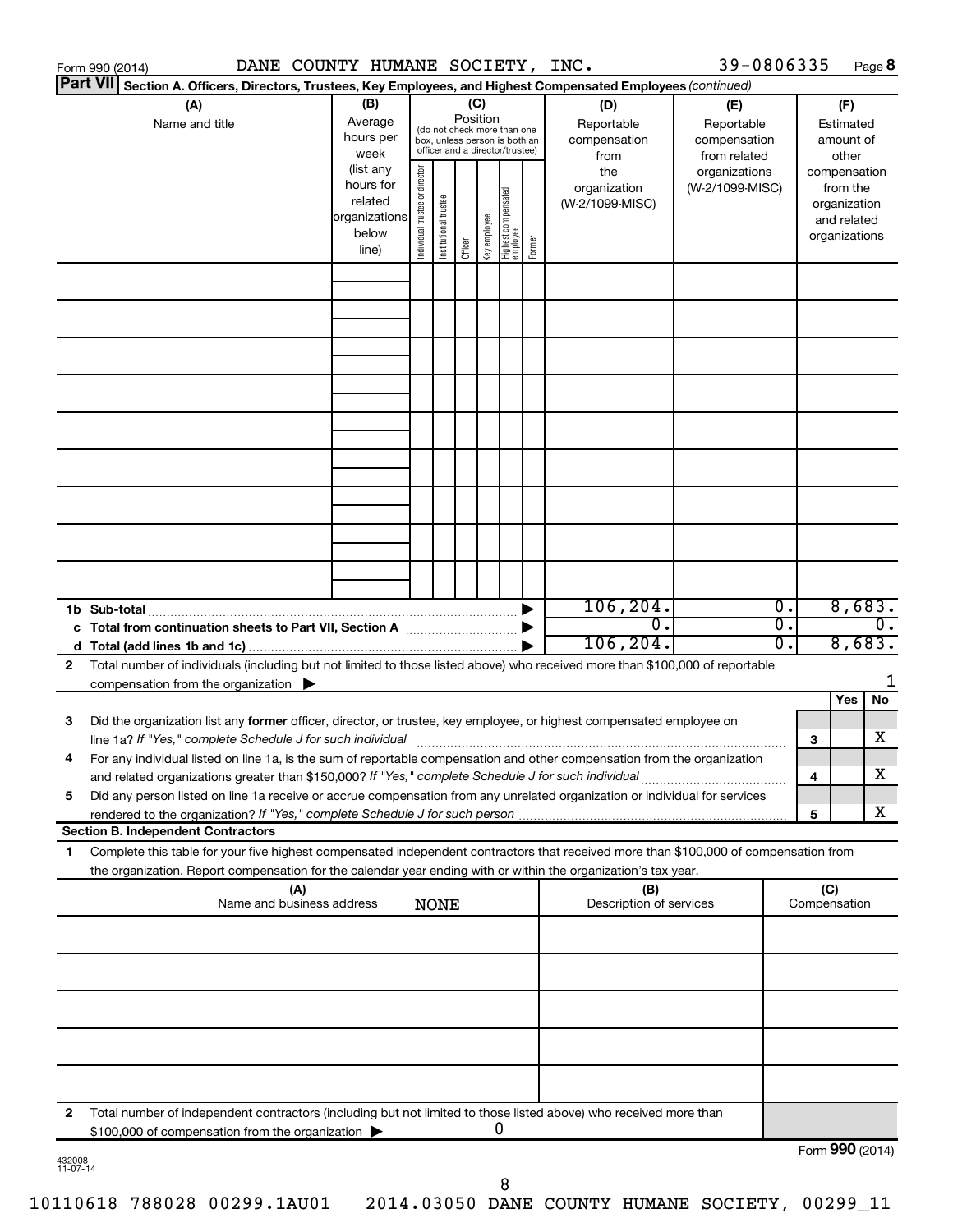|                                                           |    |   |                                                                         |                |                      | Total revenue | (B)<br>Related or<br>exempt function<br>revenue | (C)<br>Unrelated<br>business<br>revenue | (D)<br>Revenue excluded<br>from tax under<br>sections<br>512 - 514 |
|-----------------------------------------------------------|----|---|-------------------------------------------------------------------------|----------------|----------------------|---------------|-------------------------------------------------|-----------------------------------------|--------------------------------------------------------------------|
|                                                           |    |   | 1 a Federated campaigns                                                 | 1a             | 197,737.             |               |                                                 |                                         |                                                                    |
| Contributions, Gifts, Grants<br>and Other Similar Amounts |    |   |                                                                         | 1b             | 86,019.              |               |                                                 |                                         |                                                                    |
|                                                           |    |   | c Fundraising events                                                    | 1c             | 86,566.              |               |                                                 |                                         |                                                                    |
|                                                           |    |   | d Related organizations                                                 | 1d             |                      |               |                                                 |                                         |                                                                    |
|                                                           |    |   | e Government grants (contributions)                                     | 1e             |                      |               |                                                 |                                         |                                                                    |
|                                                           |    |   | f All other contributions, gifts, grants, and                           |                |                      |               |                                                 |                                         |                                                                    |
|                                                           |    |   | similar amounts not included above                                      | 1f             | 2,126,770.           |               |                                                 |                                         |                                                                    |
|                                                           |    |   | g Noncash contributions included in lines 1a-1f: \$                     |                | 80,855,              |               |                                                 |                                         |                                                                    |
|                                                           |    |   |                                                                         |                |                      | 2,497,092.    |                                                 |                                         |                                                                    |
|                                                           |    |   |                                                                         |                | <b>Business Code</b> |               |                                                 |                                         |                                                                    |
|                                                           | 2а |   | GOVERNMENT CONTRACTS                                                    |                | 813312               | 372,777.      | 372,777.                                        |                                         |                                                                    |
|                                                           |    | b | <b>ADOPTION FEES</b>                                                    |                | 813312               | 250,811.      | 250,811.                                        |                                         |                                                                    |
|                                                           |    |   | CAMP REGISTRATION FEES                                                  |                | 813312               | 108,363.      | 108,363.                                        |                                         |                                                                    |
|                                                           |    |   | SPAY/NEUTER SERVICES                                                    |                | 541940               | 72,625.       | 72,625.                                         |                                         |                                                                    |
| Program Service<br>Revenue                                |    |   | SURRENDER FEES                                                          |                | 813312               | 69,305.       | 69,305.                                         |                                         |                                                                    |
|                                                           |    |   | f All other program service revenue                                     |                | 813312               | 74,324.       | 74,324.                                         |                                         |                                                                    |
|                                                           |    |   |                                                                         |                |                      | 948,205.      |                                                 |                                         |                                                                    |
|                                                           | 3  |   | Investment income (including dividends, interest, and                   |                |                      |               |                                                 |                                         |                                                                    |
|                                                           |    |   |                                                                         |                |                      | 23,291.       |                                                 |                                         | 23,291.                                                            |
|                                                           | 4  |   | Income from investment of tax-exempt bond proceeds                      |                |                      |               |                                                 |                                         |                                                                    |
|                                                           | 5  |   |                                                                         |                |                      |               |                                                 |                                         |                                                                    |
|                                                           |    |   |                                                                         | (i) Real       | (ii) Personal        |               |                                                 |                                         |                                                                    |
|                                                           |    |   | 6 a Gross rents                                                         |                |                      |               |                                                 |                                         |                                                                    |
|                                                           |    |   | <b>b</b> Less: rental expenses                                          |                |                      |               |                                                 |                                         |                                                                    |
|                                                           |    |   | <b>c</b> Rental income or (loss) $\ldots$                               |                |                      |               |                                                 |                                         |                                                                    |
|                                                           |    |   |                                                                         |                |                      |               |                                                 |                                         |                                                                    |
|                                                           |    |   | 7 a Gross amount from sales of                                          | (i) Securities | (ii) Other           |               |                                                 |                                         |                                                                    |
|                                                           |    |   | assets other than inventory                                             | 3,482,299.     |                      |               |                                                 |                                         |                                                                    |
|                                                           |    |   | <b>b</b> Less: cost or other basis                                      |                |                      |               |                                                 |                                         |                                                                    |
|                                                           |    |   | and sales expenses                                                      | 3,334,890.     |                      |               |                                                 |                                         |                                                                    |
|                                                           |    |   | c Gain or (loss) $\frac{147,409}{}$                                     |                |                      |               |                                                 |                                         |                                                                    |
|                                                           |    |   |                                                                         |                | ▶                    | 147,409.      |                                                 |                                         | 147,409.                                                           |
| 9                                                         |    |   | 8 a Gross income from fundraising events (not<br>including \$86,566. of |                |                      |               |                                                 |                                         |                                                                    |
| Other Reven                                               |    |   |                                                                         |                |                      |               |                                                 |                                         |                                                                    |
|                                                           |    |   | contributions reported on line 1c). See                                 |                | 38,959.              |               |                                                 |                                         |                                                                    |
|                                                           |    |   |                                                                         |                | 39,251.              |               |                                                 |                                         |                                                                    |
|                                                           |    |   | c Net income or (loss) from fundraising events                          |                | ▶                    | $-292.$       |                                                 |                                         | $-292.$                                                            |
|                                                           |    |   | 9 a Gross income from gaming activities. See                            |                |                      |               |                                                 |                                         |                                                                    |
|                                                           |    |   |                                                                         |                | 16,404.              |               |                                                 |                                         |                                                                    |
|                                                           |    |   |                                                                         | b              | 1,500.               |               |                                                 |                                         |                                                                    |
|                                                           |    |   | c Net income or (loss) from gaming activities                           |                | ▶                    | 14,904.       |                                                 |                                         | 14,904.                                                            |
|                                                           |    |   | 10 a Gross sales of inventory, less returns                             |                |                      |               |                                                 |                                         |                                                                    |
|                                                           |    |   |                                                                         |                | 65,147.              |               |                                                 |                                         |                                                                    |
|                                                           |    |   | <b>b</b> Less: cost of goods sold                                       | b              | 41,822.              |               |                                                 |                                         |                                                                    |
|                                                           |    |   | c Net income or (loss) from sales of inventory                          |                |                      | 23,325.       | 23,325.                                         |                                         |                                                                    |
|                                                           |    |   | Miscellaneous Revenue                                                   |                | <b>Business Code</b> |               |                                                 |                                         |                                                                    |
|                                                           |    |   | 11 a MISCELLANEOUS REVENUE                                              |                | 900099               | 237,          |                                                 |                                         | 237.                                                               |
|                                                           |    | b |                                                                         |                |                      |               |                                                 |                                         |                                                                    |
|                                                           |    | c |                                                                         |                |                      |               |                                                 |                                         |                                                                    |
|                                                           |    |   |                                                                         |                |                      |               |                                                 |                                         |                                                                    |
|                                                           |    |   |                                                                         |                |                      | 237.          |                                                 |                                         |                                                                    |
|                                                           | 12 |   |                                                                         |                |                      | 3,654,171.    | 971,530.                                        | 0.                                      | 185,549.                                                           |
| 432009<br>11-07-14                                        |    |   |                                                                         |                |                      |               |                                                 |                                         | Form 990 (2014)                                                    |

Form 990 (2014) DANE COUNTY HUMANE SOCIETY, INC.  $39-0806335$  Page

39-0806335 Page 9

**Part VIII Statement of Revenue**

9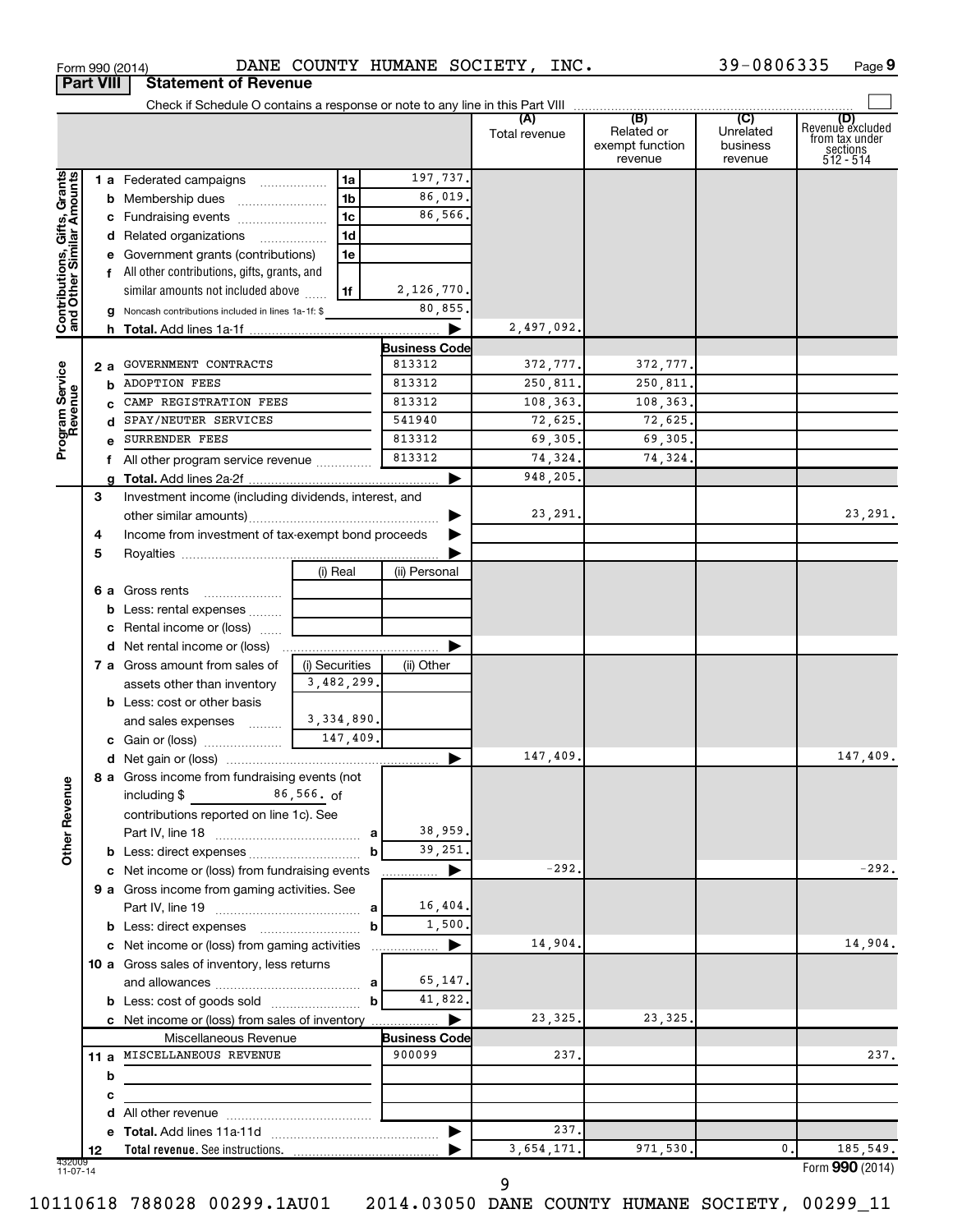**Part IX Statement of Functional Expenses**

Form 990 (2014) Page DANE COUNTY HUMANE SOCIETY, INC. 39-0806335

|             | Section 501(c)(3) and 501(c)(4) organizations must complete all columns. All other organizations must complete column (A).                                                                                    |                       |                                    |                                    |                                |
|-------------|---------------------------------------------------------------------------------------------------------------------------------------------------------------------------------------------------------------|-----------------------|------------------------------------|------------------------------------|--------------------------------|
|             | Check if Schedule O contains a response or note to any line in this Part IX                                                                                                                                   |                       |                                    |                                    |                                |
|             | Do not include amounts reported on lines 6b,<br>7b, 8b, 9b, and 10b of Part VIII.                                                                                                                             | (A)<br>Total expenses | (B)<br>Program service<br>expenses | Management and<br>general expenses | (D)<br>Fundraising<br>expenses |
| 1.          | Grants and other assistance to domestic organizations                                                                                                                                                         |                       |                                    |                                    |                                |
|             | and domestic governments. See Part IV, line 21                                                                                                                                                                |                       |                                    |                                    |                                |
| 2           | Grants and other assistance to domestic                                                                                                                                                                       |                       |                                    |                                    |                                |
|             | individuals. See Part IV, line 22                                                                                                                                                                             |                       |                                    |                                    |                                |
| 3           | Grants and other assistance to foreign                                                                                                                                                                        |                       |                                    |                                    |                                |
|             | organizations, foreign governments, and foreign                                                                                                                                                               |                       |                                    |                                    |                                |
|             | individuals. See Part IV, lines 15 and 16                                                                                                                                                                     |                       |                                    |                                    |                                |
| 4           | Benefits paid to or for members                                                                                                                                                                               |                       |                                    |                                    |                                |
| 5           | Compensation of current officers, directors,                                                                                                                                                                  |                       |                                    |                                    |                                |
|             | trustees, and key employees                                                                                                                                                                                   | 114,887.              | 63,188.                            | 5,744.                             | 45,955.                        |
| 6           | Compensation not included above, to disqualified                                                                                                                                                              |                       |                                    |                                    |                                |
|             | persons (as defined under section 4958(f)(1)) and                                                                                                                                                             |                       |                                    |                                    |                                |
|             | persons described in section 4958(c)(3)(B)<br>1.1.1.1.1.1.1                                                                                                                                                   |                       |                                    |                                    |                                |
| 7           | Other salaries and wages                                                                                                                                                                                      | 1,988,094.            | 1,557,007.                         | 143, 352.                          | 287,735.                       |
| 8           | Pension plan accruals and contributions (include                                                                                                                                                              |                       |                                    |                                    |                                |
|             | section 401(k) and 403(b) employer contributions)                                                                                                                                                             | 34,980.<br>199,633.   | 26,981.<br>155,907.                | 3,086.<br>17,942.                  | 4,913.<br>25,784.              |
| 9           | Other employee benefits                                                                                                                                                                                       | 156, 592.             |                                    |                                    |                                |
| 10          |                                                                                                                                                                                                               |                       | 120, 786.                          | 13,813.                            | 21,993.                        |
| 11          | Fees for services (non-employees):                                                                                                                                                                            |                       |                                    |                                    |                                |
| а           |                                                                                                                                                                                                               | 32,549.               |                                    |                                    |                                |
| b           |                                                                                                                                                                                                               | 14,200.               |                                    | 32,549.<br>14,200.                 |                                |
|             |                                                                                                                                                                                                               |                       |                                    |                                    |                                |
| d           |                                                                                                                                                                                                               |                       |                                    |                                    |                                |
|             | Professional fundraising services. See Part IV, line 17                                                                                                                                                       |                       |                                    |                                    |                                |
| f           | Investment management fees<br>Other. (If line 11g amount exceeds 10% of line 25,                                                                                                                              |                       |                                    |                                    |                                |
| a           | column (A) amount, list line 11g expenses on Sch O.)                                                                                                                                                          | 65,302.               | 44,727.                            |                                    |                                |
| 12          |                                                                                                                                                                                                               | 21,167.               | 16,327.                            | $\frac{2,365}{1,867}$              | $\frac{18,210}{2,973}$         |
| 13          |                                                                                                                                                                                                               | 596,065.              | 489,735.                           | 60,792.                            | 45,538.                        |
| 14          |                                                                                                                                                                                                               | 2,199.                | 1,696.                             | 194.                               | 309.                           |
| 15          |                                                                                                                                                                                                               |                       |                                    |                                    |                                |
| 16          |                                                                                                                                                                                                               | 204, 307.             | 168,235.                           | 11,010.                            | 25,062.                        |
| 17          |                                                                                                                                                                                                               | 9,214.                | 7,107.                             | 813.                               | 1,294.                         |
| 18          | Payments of travel or entertainment expenses                                                                                                                                                                  |                       |                                    |                                    |                                |
|             | for any federal, state, or local public officials                                                                                                                                                             |                       |                                    |                                    |                                |
| 19          | Conferences, conventions, and meetings                                                                                                                                                                        | 44,295.               | 34, 167.                           | 3,907.                             | 6,221.                         |
| 20          | Interest                                                                                                                                                                                                      | 22, 389.              |                                    | 22, 389.                           |                                |
| 21          |                                                                                                                                                                                                               |                       |                                    |                                    |                                |
| 22          | Depreciation, depletion, and amortization                                                                                                                                                                     | 213,845.              | 198,469.                           | 5,932.                             | 9,444.                         |
| 23          | Insurance                                                                                                                                                                                                     | 81,586.               | 62,931.                            | 7,197.                             | 11,458.                        |
| 24          | Other expenses. Itemize expenses not covered<br>above. (List miscellaneous expenses in line 24e. If line<br>24e amount exceeds 10% of line 25, column (A)<br>amount, list line 24e expenses on Schedule O.) [ |                       |                                    |                                    |                                |
| a<br>b<br>с | <b>PUBLICATIONS</b>                                                                                                                                                                                           | 3,893.                | 3,003.                             | 343.                               | 547.                           |
| d           |                                                                                                                                                                                                               |                       |                                    |                                    |                                |
| е           | All other expenses                                                                                                                                                                                            | 8,347.                | 6,439.                             | 736.                               | 1,172.                         |
| 25          | Total functional expenses. Add lines 1 through 24e                                                                                                                                                            | 3,813,544.            | 2,956,705.                         | 348,231                            | 508,608.                       |
| 26          | Joint costs. Complete this line only if the organization                                                                                                                                                      |                       |                                    |                                    |                                |
|             | reported in column (B) joint costs from a combined                                                                                                                                                            |                       |                                    |                                    |                                |
|             | educational campaign and fundraising solicitation.                                                                                                                                                            |                       |                                    |                                    |                                |
|             | Check here $\blacktriangleright$<br>if following SOP 98-2 (ASC 958-720)                                                                                                                                       |                       |                                    |                                    |                                |

432010 11-07-14

Form (2014) **990**

10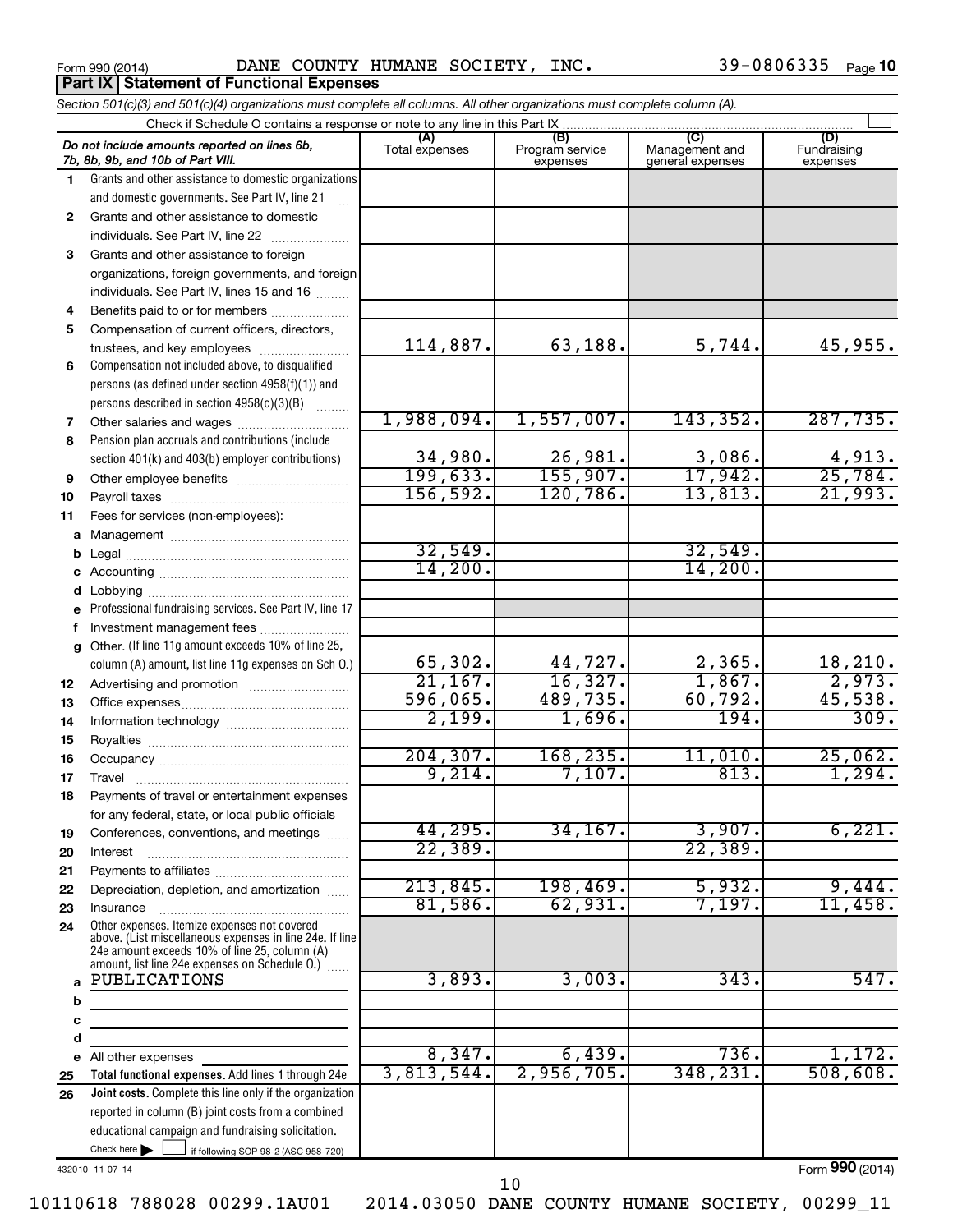10110618 788028 00299.1AU01 2014.03050 DANE COUNTY HUMANE SOCIETY, 00299\_11

## Form 990 (2014) DANE COUNTY HUMANE SOCIETY, INC.  $39-0806335$  Page

**Part X Balance Sheet**

39-0806335 Page 11

|                             |    |                                                                                                                                                                                                                               |                 |            | (A)<br>Beginning of year |                          | (B)<br>End of year |
|-----------------------------|----|-------------------------------------------------------------------------------------------------------------------------------------------------------------------------------------------------------------------------------|-----------------|------------|--------------------------|--------------------------|--------------------|
|                             | 1  |                                                                                                                                                                                                                               |                 |            | 258.                     | $\mathbf{1}$             | 282.               |
|                             | 2  |                                                                                                                                                                                                                               |                 |            | 818,083.                 | $\mathbf{2}$             | 369,719.           |
|                             | З  |                                                                                                                                                                                                                               |                 |            | 63,831.                  | 3                        | 27, 136.           |
|                             | 4  |                                                                                                                                                                                                                               |                 |            | 73,517.                  | $\overline{4}$           | 71,739.            |
|                             | 5  | Loans and other receivables from current and former officers, directors,                                                                                                                                                      |                 |            |                          |                          |                    |
|                             |    | trustees, key employees, and highest compensated employees. Complete                                                                                                                                                          |                 |            |                          |                          |                    |
|                             |    | Part II of Schedule L                                                                                                                                                                                                         |                 |            |                          | 5                        |                    |
|                             | 6  | Loans and other receivables from other disqualified persons (as defined under                                                                                                                                                 |                 |            |                          |                          |                    |
|                             |    | section 4958(f)(1)), persons described in section 4958(c)(3)(B), and contributing                                                                                                                                             |                 |            |                          |                          |                    |
|                             |    | employers and sponsoring organizations of section 501(c)(9) voluntary                                                                                                                                                         |                 |            |                          |                          |                    |
|                             |    | employees' beneficiary organizations (see instr). Complete Part II of Sch L                                                                                                                                                   |                 |            | 6                        |                          |                    |
| Assets                      | 7  |                                                                                                                                                                                                                               |                 |            |                          | $\overline{\phantom{a}}$ |                    |
|                             | 8  |                                                                                                                                                                                                                               |                 |            | 14,733.                  | 8                        | 16,014.            |
|                             | 9  | Prepaid expenses and deferred charges [11] [11] Prepaid expenses and deferred charges [11] [11] Martin Marian Marian Marian Marian Marian Marian Marian Marian Marian Marian Marian Marian Marian Marian Marian Marian Marian |                 |            | 23,658.                  | 9                        | 33,001.            |
|                             |    | 10a Land, buildings, and equipment: cost or other                                                                                                                                                                             |                 |            |                          |                          |                    |
|                             |    | basis. Complete Part VI of Schedule D  10a                                                                                                                                                                                    |                 | 7,819,708. |                          |                          |                    |
|                             |    |                                                                                                                                                                                                                               | 10 <sub>b</sub> | 2,706,410. | 4,956,535.               | 10 <sub>c</sub>          | 5, 113, 298.       |
|                             | 11 |                                                                                                                                                                                                                               |                 |            | 1,058,480.               | 11                       | 797,228.           |
|                             | 12 |                                                                                                                                                                                                                               |                 |            | 12                       |                          |                    |
|                             | 13 |                                                                                                                                                                                                                               |                 |            | 13                       |                          |                    |
|                             | 14 |                                                                                                                                                                                                                               |                 |            | 14                       |                          |                    |
|                             | 15 |                                                                                                                                                                                                                               |                 |            | 15                       |                          |                    |
|                             | 16 |                                                                                                                                                                                                                               |                 |            | 7,009,095.               | 16                       | 6,428,417.         |
|                             | 17 |                                                                                                                                                                                                                               |                 | 260, 671.  | 17                       | 179, 120.                |                    |
|                             | 18 |                                                                                                                                                                                                                               |                 |            | 18                       |                          |                    |
|                             | 19 |                                                                                                                                                                                                                               |                 |            | 19                       |                          |                    |
|                             | 20 |                                                                                                                                                                                                                               |                 |            |                          | 20                       |                    |
|                             | 21 | Escrow or custodial account liability. Complete Part IV of Schedule D                                                                                                                                                         |                 |            |                          | 21                       |                    |
|                             | 22 | Loans and other payables to current and former officers, directors, trustees,                                                                                                                                                 |                 |            |                          |                          |                    |
| Liabilities                 |    | key employees, highest compensated employees, and disqualified persons.                                                                                                                                                       |                 |            |                          |                          |                    |
|                             |    |                                                                                                                                                                                                                               |                 |            |                          | 22                       |                    |
|                             | 23 | Secured mortgages and notes payable to unrelated third parties                                                                                                                                                                |                 |            |                          | 23                       |                    |
|                             | 24 | Unsecured notes and loans payable to unrelated third parties                                                                                                                                                                  |                 |            | 500,000.                 | 24                       | 500,000.           |
|                             | 25 | Other liabilities (including federal income tax, payables to related third                                                                                                                                                    |                 |            |                          |                          |                    |
|                             |    | parties, and other liabilities not included on lines 17-24). Complete Part X of                                                                                                                                               |                 |            |                          |                          |                    |
|                             |    | Schedule D                                                                                                                                                                                                                    |                 |            | 424,281.                 | 25                       | 237,984.           |
|                             | 26 |                                                                                                                                                                                                                               |                 |            | 1,184,952.               | 26                       | 917, 104.          |
|                             |    | Organizations that follow SFAS 117 (ASC 958), check here $\blacktriangleright \begin{array}{c} \boxed{X} \end{array}$ and                                                                                                     |                 |            |                          |                          |                    |
|                             |    | complete lines 27 through 29, and lines 33 and 34.                                                                                                                                                                            |                 |            |                          |                          |                    |
|                             | 27 |                                                                                                                                                                                                                               |                 |            | 5,605,402.               | 27                       | 5,212,639.         |
|                             | 28 |                                                                                                                                                                                                                               |                 | 218,741.   | 28                       | 298,674.                 |                    |
|                             | 29 | Permanently restricted net assets                                                                                                                                                                                             |                 |            |                          | 29                       |                    |
|                             |    | Organizations that do not follow SFAS 117 (ASC 958), check here ▶                                                                                                                                                             |                 |            |                          |                          |                    |
|                             |    | and complete lines 30 through 34.                                                                                                                                                                                             |                 |            |                          |                          |                    |
|                             | 30 |                                                                                                                                                                                                                               |                 |            | 30                       |                          |                    |
|                             | 31 | Paid-in or capital surplus, or land, building, or equipment fund                                                                                                                                                              |                 |            | 31                       |                          |                    |
| Net Assets or Fund Balances | 32 | Retained earnings, endowment, accumulated income, or other funds                                                                                                                                                              |                 |            |                          | 32                       |                    |
|                             | 33 |                                                                                                                                                                                                                               |                 |            | 5,824,143.               | 33                       | 5,511,313.         |
|                             | 34 |                                                                                                                                                                                                                               |                 |            | 7,009,095.               | 34                       | 6,428,417.         |

Form (2014) **990**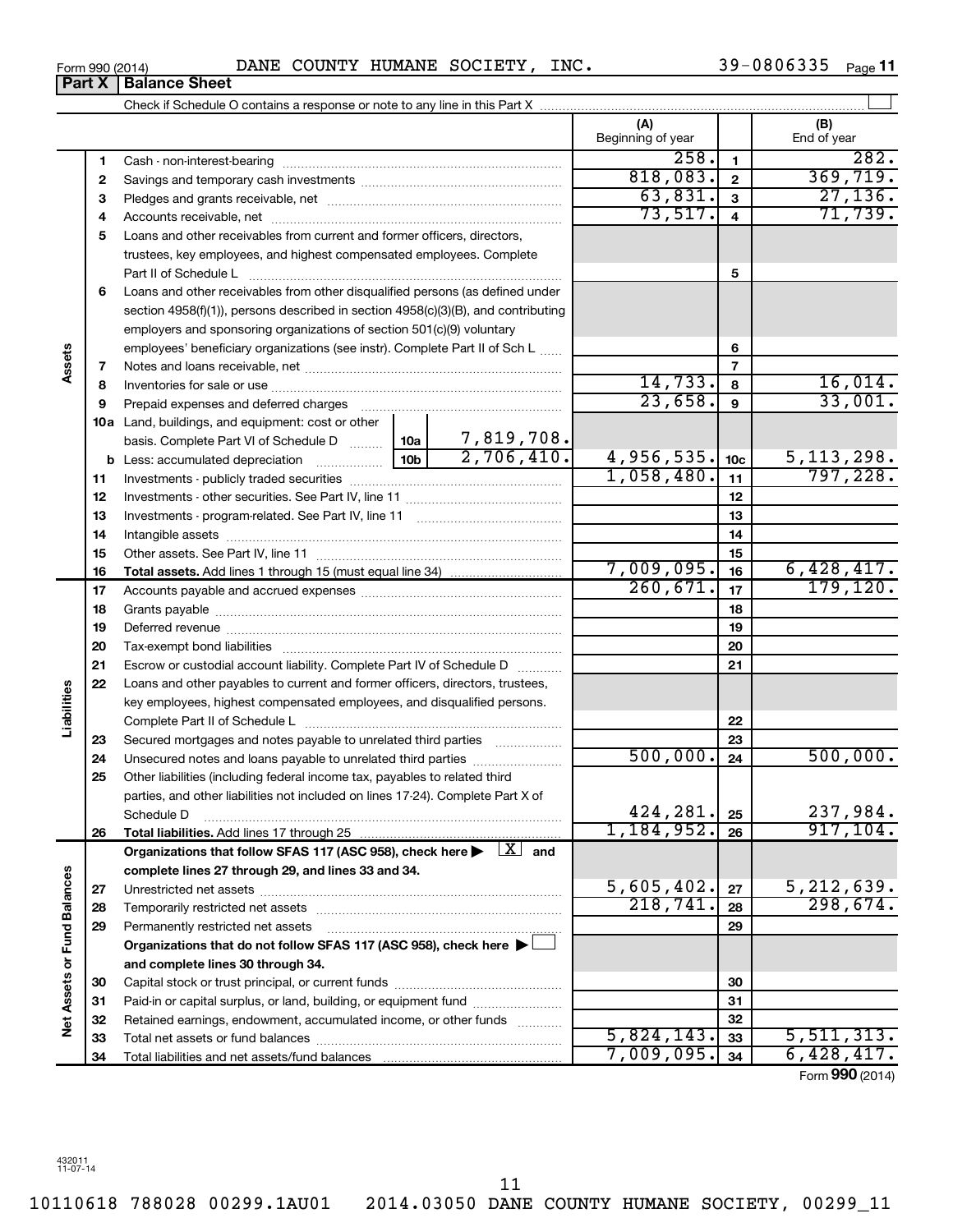| Part XI<br><b>Reconciliation of Net Assets</b><br>Check if Schedule O contains a response or note to any line in this Part XI [11] [12] Check if Schedule O contains a response or note to any line in this Part XI<br>3,654,171.<br>$\mathbf{1}$<br>1<br>3,813,544.<br>$\overline{2}$<br>2<br>$-159, 373.$<br>3<br>з<br>5,824,143.<br>$\overline{\mathbf{4}}$<br>4<br>$-153, 457.$<br>5<br>Net unrealized gains (losses) on investments [11] matter in the contract of the contract of the contract of the contract of the contract of the contract of the contract of the contract of the contract of the contract of th<br>5<br>6<br>Donated services and use of facilities<br>6<br>$\overline{7}$<br>Investment expenses<br>7<br>8<br>Prior period adjustments<br>8<br>9<br>9<br>Net assets or fund balances at end of year. Combine lines 3 through 9 (must equal Part X, line 33,<br>10<br>5, 511, 313.<br>10<br>column (B))<br>Part XII Financial Statements and Reporting<br>Yes<br>$\boxed{\text{X}}$ Accrual<br>Accounting method used to prepare the Form 990: $\Box$ Cash<br>Other<br>1<br>If the organization changed its method of accounting from a prior year or checked "Other," explain in Schedule O.<br>2a<br>If "Yes," check a box below to indicate whether the financial statements for the year were compiled or reviewed on a<br>separate basis, consolidated basis, or both:<br>Consolidated basis<br>Both consolidated and separate basis<br>Separate basis<br>х<br>2 <sub>b</sub><br>If "Yes," check a box below to indicate whether the financial statements for the year were audited on a separate basis,<br>consolidated basis, or both:<br>$ \mathbf{X} $ Separate basis<br>Both consolidated and separate basis<br><b>Consolidated basis</b><br>c If "Yes" to line 2a or 2b, does the organization have a committee that assumes responsibility for oversight of the audit,<br>х<br>2c<br>If the organization changed either its oversight process or selection process during the tax year, explain in Schedule O. |                                                                                                                                 | DANE COUNTY HUMANE SOCIETY, INC.<br>Form 990 (2014) |  | 39-0806335 |  | Page 12          |  |  |  |  |  |  |
|-------------------------------------------------------------------------------------------------------------------------------------------------------------------------------------------------------------------------------------------------------------------------------------------------------------------------------------------------------------------------------------------------------------------------------------------------------------------------------------------------------------------------------------------------------------------------------------------------------------------------------------------------------------------------------------------------------------------------------------------------------------------------------------------------------------------------------------------------------------------------------------------------------------------------------------------------------------------------------------------------------------------------------------------------------------------------------------------------------------------------------------------------------------------------------------------------------------------------------------------------------------------------------------------------------------------------------------------------------------------------------------------------------------------------------------------------------------------------------------------------------------------------------------------------------------------------------------------------------------------------------------------------------------------------------------------------------------------------------------------------------------------------------------------------------------------------------------------------------------------------------------------------------------------------------------------------------------------------------------------------------------------------------------------------------|---------------------------------------------------------------------------------------------------------------------------------|-----------------------------------------------------|--|------------|--|------------------|--|--|--|--|--|--|
|                                                                                                                                                                                                                                                                                                                                                                                                                                                                                                                                                                                                                                                                                                                                                                                                                                                                                                                                                                                                                                                                                                                                                                                                                                                                                                                                                                                                                                                                                                                                                                                                                                                                                                                                                                                                                                                                                                                                                                                                                                                       |                                                                                                                                 |                                                     |  |            |  |                  |  |  |  |  |  |  |
|                                                                                                                                                                                                                                                                                                                                                                                                                                                                                                                                                                                                                                                                                                                                                                                                                                                                                                                                                                                                                                                                                                                                                                                                                                                                                                                                                                                                                                                                                                                                                                                                                                                                                                                                                                                                                                                                                                                                                                                                                                                       |                                                                                                                                 |                                                     |  |            |  |                  |  |  |  |  |  |  |
|                                                                                                                                                                                                                                                                                                                                                                                                                                                                                                                                                                                                                                                                                                                                                                                                                                                                                                                                                                                                                                                                                                                                                                                                                                                                                                                                                                                                                                                                                                                                                                                                                                                                                                                                                                                                                                                                                                                                                                                                                                                       |                                                                                                                                 |                                                     |  |            |  |                  |  |  |  |  |  |  |
|                                                                                                                                                                                                                                                                                                                                                                                                                                                                                                                                                                                                                                                                                                                                                                                                                                                                                                                                                                                                                                                                                                                                                                                                                                                                                                                                                                                                                                                                                                                                                                                                                                                                                                                                                                                                                                                                                                                                                                                                                                                       |                                                                                                                                 |                                                     |  |            |  |                  |  |  |  |  |  |  |
|                                                                                                                                                                                                                                                                                                                                                                                                                                                                                                                                                                                                                                                                                                                                                                                                                                                                                                                                                                                                                                                                                                                                                                                                                                                                                                                                                                                                                                                                                                                                                                                                                                                                                                                                                                                                                                                                                                                                                                                                                                                       |                                                                                                                                 |                                                     |  |            |  |                  |  |  |  |  |  |  |
|                                                                                                                                                                                                                                                                                                                                                                                                                                                                                                                                                                                                                                                                                                                                                                                                                                                                                                                                                                                                                                                                                                                                                                                                                                                                                                                                                                                                                                                                                                                                                                                                                                                                                                                                                                                                                                                                                                                                                                                                                                                       |                                                                                                                                 |                                                     |  |            |  |                  |  |  |  |  |  |  |
|                                                                                                                                                                                                                                                                                                                                                                                                                                                                                                                                                                                                                                                                                                                                                                                                                                                                                                                                                                                                                                                                                                                                                                                                                                                                                                                                                                                                                                                                                                                                                                                                                                                                                                                                                                                                                                                                                                                                                                                                                                                       |                                                                                                                                 |                                                     |  |            |  |                  |  |  |  |  |  |  |
|                                                                                                                                                                                                                                                                                                                                                                                                                                                                                                                                                                                                                                                                                                                                                                                                                                                                                                                                                                                                                                                                                                                                                                                                                                                                                                                                                                                                                                                                                                                                                                                                                                                                                                                                                                                                                                                                                                                                                                                                                                                       |                                                                                                                                 |                                                     |  |            |  |                  |  |  |  |  |  |  |
|                                                                                                                                                                                                                                                                                                                                                                                                                                                                                                                                                                                                                                                                                                                                                                                                                                                                                                                                                                                                                                                                                                                                                                                                                                                                                                                                                                                                                                                                                                                                                                                                                                                                                                                                                                                                                                                                                                                                                                                                                                                       |                                                                                                                                 |                                                     |  |            |  |                  |  |  |  |  |  |  |
|                                                                                                                                                                                                                                                                                                                                                                                                                                                                                                                                                                                                                                                                                                                                                                                                                                                                                                                                                                                                                                                                                                                                                                                                                                                                                                                                                                                                                                                                                                                                                                                                                                                                                                                                                                                                                                                                                                                                                                                                                                                       |                                                                                                                                 |                                                     |  |            |  |                  |  |  |  |  |  |  |
|                                                                                                                                                                                                                                                                                                                                                                                                                                                                                                                                                                                                                                                                                                                                                                                                                                                                                                                                                                                                                                                                                                                                                                                                                                                                                                                                                                                                                                                                                                                                                                                                                                                                                                                                                                                                                                                                                                                                                                                                                                                       |                                                                                                                                 |                                                     |  |            |  |                  |  |  |  |  |  |  |
|                                                                                                                                                                                                                                                                                                                                                                                                                                                                                                                                                                                                                                                                                                                                                                                                                                                                                                                                                                                                                                                                                                                                                                                                                                                                                                                                                                                                                                                                                                                                                                                                                                                                                                                                                                                                                                                                                                                                                                                                                                                       |                                                                                                                                 |                                                     |  |            |  | $\overline{0}$ . |  |  |  |  |  |  |
|                                                                                                                                                                                                                                                                                                                                                                                                                                                                                                                                                                                                                                                                                                                                                                                                                                                                                                                                                                                                                                                                                                                                                                                                                                                                                                                                                                                                                                                                                                                                                                                                                                                                                                                                                                                                                                                                                                                                                                                                                                                       |                                                                                                                                 |                                                     |  |            |  |                  |  |  |  |  |  |  |
|                                                                                                                                                                                                                                                                                                                                                                                                                                                                                                                                                                                                                                                                                                                                                                                                                                                                                                                                                                                                                                                                                                                                                                                                                                                                                                                                                                                                                                                                                                                                                                                                                                                                                                                                                                                                                                                                                                                                                                                                                                                       |                                                                                                                                 |                                                     |  |            |  |                  |  |  |  |  |  |  |
|                                                                                                                                                                                                                                                                                                                                                                                                                                                                                                                                                                                                                                                                                                                                                                                                                                                                                                                                                                                                                                                                                                                                                                                                                                                                                                                                                                                                                                                                                                                                                                                                                                                                                                                                                                                                                                                                                                                                                                                                                                                       |                                                                                                                                 |                                                     |  |            |  |                  |  |  |  |  |  |  |
|                                                                                                                                                                                                                                                                                                                                                                                                                                                                                                                                                                                                                                                                                                                                                                                                                                                                                                                                                                                                                                                                                                                                                                                                                                                                                                                                                                                                                                                                                                                                                                                                                                                                                                                                                                                                                                                                                                                                                                                                                                                       |                                                                                                                                 |                                                     |  |            |  |                  |  |  |  |  |  |  |
|                                                                                                                                                                                                                                                                                                                                                                                                                                                                                                                                                                                                                                                                                                                                                                                                                                                                                                                                                                                                                                                                                                                                                                                                                                                                                                                                                                                                                                                                                                                                                                                                                                                                                                                                                                                                                                                                                                                                                                                                                                                       |                                                                                                                                 |                                                     |  |            |  | No               |  |  |  |  |  |  |
|                                                                                                                                                                                                                                                                                                                                                                                                                                                                                                                                                                                                                                                                                                                                                                                                                                                                                                                                                                                                                                                                                                                                                                                                                                                                                                                                                                                                                                                                                                                                                                                                                                                                                                                                                                                                                                                                                                                                                                                                                                                       |                                                                                                                                 |                                                     |  |            |  |                  |  |  |  |  |  |  |
|                                                                                                                                                                                                                                                                                                                                                                                                                                                                                                                                                                                                                                                                                                                                                                                                                                                                                                                                                                                                                                                                                                                                                                                                                                                                                                                                                                                                                                                                                                                                                                                                                                                                                                                                                                                                                                                                                                                                                                                                                                                       |                                                                                                                                 |                                                     |  |            |  |                  |  |  |  |  |  |  |
|                                                                                                                                                                                                                                                                                                                                                                                                                                                                                                                                                                                                                                                                                                                                                                                                                                                                                                                                                                                                                                                                                                                                                                                                                                                                                                                                                                                                                                                                                                                                                                                                                                                                                                                                                                                                                                                                                                                                                                                                                                                       |                                                                                                                                 |                                                     |  |            |  | x                |  |  |  |  |  |  |
|                                                                                                                                                                                                                                                                                                                                                                                                                                                                                                                                                                                                                                                                                                                                                                                                                                                                                                                                                                                                                                                                                                                                                                                                                                                                                                                                                                                                                                                                                                                                                                                                                                                                                                                                                                                                                                                                                                                                                                                                                                                       |                                                                                                                                 |                                                     |  |            |  |                  |  |  |  |  |  |  |
|                                                                                                                                                                                                                                                                                                                                                                                                                                                                                                                                                                                                                                                                                                                                                                                                                                                                                                                                                                                                                                                                                                                                                                                                                                                                                                                                                                                                                                                                                                                                                                                                                                                                                                                                                                                                                                                                                                                                                                                                                                                       |                                                                                                                                 |                                                     |  |            |  |                  |  |  |  |  |  |  |
|                                                                                                                                                                                                                                                                                                                                                                                                                                                                                                                                                                                                                                                                                                                                                                                                                                                                                                                                                                                                                                                                                                                                                                                                                                                                                                                                                                                                                                                                                                                                                                                                                                                                                                                                                                                                                                                                                                                                                                                                                                                       |                                                                                                                                 |                                                     |  |            |  |                  |  |  |  |  |  |  |
|                                                                                                                                                                                                                                                                                                                                                                                                                                                                                                                                                                                                                                                                                                                                                                                                                                                                                                                                                                                                                                                                                                                                                                                                                                                                                                                                                                                                                                                                                                                                                                                                                                                                                                                                                                                                                                                                                                                                                                                                                                                       |                                                                                                                                 |                                                     |  |            |  |                  |  |  |  |  |  |  |
|                                                                                                                                                                                                                                                                                                                                                                                                                                                                                                                                                                                                                                                                                                                                                                                                                                                                                                                                                                                                                                                                                                                                                                                                                                                                                                                                                                                                                                                                                                                                                                                                                                                                                                                                                                                                                                                                                                                                                                                                                                                       |                                                                                                                                 |                                                     |  |            |  |                  |  |  |  |  |  |  |
|                                                                                                                                                                                                                                                                                                                                                                                                                                                                                                                                                                                                                                                                                                                                                                                                                                                                                                                                                                                                                                                                                                                                                                                                                                                                                                                                                                                                                                                                                                                                                                                                                                                                                                                                                                                                                                                                                                                                                                                                                                                       |                                                                                                                                 |                                                     |  |            |  |                  |  |  |  |  |  |  |
|                                                                                                                                                                                                                                                                                                                                                                                                                                                                                                                                                                                                                                                                                                                                                                                                                                                                                                                                                                                                                                                                                                                                                                                                                                                                                                                                                                                                                                                                                                                                                                                                                                                                                                                                                                                                                                                                                                                                                                                                                                                       |                                                                                                                                 |                                                     |  |            |  |                  |  |  |  |  |  |  |
|                                                                                                                                                                                                                                                                                                                                                                                                                                                                                                                                                                                                                                                                                                                                                                                                                                                                                                                                                                                                                                                                                                                                                                                                                                                                                                                                                                                                                                                                                                                                                                                                                                                                                                                                                                                                                                                                                                                                                                                                                                                       |                                                                                                                                 |                                                     |  |            |  |                  |  |  |  |  |  |  |
|                                                                                                                                                                                                                                                                                                                                                                                                                                                                                                                                                                                                                                                                                                                                                                                                                                                                                                                                                                                                                                                                                                                                                                                                                                                                                                                                                                                                                                                                                                                                                                                                                                                                                                                                                                                                                                                                                                                                                                                                                                                       |                                                                                                                                 |                                                     |  |            |  |                  |  |  |  |  |  |  |
|                                                                                                                                                                                                                                                                                                                                                                                                                                                                                                                                                                                                                                                                                                                                                                                                                                                                                                                                                                                                                                                                                                                                                                                                                                                                                                                                                                                                                                                                                                                                                                                                                                                                                                                                                                                                                                                                                                                                                                                                                                                       |                                                                                                                                 |                                                     |  |            |  |                  |  |  |  |  |  |  |
|                                                                                                                                                                                                                                                                                                                                                                                                                                                                                                                                                                                                                                                                                                                                                                                                                                                                                                                                                                                                                                                                                                                                                                                                                                                                                                                                                                                                                                                                                                                                                                                                                                                                                                                                                                                                                                                                                                                                                                                                                                                       | 3a As a result of a federal award, was the organization required to undergo an audit or audits as set forth in the Single Audit |                                                     |  |            |  |                  |  |  |  |  |  |  |
| x<br>3a                                                                                                                                                                                                                                                                                                                                                                                                                                                                                                                                                                                                                                                                                                                                                                                                                                                                                                                                                                                                                                                                                                                                                                                                                                                                                                                                                                                                                                                                                                                                                                                                                                                                                                                                                                                                                                                                                                                                                                                                                                               |                                                                                                                                 |                                                     |  |            |  |                  |  |  |  |  |  |  |
| <b>b</b> If "Yes," did the organization undergo the required audit or audits? If the organization did not undergo the required audit                                                                                                                                                                                                                                                                                                                                                                                                                                                                                                                                                                                                                                                                                                                                                                                                                                                                                                                                                                                                                                                                                                                                                                                                                                                                                                                                                                                                                                                                                                                                                                                                                                                                                                                                                                                                                                                                                                                  |                                                                                                                                 |                                                     |  |            |  |                  |  |  |  |  |  |  |
| 3 <sub>b</sub><br>$Form$ 990 (2014)                                                                                                                                                                                                                                                                                                                                                                                                                                                                                                                                                                                                                                                                                                                                                                                                                                                                                                                                                                                                                                                                                                                                                                                                                                                                                                                                                                                                                                                                                                                                                                                                                                                                                                                                                                                                                                                                                                                                                                                                                   |                                                                                                                                 |                                                     |  |            |  |                  |  |  |  |  |  |  |

Form (2014) **990**

432012 11-07-14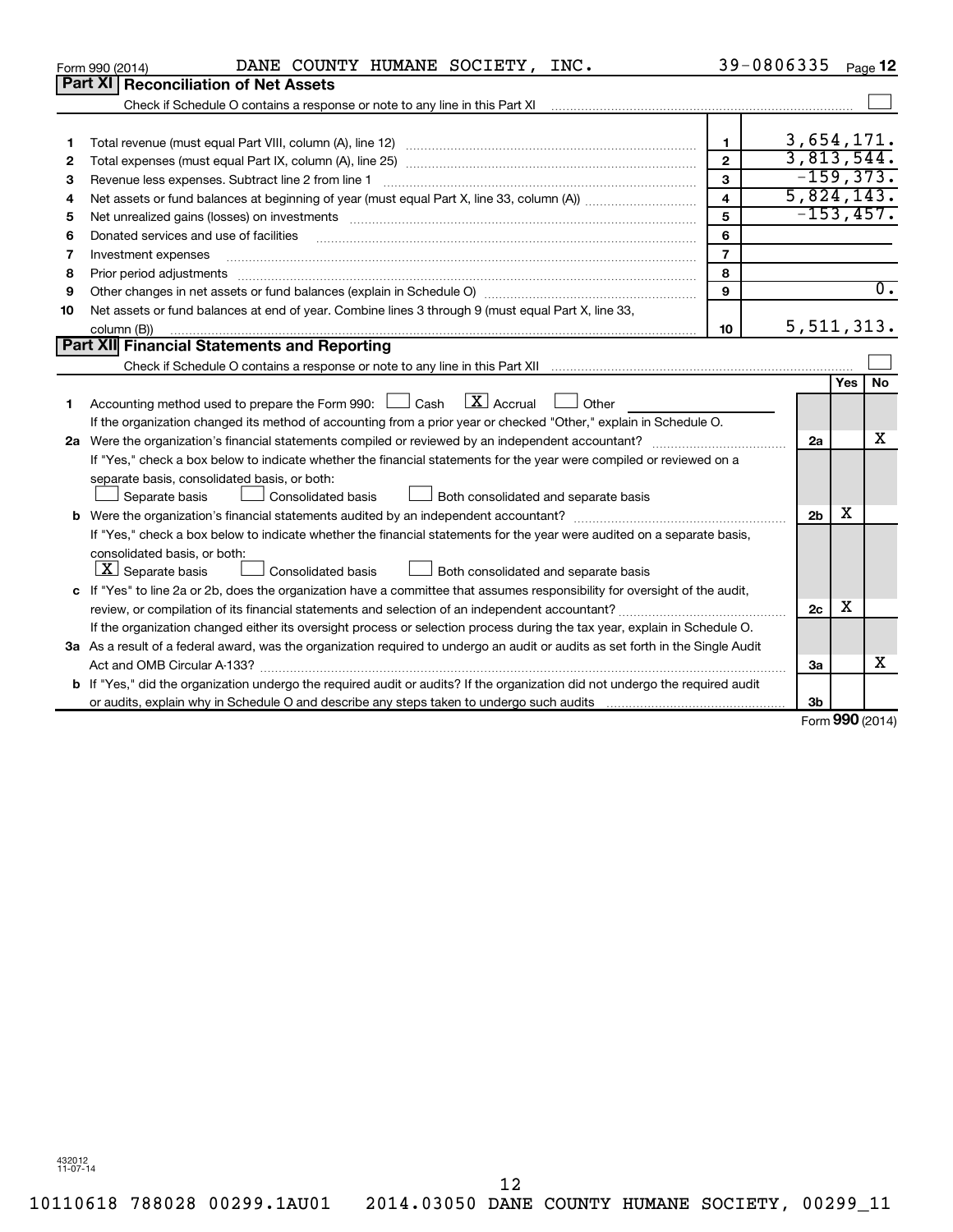Department of the Treasury

# Form 990 or 990-EZ) **Public Charity Status and Public Support**<br>
Complete if the organization is a section 501(c)(3) organization or a section<br> **2014**

**4947(a)(1) nonexempt charitable trust.**  $\blacktriangleright$  Attach to Fo

| <b>Open to Public</b><br>Inspection |
|-------------------------------------|

OMB No. 1545-0047

|              | Internal Revenue Service<br>Inspection<br>Information about Schedule A (Form 990 or 990-EZ) and its instructions is at www.irs.gov/form990. |                                                                                                                                           |  |  |  |          |                                                 |                                                                                                                                 |                     |                                            |                               |                        |                                     |                                                                                                                                               |  |  |
|--------------|---------------------------------------------------------------------------------------------------------------------------------------------|-------------------------------------------------------------------------------------------------------------------------------------------|--|--|--|----------|-------------------------------------------------|---------------------------------------------------------------------------------------------------------------------------------|---------------------|--------------------------------------------|-------------------------------|------------------------|-------------------------------------|-----------------------------------------------------------------------------------------------------------------------------------------------|--|--|
|              |                                                                                                                                             | Name of the organization                                                                                                                  |  |  |  |          |                                                 |                                                                                                                                 |                     |                                            |                               |                        |                                     | <b>Employer identification number</b>                                                                                                         |  |  |
|              |                                                                                                                                             |                                                                                                                                           |  |  |  |          |                                                 | DANE COUNTY HUMANE SOCIETY, INC.                                                                                                |                     |                                            |                               |                        |                                     | 39-0806335                                                                                                                                    |  |  |
| Part I       |                                                                                                                                             |                                                                                                                                           |  |  |  |          |                                                 | Reason for Public Charity Status (All organizations must complete this part.) See instructions.                                 |                     |                                            |                               |                        |                                     |                                                                                                                                               |  |  |
|              |                                                                                                                                             |                                                                                                                                           |  |  |  |          |                                                 | The organization is not a private foundation because it is: (For lines 1 through 11, check only one box.)                       |                     |                                            |                               |                        |                                     |                                                                                                                                               |  |  |
| 1            |                                                                                                                                             |                                                                                                                                           |  |  |  |          |                                                 | A church, convention of churches, or association of churches described in section 170(b)(1)(A)(i).                              |                     |                                            |                               |                        |                                     |                                                                                                                                               |  |  |
| 2            |                                                                                                                                             | A school described in section 170(b)(1)(A)(ii). (Attach Schedule E.)                                                                      |  |  |  |          |                                                 |                                                                                                                                 |                     |                                            |                               |                        |                                     |                                                                                                                                               |  |  |
| з            |                                                                                                                                             |                                                                                                                                           |  |  |  |          |                                                 | A hospital or a cooperative hospital service organization described in section 170(b)(1)(A)(iii).                               |                     |                                            |                               |                        |                                     |                                                                                                                                               |  |  |
|              |                                                                                                                                             |                                                                                                                                           |  |  |  |          |                                                 |                                                                                                                                 |                     |                                            |                               |                        |                                     | A medical research organization operated in conjunction with a hospital described in section 170(b)(1)(A)(iii). Enter the hospital's name,    |  |  |
|              |                                                                                                                                             | city, and state:                                                                                                                          |  |  |  |          |                                                 |                                                                                                                                 |                     |                                            |                               |                        |                                     |                                                                                                                                               |  |  |
| 5            |                                                                                                                                             |                                                                                                                                           |  |  |  |          |                                                 | An organization operated for the benefit of a college or university owned or operated by a governmental unit described in       |                     |                                            |                               |                        |                                     |                                                                                                                                               |  |  |
|              |                                                                                                                                             | section 170(b)(1)(A)(iv). (Complete Part II.)                                                                                             |  |  |  |          |                                                 |                                                                                                                                 |                     |                                            |                               |                        |                                     |                                                                                                                                               |  |  |
| 6            |                                                                                                                                             | A federal, state, or local government or governmental unit described in section 170(b)(1)(A)(v).                                          |  |  |  |          |                                                 |                                                                                                                                 |                     |                                            |                               |                        |                                     |                                                                                                                                               |  |  |
| 7            | $\mathbf{X}$                                                                                                                                | An organization that normally receives a substantial part of its support from a governmental unit or from the general public described in |  |  |  |          |                                                 |                                                                                                                                 |                     |                                            |                               |                        |                                     |                                                                                                                                               |  |  |
|              |                                                                                                                                             | section 170(b)(1)(A)(vi). (Complete Part II.)                                                                                             |  |  |  |          |                                                 |                                                                                                                                 |                     |                                            |                               |                        |                                     |                                                                                                                                               |  |  |
| 8            |                                                                                                                                             | A community trust described in section 170(b)(1)(A)(vi). (Complete Part II.)                                                              |  |  |  |          |                                                 |                                                                                                                                 |                     |                                            |                               |                        |                                     |                                                                                                                                               |  |  |
| 9            |                                                                                                                                             |                                                                                                                                           |  |  |  |          |                                                 |                                                                                                                                 |                     |                                            |                               |                        |                                     | An organization that normally receives: (1) more than 33 1/3% of its support from contributions, membership fees, and gross receipts from     |  |  |
|              |                                                                                                                                             |                                                                                                                                           |  |  |  |          |                                                 |                                                                                                                                 |                     |                                            |                               |                        |                                     | activities related to its exempt functions - subject to certain exceptions, and (2) no more than 33 1/3% of its support from gross investment |  |  |
|              |                                                                                                                                             |                                                                                                                                           |  |  |  |          |                                                 |                                                                                                                                 |                     |                                            |                               |                        |                                     | income and unrelated business taxable income (less section 511 tax) from businesses acquired by the organization after June 30, 1975.         |  |  |
|              |                                                                                                                                             | See section 509(a)(2). (Complete Part III.)                                                                                               |  |  |  |          |                                                 |                                                                                                                                 |                     |                                            |                               |                        |                                     |                                                                                                                                               |  |  |
| 10           |                                                                                                                                             |                                                                                                                                           |  |  |  |          |                                                 | An organization organized and operated exclusively to test for public safety. See section 509(a)(4).                            |                     |                                            |                               |                        |                                     |                                                                                                                                               |  |  |
| 11           |                                                                                                                                             |                                                                                                                                           |  |  |  |          |                                                 |                                                                                                                                 |                     |                                            |                               |                        |                                     | An organization organized and operated exclusively for the benefit of, to perform the functions of, or to carry out the purposes of one or    |  |  |
|              |                                                                                                                                             |                                                                                                                                           |  |  |  |          |                                                 |                                                                                                                                 |                     |                                            |                               |                        |                                     | more publicly supported organizations described in section 509(a)(1) or section 509(a)(2). See section 509(a)(3). Check the box in            |  |  |
|              |                                                                                                                                             |                                                                                                                                           |  |  |  |          |                                                 | lines 11a through 11d that describes the type of supporting organization and complete lines 11e, 11f, and 11g.                  |                     |                                            |                               |                        |                                     |                                                                                                                                               |  |  |
| а            |                                                                                                                                             |                                                                                                                                           |  |  |  |          |                                                 | Type I. A supporting organization operated, supervised, or controlled by its supported organization(s), typically by giving     |                     |                                            |                               |                        |                                     |                                                                                                                                               |  |  |
|              |                                                                                                                                             |                                                                                                                                           |  |  |  |          |                                                 | the supported organization(s) the power to regularly appoint or elect a majority of the directors or trustees of the supporting |                     |                                            |                               |                        |                                     |                                                                                                                                               |  |  |
|              |                                                                                                                                             |                                                                                                                                           |  |  |  |          |                                                 | organization. You must complete Part IV, Sections A and B.                                                                      |                     |                                            |                               |                        |                                     |                                                                                                                                               |  |  |
| b            |                                                                                                                                             |                                                                                                                                           |  |  |  |          |                                                 | Type II. A supporting organization supervised or controlled in connection with its supported organization(s), by having         |                     |                                            |                               |                        |                                     |                                                                                                                                               |  |  |
|              |                                                                                                                                             |                                                                                                                                           |  |  |  |          |                                                 | control or management of the supporting organization vested in the same persons that control or manage the supported            |                     |                                            |                               |                        |                                     |                                                                                                                                               |  |  |
|              |                                                                                                                                             |                                                                                                                                           |  |  |  |          |                                                 | organization(s). You must complete Part IV, Sections A and C.                                                                   |                     |                                            |                               |                        |                                     |                                                                                                                                               |  |  |
| с            |                                                                                                                                             |                                                                                                                                           |  |  |  |          |                                                 | Type III functionally integrated. A supporting organization operated in connection with, and functionally integrated with,      |                     |                                            |                               |                        |                                     |                                                                                                                                               |  |  |
|              |                                                                                                                                             |                                                                                                                                           |  |  |  |          |                                                 | its supported organization(s) (see instructions). You must complete Part IV, Sections A, D, and E.                              |                     |                                            |                               |                        |                                     |                                                                                                                                               |  |  |
| d            |                                                                                                                                             |                                                                                                                                           |  |  |  |          |                                                 | Type III non-functionally integrated. A supporting organization operated in connection with its supported organization(s)       |                     |                                            |                               |                        |                                     |                                                                                                                                               |  |  |
|              |                                                                                                                                             |                                                                                                                                           |  |  |  |          |                                                 | that is not functionally integrated. The organization generally must satisfy a distribution requirement and an attentiveness    |                     |                                            |                               |                        |                                     |                                                                                                                                               |  |  |
|              |                                                                                                                                             |                                                                                                                                           |  |  |  |          |                                                 | requirement (see instructions). You must complete Part IV, Sections A and D, and Part V.                                        |                     |                                            |                               |                        |                                     |                                                                                                                                               |  |  |
| е            |                                                                                                                                             |                                                                                                                                           |  |  |  |          |                                                 | Check this box if the organization received a written determination from the IRS that it is a Type I, Type II, Type III         |                     |                                            |                               |                        |                                     |                                                                                                                                               |  |  |
|              |                                                                                                                                             |                                                                                                                                           |  |  |  |          |                                                 | functionally integrated, or Type III non-functionally integrated supporting organization.                                       |                     |                                            |                               |                        |                                     |                                                                                                                                               |  |  |
| Ť.           |                                                                                                                                             | Enter the number of supported organizations                                                                                               |  |  |  |          |                                                 |                                                                                                                                 |                     |                                            |                               |                        |                                     |                                                                                                                                               |  |  |
|              |                                                                                                                                             |                                                                                                                                           |  |  |  |          |                                                 | g Provide the following information about the supported organization(s).                                                        |                     |                                            |                               |                        |                                     |                                                                                                                                               |  |  |
|              |                                                                                                                                             | (i) Name of supported                                                                                                                     |  |  |  | (ii) EIN |                                                 | (iii) Type of organization                                                                                                      |                     | (iv) Is the organization<br>listed in your |                               | (v) Amount of monetary |                                     | (vi) Amount of                                                                                                                                |  |  |
| organization |                                                                                                                                             |                                                                                                                                           |  |  |  |          | (described on lines 1-9<br>above or IRC section |                                                                                                                                 | governing document? |                                            | support (see<br>Instructions) |                        | other support (see<br>Instructions) |                                                                                                                                               |  |  |
|              |                                                                                                                                             |                                                                                                                                           |  |  |  |          |                                                 | (see instructions))                                                                                                             |                     | Yes                                        | No                            |                        |                                     |                                                                                                                                               |  |  |
|              |                                                                                                                                             |                                                                                                                                           |  |  |  |          |                                                 |                                                                                                                                 |                     |                                            |                               |                        |                                     |                                                                                                                                               |  |  |
|              |                                                                                                                                             |                                                                                                                                           |  |  |  |          |                                                 |                                                                                                                                 |                     |                                            |                               |                        |                                     |                                                                                                                                               |  |  |
|              |                                                                                                                                             |                                                                                                                                           |  |  |  |          |                                                 |                                                                                                                                 |                     |                                            |                               |                        |                                     |                                                                                                                                               |  |  |
|              |                                                                                                                                             |                                                                                                                                           |  |  |  |          |                                                 |                                                                                                                                 |                     |                                            |                               |                        |                                     |                                                                                                                                               |  |  |
|              |                                                                                                                                             |                                                                                                                                           |  |  |  |          |                                                 |                                                                                                                                 |                     |                                            |                               |                        |                                     |                                                                                                                                               |  |  |
|              |                                                                                                                                             |                                                                                                                                           |  |  |  |          |                                                 |                                                                                                                                 |                     |                                            |                               |                        |                                     |                                                                                                                                               |  |  |
|              |                                                                                                                                             |                                                                                                                                           |  |  |  |          |                                                 |                                                                                                                                 |                     |                                            |                               |                        |                                     |                                                                                                                                               |  |  |

**Total** LHA **For Paperwork Reduction Act Notice, see the Instructions for** 

**Schedule A (Form 990 or 990-EZ) 2014**

Form 990 or 990-EZ. 432021 09-17-14

10110618 788028 00299.1AU01 2014.03050 DANE COUNTY HUMANE SOCIETY, 00299\_11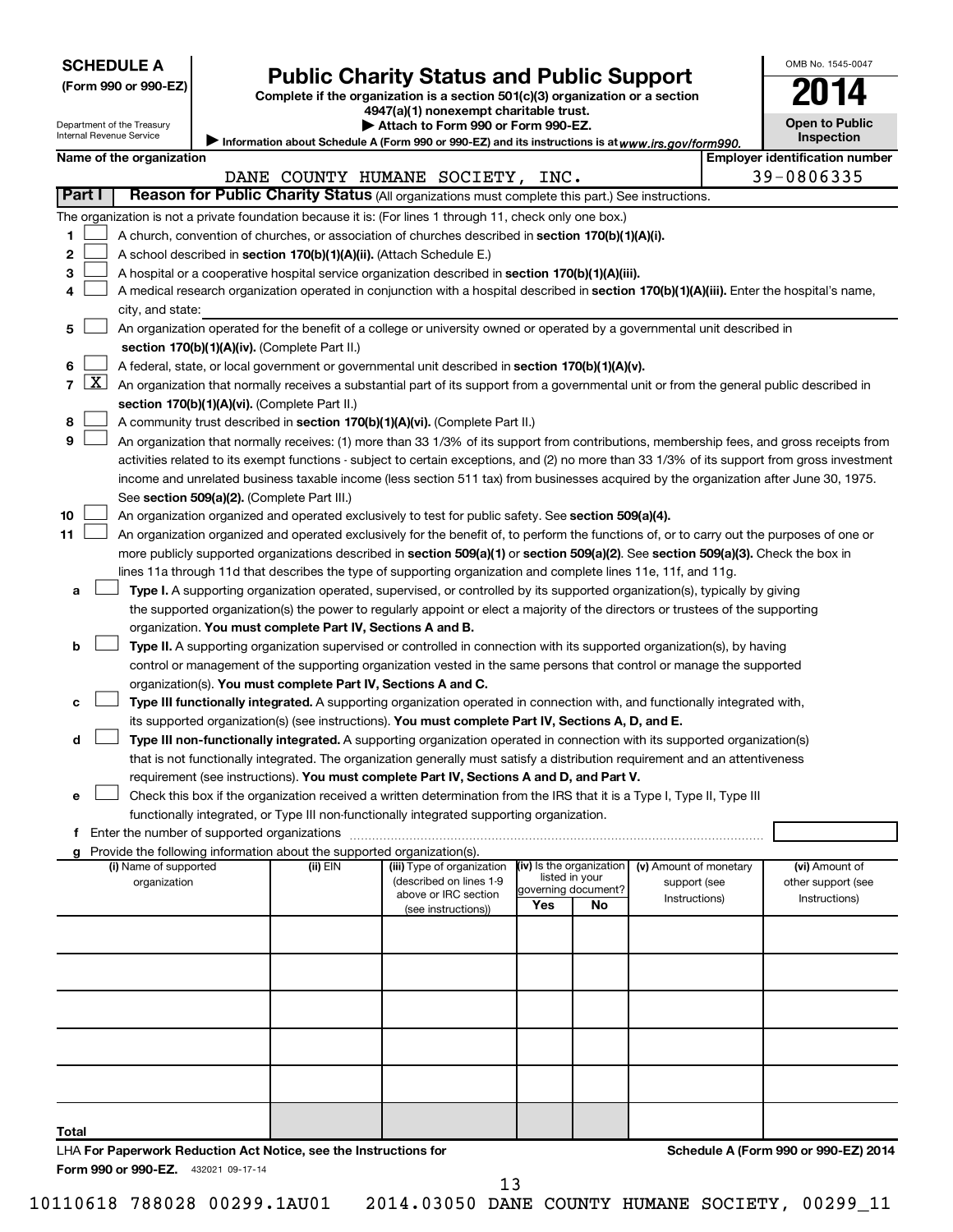# Schedule A (Form 990 or 990-EZ) 2014 DANE COUNTY HUMANE SOCIETY, INC.  $39-0806335$   $_{\rm Page}$

(Complete only if you checked the box on line 5, 7, or 8 of Part I or if the organization failed to qualify under Part III. If the organization **Part II Support Schedule for Organizations Described in Sections 170(b)(1)(A)(iv) and 170(b)(1)(A)(vi)**

fails to qualify under the tests listed below, please complete Part III.)

|     | <b>Section A. Public Support</b>                                                                                                                                                                                                                                                      |          |          |            |            |          |                                          |  |  |  |  |  |  |  |
|-----|---------------------------------------------------------------------------------------------------------------------------------------------------------------------------------------------------------------------------------------------------------------------------------------|----------|----------|------------|------------|----------|------------------------------------------|--|--|--|--|--|--|--|
|     | Calendar year (or fiscal year beginning in)                                                                                                                                                                                                                                           | (a) 2010 | (b) 2011 | $(c)$ 2012 | $(d)$ 2013 | (e) 2014 | (f) Total                                |  |  |  |  |  |  |  |
|     | 1 Gifts, grants, contributions, and                                                                                                                                                                                                                                                   |          |          |            |            |          |                                          |  |  |  |  |  |  |  |
|     | membership fees received. (Do not                                                                                                                                                                                                                                                     |          |          |            |            |          |                                          |  |  |  |  |  |  |  |
|     | include any "unusual grants.")                                                                                                                                                                                                                                                        | 1661870. | 2133050. | 2089206.   | 2062564.   |          | 2497092.10443782.                        |  |  |  |  |  |  |  |
|     | 2 Tax revenues levied for the organ-                                                                                                                                                                                                                                                  |          |          |            |            |          |                                          |  |  |  |  |  |  |  |
|     | ization's benefit and either paid to                                                                                                                                                                                                                                                  |          |          |            |            |          |                                          |  |  |  |  |  |  |  |
|     | or expended on its behalf                                                                                                                                                                                                                                                             |          |          |            |            |          |                                          |  |  |  |  |  |  |  |
|     | 3 The value of services or facilities                                                                                                                                                                                                                                                 |          |          |            |            |          |                                          |  |  |  |  |  |  |  |
|     | furnished by a governmental unit to                                                                                                                                                                                                                                                   |          |          |            |            |          |                                          |  |  |  |  |  |  |  |
|     | the organization without charge                                                                                                                                                                                                                                                       |          |          |            |            |          |                                          |  |  |  |  |  |  |  |
|     | <b>Total.</b> Add lines 1 through 3                                                                                                                                                                                                                                                   | 1661870. | 2133050. | 2089206.   | 2062564.   |          | 2497092.10443782.                        |  |  |  |  |  |  |  |
| 5   | The portion of total contributions                                                                                                                                                                                                                                                    |          |          |            |            |          |                                          |  |  |  |  |  |  |  |
|     | by each person (other than a                                                                                                                                                                                                                                                          |          |          |            |            |          |                                          |  |  |  |  |  |  |  |
|     | governmental unit or publicly                                                                                                                                                                                                                                                         |          |          |            |            |          |                                          |  |  |  |  |  |  |  |
|     | supported organization) included                                                                                                                                                                                                                                                      |          |          |            |            |          |                                          |  |  |  |  |  |  |  |
|     | on line 1 that exceeds 2% of the                                                                                                                                                                                                                                                      |          |          |            |            |          |                                          |  |  |  |  |  |  |  |
|     | amount shown on line 11,                                                                                                                                                                                                                                                              |          |          |            |            |          |                                          |  |  |  |  |  |  |  |
|     | 1203065.<br>column (f)                                                                                                                                                                                                                                                                |          |          |            |            |          |                                          |  |  |  |  |  |  |  |
|     | 9240717.<br>6 Public support. Subtract line 5 from line 4.                                                                                                                                                                                                                            |          |          |            |            |          |                                          |  |  |  |  |  |  |  |
|     | <b>Section B. Total Support</b>                                                                                                                                                                                                                                                       |          |          |            |            |          |                                          |  |  |  |  |  |  |  |
|     | Calendar year (or fiscal year beginning in)                                                                                                                                                                                                                                           | (a) 2010 | (b) 2011 | $(c)$ 2012 | $(d)$ 2013 | (e) 2014 | (f) Total                                |  |  |  |  |  |  |  |
| 7   | Amounts from line 4                                                                                                                                                                                                                                                                   | 1661870. | 2133050. | 2089206.   | 2062564    |          | 2497092.10443782.                        |  |  |  |  |  |  |  |
| 8   | Gross income from interest,                                                                                                                                                                                                                                                           |          |          |            |            |          |                                          |  |  |  |  |  |  |  |
|     | dividends, payments received on                                                                                                                                                                                                                                                       |          |          |            |            |          |                                          |  |  |  |  |  |  |  |
|     | securities loans, rents, royalties                                                                                                                                                                                                                                                    |          |          |            |            |          |                                          |  |  |  |  |  |  |  |
|     | and income from similar sources                                                                                                                                                                                                                                                       | 19,317.  | 30,824.  | 49,137.    | 56,367.    | 23,291.  | 178,936.                                 |  |  |  |  |  |  |  |
| 9   | Net income from unrelated business                                                                                                                                                                                                                                                    |          |          |            |            |          |                                          |  |  |  |  |  |  |  |
|     | activities, whether or not the                                                                                                                                                                                                                                                        |          |          |            |            |          |                                          |  |  |  |  |  |  |  |
|     | business is regularly carried on                                                                                                                                                                                                                                                      |          |          |            |            |          |                                          |  |  |  |  |  |  |  |
|     | 10 Other income. Do not include gain                                                                                                                                                                                                                                                  |          |          |            |            |          |                                          |  |  |  |  |  |  |  |
|     | or loss from the sale of capital                                                                                                                                                                                                                                                      |          |          |            |            |          |                                          |  |  |  |  |  |  |  |
|     | assets (Explain in Part VI.)                                                                                                                                                                                                                                                          |          |          |            |            |          |                                          |  |  |  |  |  |  |  |
| 11. | Total support. Add lines 7 through 10                                                                                                                                                                                                                                                 |          |          |            |            |          | 10622718.                                |  |  |  |  |  |  |  |
| 12  | Gross receipts from related activities, etc. (see instructions)                                                                                                                                                                                                                       |          |          |            |            | 12       | 5, 214, 651.                             |  |  |  |  |  |  |  |
| 13  | First five years. If the Form 990 is for the organization's first, second, third, fourth, or fifth tax year as a section 501(c)(3)                                                                                                                                                    |          |          |            |            |          |                                          |  |  |  |  |  |  |  |
|     | organization, check this box and stop here<br><b>Section C. Computation of Public Support Percentage</b>                                                                                                                                                                              |          |          |            |            |          |                                          |  |  |  |  |  |  |  |
|     |                                                                                                                                                                                                                                                                                       |          |          |            |            |          | 86.99                                    |  |  |  |  |  |  |  |
|     |                                                                                                                                                                                                                                                                                       |          |          |            |            | 14<br>15 | %<br>87.06<br>%                          |  |  |  |  |  |  |  |
| 15  | 16a 33 1/3% support test - 2014. If the organization did not check the box on line 13, and line 14 is 33 1/3% or more, check this box and                                                                                                                                             |          |          |            |            |          |                                          |  |  |  |  |  |  |  |
|     |                                                                                                                                                                                                                                                                                       |          |          |            |            |          | $\blacktriangleright$ $\boxed{\text{X}}$ |  |  |  |  |  |  |  |
|     | b 33 1/3% support test - 2013. If the organization did not check a box on line 13 or 16a, and line 15 is 33 1/3% or more, check this box                                                                                                                                              |          |          |            |            |          |                                          |  |  |  |  |  |  |  |
|     |                                                                                                                                                                                                                                                                                       |          |          |            |            |          |                                          |  |  |  |  |  |  |  |
|     |                                                                                                                                                                                                                                                                                       |          |          |            |            |          |                                          |  |  |  |  |  |  |  |
|     | 17a 10% -facts-and-circumstances test - 2014. If the organization did not check a box on line 13, 16a, or 16b, and line 14 is 10% or more,<br>and if the organization meets the "facts-and-circumstances" test, check this box and stop here. Explain in Part VI how the organization |          |          |            |            |          |                                          |  |  |  |  |  |  |  |
|     |                                                                                                                                                                                                                                                                                       |          |          |            |            |          |                                          |  |  |  |  |  |  |  |
|     | <b>b 10% -facts-and-circumstances test - 2013.</b> If the organization did not check a box on line 13, 16a, 16b, or 17a, and line 15 is 10% or                                                                                                                                        |          |          |            |            |          |                                          |  |  |  |  |  |  |  |
|     | more, and if the organization meets the "facts-and-circumstances" test, check this box and stop here. Explain in Part VI how the                                                                                                                                                      |          |          |            |            |          |                                          |  |  |  |  |  |  |  |
|     | organization meets the "facts-and-circumstances" test. The organization qualifies as a publicly supported organization                                                                                                                                                                |          |          |            |            |          |                                          |  |  |  |  |  |  |  |
|     | 18 Private foundation. If the organization did not check a box on line 13, 16a, 16b, 17a, or 17b, check this box and see instructions                                                                                                                                                 |          |          |            |            |          |                                          |  |  |  |  |  |  |  |
|     |                                                                                                                                                                                                                                                                                       |          |          |            |            |          | Schedule A (Form 990 or 990-EZ) 2014     |  |  |  |  |  |  |  |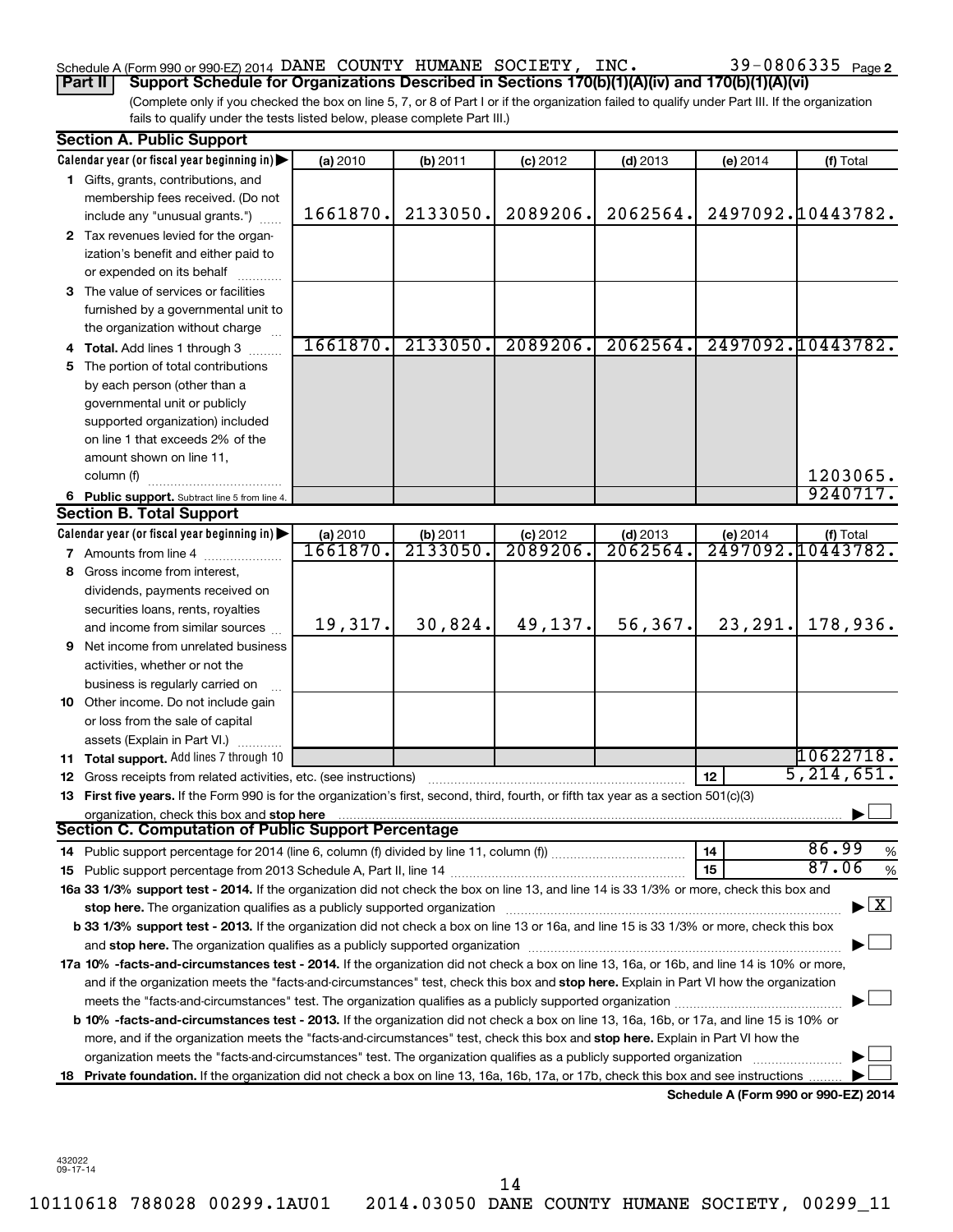## **Part III Support Schedule for Organizations Described in Section 509(a)(2)**

(Complete only if you checked the box on line 9 of Part I or if the organization failed to qualify under Part II. If the organization fails to qualify under the tests listed below, please complete Part II.)

| <b>Section A. Public Support</b>                                                                                                                                                 |          |          |            |            |                                      |           |
|----------------------------------------------------------------------------------------------------------------------------------------------------------------------------------|----------|----------|------------|------------|--------------------------------------|-----------|
| Calendar year (or fiscal year beginning in)                                                                                                                                      | (a) 2010 | (b) 2011 | $(c)$ 2012 | $(d)$ 2013 | (e) 2014                             | (f) Total |
| 1 Gifts, grants, contributions, and                                                                                                                                              |          |          |            |            |                                      |           |
| membership fees received. (Do not                                                                                                                                                |          |          |            |            |                                      |           |
| include any "unusual grants.")                                                                                                                                                   |          |          |            |            |                                      |           |
| 2 Gross receipts from admissions,<br>merchandise sold or services per-<br>formed, or facilities furnished in<br>any activity that is related to the                              |          |          |            |            |                                      |           |
| organization's tax-exempt purpose<br>3 Gross receipts from activities that                                                                                                       |          |          |            |            |                                      |           |
| are not an unrelated trade or bus-                                                                                                                                               |          |          |            |            |                                      |           |
| iness under section 513                                                                                                                                                          |          |          |            |            |                                      |           |
|                                                                                                                                                                                  |          |          |            |            |                                      |           |
| 4 Tax revenues levied for the organ-                                                                                                                                             |          |          |            |            |                                      |           |
| ization's benefit and either paid to<br>or expended on its behalf                                                                                                                |          |          |            |            |                                      |           |
| .<br>5 The value of services or facilities                                                                                                                                       |          |          |            |            |                                      |           |
| furnished by a governmental unit to                                                                                                                                              |          |          |            |            |                                      |           |
| the organization without charge                                                                                                                                                  |          |          |            |            |                                      |           |
| 6 Total. Add lines 1 through 5                                                                                                                                                   |          |          |            |            |                                      |           |
| 7a Amounts included on lines 1, 2, and                                                                                                                                           |          |          |            |            |                                      |           |
| 3 received from disqualified persons                                                                                                                                             |          |          |            |            |                                      |           |
| <b>b</b> Amounts included on lines 2 and 3 received<br>from other than disqualified persons that<br>exceed the greater of \$5,000 or 1% of the<br>amount on line 13 for the year |          |          |            |            |                                      |           |
| c Add lines 7a and 7b                                                                                                                                                            |          |          |            |            |                                      |           |
| 8 Public support (Subtract line 7c from line 6.)                                                                                                                                 |          |          |            |            |                                      |           |
| <b>Section B. Total Support</b>                                                                                                                                                  |          |          |            |            |                                      |           |
| Calendar year (or fiscal year beginning in)                                                                                                                                      | (a) 2010 | (b) 2011 | $(c)$ 2012 | $(d)$ 2013 | (e) 2014                             | (f) Total |
| 9 Amounts from line 6                                                                                                                                                            |          |          |            |            |                                      |           |
| <b>10a</b> Gross income from interest,<br>dividends, payments received on<br>securities loans, rents, royalties<br>and income from similar sources                               |          |          |            |            |                                      |           |
| <b>b</b> Unrelated business taxable income                                                                                                                                       |          |          |            |            |                                      |           |
| (less section 511 taxes) from businesses                                                                                                                                         |          |          |            |            |                                      |           |
| acquired after June 30, 1975<br>$\overline{\phantom{a}}$                                                                                                                         |          |          |            |            |                                      |           |
| c Add lines 10a and 10b                                                                                                                                                          |          |          |            |            |                                      |           |
| <b>11</b> Net income from unrelated business<br>activities not included in line 10b.<br>whether or not the business is<br>regularly carried on                                   |          |          |            |            |                                      |           |
| 12 Other income. Do not include gain<br>or loss from the sale of capital<br>assets (Explain in Part VI.)                                                                         |          |          |            |            |                                      |           |
| <b>13</b> Total support. (Add lines 9, 10c, 11, and 12.)                                                                                                                         |          |          |            |            |                                      |           |
| 14 First five years. If the Form 990 is for the organization's first, second, third, fourth, or fifth tax year as a section 501(c)(3) organization,                              |          |          |            |            |                                      |           |
| check this box and stop here                                                                                                                                                     |          |          |            |            |                                      |           |
| <b>Section C. Computation of Public Support Percentage</b>                                                                                                                       |          |          |            |            |                                      |           |
|                                                                                                                                                                                  |          |          |            |            | 15                                   | %         |
|                                                                                                                                                                                  |          |          |            |            | 16                                   | %         |
| Section D. Computation of Investment Income Percentage                                                                                                                           |          |          |            |            |                                      |           |
|                                                                                                                                                                                  |          |          |            |            | 17                                   | %         |
| 18 Investment income percentage from 2013 Schedule A, Part III, line 17                                                                                                          |          |          |            |            | 18                                   | %         |
| 19a 33 1/3% support tests - 2014. If the organization did not check the box on line 14, and line 15 is more than 33 1/3%, and line 17 is not                                     |          |          |            |            |                                      |           |
| more than 33 1/3%, check this box and stop here. The organization qualifies as a publicly supported organization                                                                 |          |          |            |            |                                      |           |
| b 33 1/3% support tests - 2013. If the organization did not check a box on line 14 or line 19a, and line 16 is more than 33 1/3%, and                                            |          |          |            |            |                                      |           |
| line 18 is not more than 33 1/3%, check this box and stop here. The organization qualifies as a publicly supported organization <i></i>                                          |          |          |            |            |                                      |           |
|                                                                                                                                                                                  |          |          |            |            |                                      |           |
| 432023 09-17-14                                                                                                                                                                  |          |          | 15         |            | Schedule A (Form 990 or 990-EZ) 2014 |           |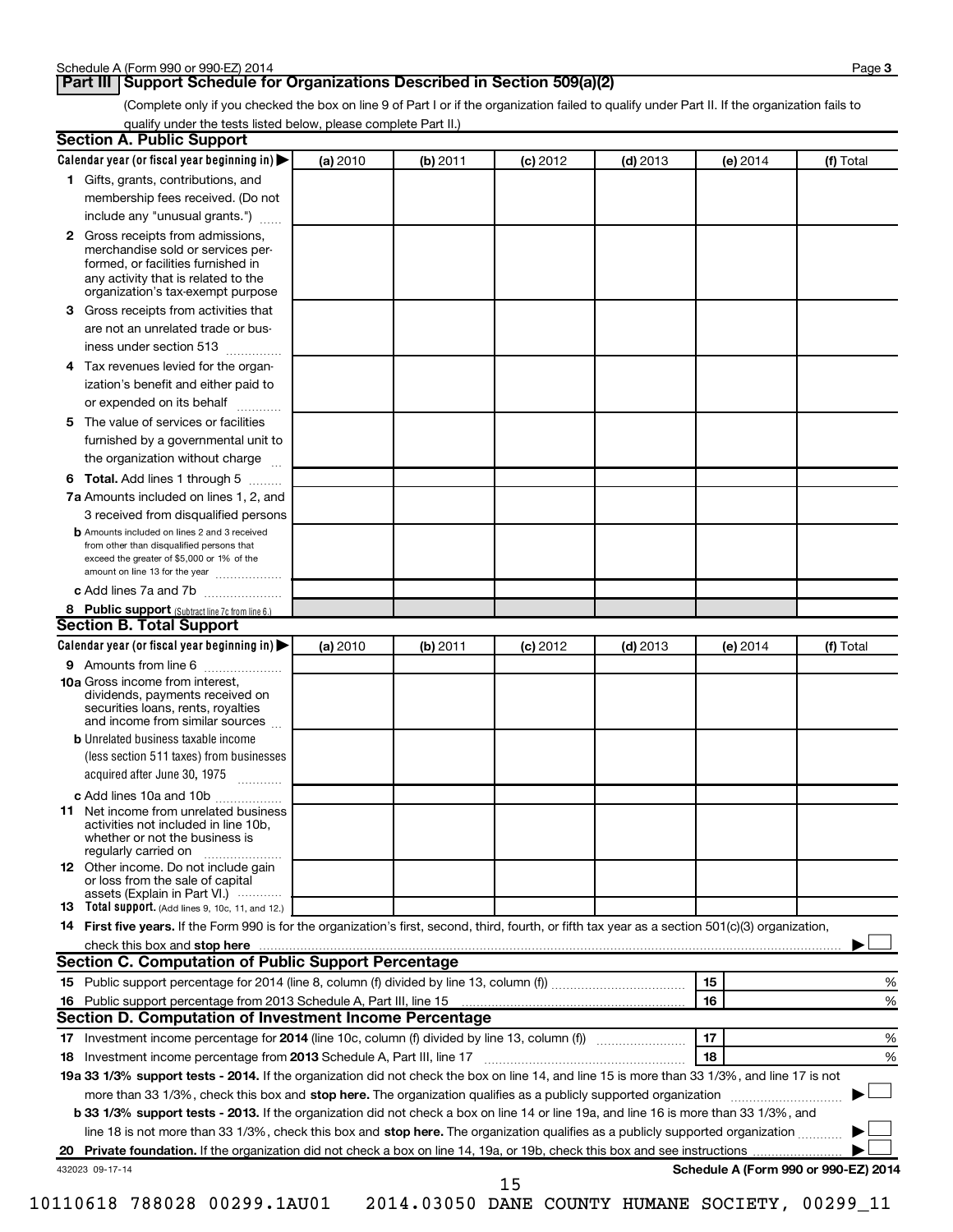**1**

**2**

**3a**

**3b**

**3c**

**4a**

**4b**

**4c**

**5a**

**5b 5c**

**6**

**7**

**8**

**9a**

**9b**

**9c**

**10a**

**10b**

**Yes No**

# **Part IV Supporting Organizations**

(Complete only if you checked a box on line 11 of Part I. If you checked 11a of Part I, complete Sections A and B. If you checked 11b of Part I, complete Sections A and C. If you checked 11c of Part I, complete Sections A, D, and E. If you checked 11d of Part I, complete Sections A and D, and complete Part V.)

### **Section A. All Supporting Organizations**

- **1** Are all of the organization's supported organizations listed by name in the organization's governing documents? If "No" describe in  $_{\mathsf{Part}}$   $_{\mathsf{V}}$  how the supported organizations are designated. If designated by *class or purpose, describe the designation. If historic and continuing relationship, explain.*
- **2** Did the organization have any supported organization that does not have an IRS determination of status under section 509(a)(1) or (2)? If "Yes," explain in  $_{\sf Part}$   $_{\sf VI}$  how the organization determined that the supported *organization was described in section 509(a)(1) or (2).*
- **3a** Did the organization have a supported organization described in section 501(c)(4), (5), or (6)? If "Yes," answer *(b) and (c) below.*
- **b** Did the organization confirm that each supported organization qualified under section 501(c)(4), (5), or (6) and satisfied the public support tests under section 509(a)(2)? If "Yes," describe in  $_{\rm Part}$   $_{\rm VI}$  when and how the *organization made the determination.*
- **c** Did the organization ensure that all support to such organizations was used exclusively for section 170(c)(2) (B) purposes? If "Yes," explain in  $_{\mathsf{Part}}$   $_{\mathsf{V}}$  what controls the organization put in place to ensure such use.
- **4 a** *If* Was any supported organization not organized in the United States ("foreign supported organization")? *"Yes" and if you checked 11a or 11b in Part I, answer (b) and (c) below.*
- **b** Did the organization have ultimate control and discretion in deciding whether to make grants to the foreign supported organization? If "Yes," describe in Part VI how the organization had such control and discretion *despite being controlled or supervised by or in connection with its supported organizations.*
- **c** Did the organization support any foreign supported organization that does not have an IRS determination under sections 501(c)(3) and 509(a)(1) or (2)? If "Yes," ex*plain in*  $_{\sf Part}$  *v*J what controls the organization used *to ensure that all support to the foreign supported organization was used exclusively for section 170(c)(2)(B) purposes.*
- **5a** Did the organization add, substitute, or remove any supported organizations during the tax year? If "Yes," answer (b) and (c) below (if applicable). Also, provide detail in  $_{\mathsf{Part}}$   $_{\mathsf{V{\mathsf{I}}}}$ , including (i) the names and EIN *numbers of the supported organizations added, substituted, or removed, (ii) the reasons for each such action, (iii) the authority under the organization's organizing document authorizing such action, and (iv) how the action was accomplished (such as by amendment to the organizing document).*
- **b Type I or Type II only.** Was any added or substituted supported organization part of a class already designated in the organization's organizing document?
- **c Substitutions only.**  Was the substitution the result of an event beyond the organization's control?
- **6** Did the organization provide support (whether in the form of grants or the provision of services or facilities) to support or benefit one or more of the filing organization's supported organizations? If "Yes," provide detail in anyone other than (a) its supported organizations; (b) individuals that are part of the charitable class benefited by one or more of its supported organizations; or (c) other supporting organizations that also *Part VI.*
- **7** Did the organization provide a grant, loan, compensation, or other similar payment to a substantial controlled entity with regard to a substantial contributor? If "Yes," complete Part I of Schedule L (Form 990). contributor (defined in IRC 4958(c)(3)(C)), a family member of a substantial contributor, or a 35-percent
- **8** Did the organization make a loan to a disqualified person (as defined in section 4958) not described in line 7? *If "Yes," complete Part I of Schedule L (Form 990).*
- **9 a** Was the organization controlled directly or indirectly at any time during the tax year by one or more *If "Yes," provide detail in*  in section 509(a)(1) or (2))? *Part VI.* disqualified persons as defined in section 4946 (other than foundation managers and organizations described
- **b** Did one or more disqualified persons (as defined in line 9(a)) hold a controlling interest in any entity in which  *If "Yes," provide detail in*  the supporting organization had an interest? *Part VI.*
- **c** Did a disqualified person (as defined in line 9(a)) have an ownership interest in, or derive any personal benefit from, assets in which the supporting organization also had an interest? If "Yes," *provide detail in Part VI.*
- **10 a** Was the organization subject to the excess business holdings rules of IRC 4943 because of IRC 4943(f)  *If "Yes," answer (b) below.* organizations)? (regarding certain Type II supporting organizations, and all Type III non-functionally integrated supporting
	- **b** Did the organization have any excess business holdings in the tax year? (Use Schedule C, Form 4720, to *determine whether the organization had excess business holdings.)*

432024 09-17-14

**Schedule A (Form 990 or 990-EZ) 2014**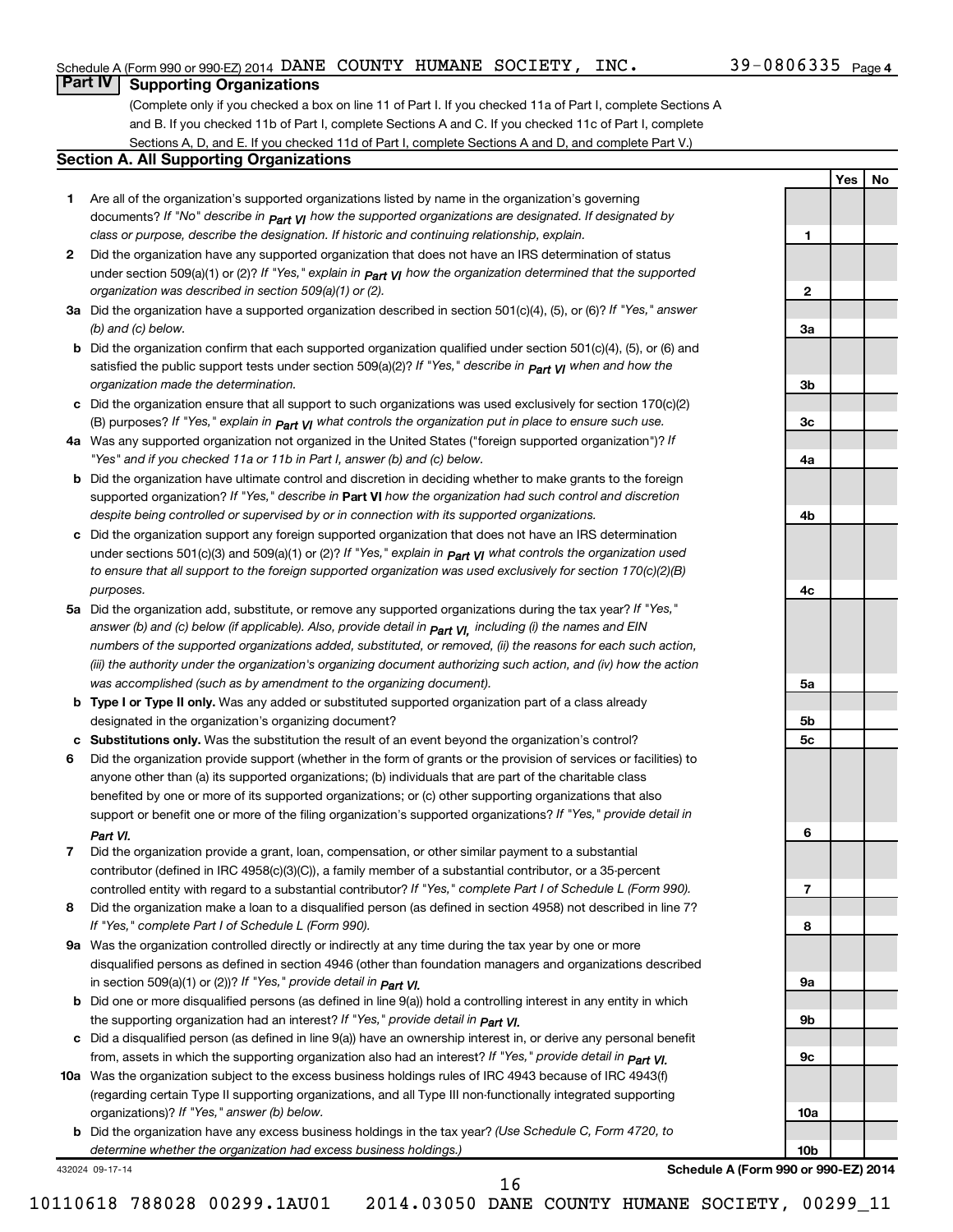#### Schedule A (Form 990 or 990-EZ) 2014 DANE COUNTY HUMANE SOCIETY, INC.  $39-0800335$  Page DANE COUNTY HUMANE SOCIETY, INC. 39-0806335

|              | Part IV<br><b>Supporting Organizations (continued)</b>                                                                                                                       |                 |     |    |
|--------------|------------------------------------------------------------------------------------------------------------------------------------------------------------------------------|-----------------|-----|----|
|              |                                                                                                                                                                              |                 | Yes | No |
| 11           | Has the organization accepted a gift or contribution from any of the following persons?                                                                                      |                 |     |    |
|              | a A person who directly or indirectly controls, either alone or together with persons described in (b) and (c)                                                               |                 |     |    |
|              | below, the governing body of a supported organization?                                                                                                                       | 11a             |     |    |
|              | <b>b</b> A family member of a person described in (a) above?                                                                                                                 | 11 <sub>b</sub> |     |    |
|              | c A 35% controlled entity of a person described in (a) or (b) above?If "Yes" to a, b, or c, provide detail in Part VI.                                                       | 11c             |     |    |
|              | <b>Section B. Type I Supporting Organizations</b>                                                                                                                            |                 |     |    |
|              |                                                                                                                                                                              |                 | Yes | No |
| 1            | Did the directors, trustees, or membership of one or more supported organizations have the power to                                                                          |                 |     |    |
|              | regularly appoint or elect at least a majority of the organization's directors or trustees at all times during the                                                           |                 |     |    |
|              |                                                                                                                                                                              |                 |     |    |
|              | tax year? If "No," describe in $p_{art}$ VI how the supported organization(s) effectively operated, supervised, or                                                           |                 |     |    |
|              | controlled the organization's activities. If the organization had more than one supported organization,                                                                      |                 |     |    |
|              | describe how the powers to appoint and/or remove directors or trustees were allocated among the supported                                                                    |                 |     |    |
|              | organizations and what conditions or restrictions, if any, applied to such powers during the tax year.                                                                       | 1               |     |    |
| 2            | Did the organization operate for the benefit of any supported organization other than the supported                                                                          |                 |     |    |
|              | organization(s) that operated, supervised, or controlled the supporting organization? If "Yes," explain in                                                                   |                 |     |    |
|              | Part VI how providing such benefit carried out the purposes of the supported organization(s) that operated,                                                                  |                 |     |    |
|              | supervised, or controlled the supporting organization.                                                                                                                       | 2               |     |    |
|              | <b>Section C. Type II Supporting Organizations</b>                                                                                                                           |                 |     |    |
|              |                                                                                                                                                                              |                 | Yes | No |
| 1.           | Were a majority of the organization's directors or trustees during the tax year also a majority of the directors                                                             |                 |     |    |
|              | or trustees of each of the organization's supported organization(s)? If "No," describe in <b>Part VI</b> how control                                                         |                 |     |    |
|              | or management of the supporting organization was vested in the same persons that controlled or managed                                                                       |                 |     |    |
|              | the supported organization(s).                                                                                                                                               | 1               |     |    |
|              | <b>Section D. Type III Supporting Organizations</b>                                                                                                                          |                 |     |    |
|              |                                                                                                                                                                              |                 | Yes | No |
| 1            | Did the organization provide to each of its supported organizations, by the last day of the fifth month of the                                                               |                 |     |    |
|              | organization's tax year, (1) a written notice describing the type and amount of support provided during the prior tax                                                        |                 |     |    |
|              | year, (2) a copy of the Form 990 that was most recently filed as of the date of notification, and (3) copies of the                                                          |                 |     |    |
|              | organization's governing documents in effect on the date of notification, to the extent not previously provided?                                                             | 1               |     |    |
| $\mathbf{2}$ | Were any of the organization's officers, directors, or trustees either (i) appointed or elected by the supported                                                             |                 |     |    |
|              | organization(s) or (ii) serving on the governing body of a supported organization? If "No," explain in part VI how                                                           |                 |     |    |
|              | the organization maintained a close and continuous working relationship with the supported organization(s).                                                                  | 2               |     |    |
| 3            | By reason of the relationship described in (2), did the organization's supported organizations have a                                                                        |                 |     |    |
|              | significant voice in the organization's investment policies and in directing the use of the organization's                                                                   |                 |     |    |
|              | income or assets at all times during the tax year? If "Yes," describe in $P_{\text{art } VI}$ the role the organization's                                                    |                 |     |    |
|              | supported organizations played in this regard.                                                                                                                               | з               |     |    |
|              | Section E. Type III Functionally-Integrated Supporting Organizations                                                                                                         |                 |     |    |
| 1            | Check the box next to the method that the organization used to satisfy the Integral Part Test during the year(see instructions):                                             |                 |     |    |
| а            | The organization satisfied the Activities Test. Complete line 2 below.                                                                                                       |                 |     |    |
| b            | The organization is the parent of each of its supported organizations. Complete $_{\text{line 3}}$ below.                                                                    |                 |     |    |
| c            | The organization supported a governmental entity. Describe in Part VI how you supported a government entity (see instructions).                                              |                 |     |    |
|              |                                                                                                                                                                              |                 | Yes |    |
| 2            | Activities Test. Answer (a) and (b) below.<br>Did substantially all of the organization's activities during the tax year directly further the exempt purposes of             |                 |     | No |
| а            |                                                                                                                                                                              |                 |     |    |
|              | the supported organization(s) to which the organization was responsive? If "Yes," then in Part VI identify<br>how these activities directly furthered their exempt purposes, |                 |     |    |
|              | those supported organizations and explain                                                                                                                                    |                 |     |    |
|              | how the organization was responsive to those supported organizations, and how the organization determined                                                                    |                 |     |    |
|              | that these activities constituted substantially all of its activities.                                                                                                       | 2a              |     |    |
| b            | Did the activities described in (a) constitute activities that, but for the organization's involvement, one or more                                                          |                 |     |    |
|              | of the organization's supported organization(s) would have been engaged in? If "Yes," explain in <b>Part VI</b> the                                                          |                 |     |    |
|              | reasons for the organization's position that its supported organization(s) would have engaged in these                                                                       |                 |     |    |
|              | activities but for the organization's involvement.                                                                                                                           | 2b              |     |    |
| З            | Parent of Supported Organizations. Answer (a) and (b) below.                                                                                                                 |                 |     |    |
| а            | Did the organization have the power to regularly appoint or elect a majority of the officers, directors, or                                                                  |                 |     |    |
|              | trustees of each of the supported organizations? Provide details in <i>Part VI.</i>                                                                                          | За              |     |    |
|              | <b>b</b> Did the organization exercise a substantial degree of direction over the policies, programs, and activities of each                                                 |                 |     |    |
|              | of its supported organizations? If "Yes," describe in $P_{\text{diff}}$ $y_1$ the role played by the organization in this regard.                                            | 3b              |     |    |
|              | Schedule A (Form 990 or 990-EZ) 2014<br>432025 09-17-14<br>17                                                                                                                |                 |     |    |

 $\perp$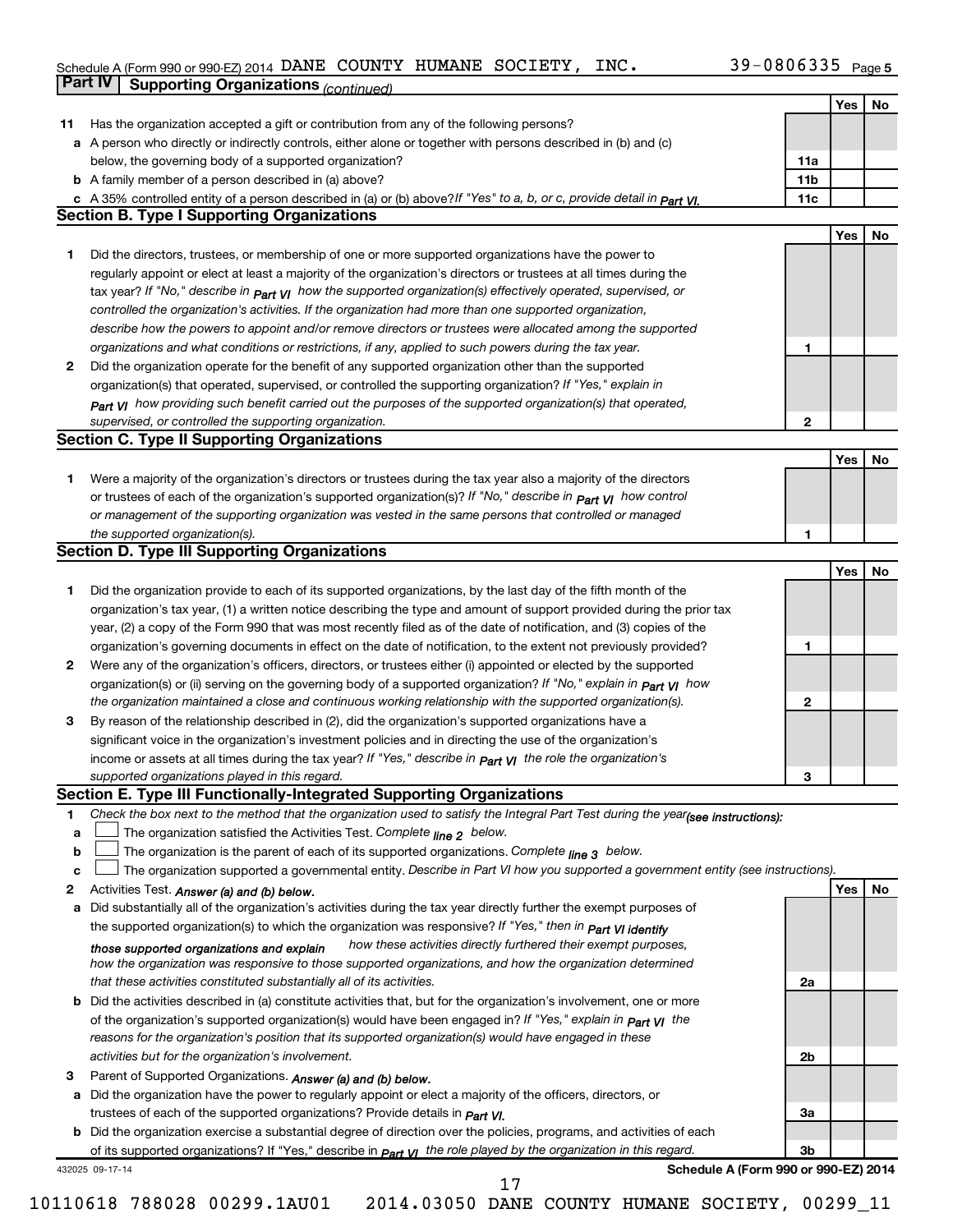### Schedule A (Form 990 or 990-EZ) 2014 DANE COUNTY HUMANE SOCIETY, INC.  $39-0806335$   $_{\rm Page}$ **Part V Type III Non-Functionally Integrated 509(a)(3) Supporting Organizations**

1 **Letter on Reck here if the organization satisfied the Integral Part Test as a qualifying trust on Nov. 20, 1970. See instructions. All** other Type III non-functionally integrated supporting organizations must complete Sections A through E.

| Section A - Adjusted Net Income |                                                                              |                | (A) Prior Year | (B) Current Year<br>(optional) |
|---------------------------------|------------------------------------------------------------------------------|----------------|----------------|--------------------------------|
| 1                               | Net short-term capital gain                                                  | 1              |                |                                |
| 2                               | Recoveries of prior-year distributions                                       | $\mathbf{2}$   |                |                                |
| З                               | Other gross income (see instructions)                                        | 3              |                |                                |
| 4                               | Add lines 1 through 3                                                        | 4              |                |                                |
| 5                               | Depreciation and depletion                                                   | 5              |                |                                |
| 6                               | Portion of operating expenses paid or incurred for production or             |                |                |                                |
|                                 | collection of gross income or for management, conservation, or               |                |                |                                |
|                                 | maintenance of property held for production of income (see instructions)     | 6              |                |                                |
| 7                               | Other expenses (see instructions)                                            | $\overline{7}$ |                |                                |
| 8                               | Adjusted Net Income (subtract lines 5, 6 and 7 from line 4)                  | 8              |                |                                |
|                                 | <b>Section B - Minimum Asset Amount</b>                                      |                | (A) Prior Year | (B) Current Year<br>(optional) |
| 1                               | Aggregate fair market value of all non-exempt-use assets (see                |                |                |                                |
|                                 | instructions for short tax year or assets held for part of year):            |                |                |                                |
|                                 | a Average monthly value of securities                                        | 1a             |                |                                |
|                                 | <b>b</b> Average monthly cash balances                                       | 1 <sub>b</sub> |                |                                |
|                                 | <b>c</b> Fair market value of other non-exempt-use assets                    | 1c             |                |                                |
|                                 | d Total (add lines 1a, 1b, and 1c)                                           | 1d             |                |                                |
|                                 | e Discount claimed for blockage or other                                     |                |                |                                |
|                                 | factors (explain in detail in Part VI):                                      |                |                |                                |
| 2                               | Acquisition indebtedness applicable to non-exempt-use assets                 | $\mathbf{2}$   |                |                                |
| 3                               | Subtract line 2 from line 1d                                                 | 3              |                |                                |
| 4                               | Cash deemed held for exempt use. Enter 1-1/2% of line 3 (for greater amount, |                |                |                                |
|                                 | see instructions).                                                           | 4              |                |                                |
| 5                               | Net value of non-exempt-use assets (subtract line 4 from line 3)             | 5              |                |                                |
| 6                               | Multiply line 5 by .035                                                      | 6              |                |                                |
| 7                               | Recoveries of prior-year distributions                                       | $\overline{7}$ |                |                                |
| 8                               | <b>Minimum Asset Amount (add line 7 to line 6)</b>                           | 8              |                |                                |
|                                 | <b>Section C - Distributable Amount</b>                                      |                |                | <b>Current Year</b>            |
| 1                               | Adjusted net income for prior year (from Section A, line 8, Column A)        | 1              |                |                                |
| $\mathbf{2}$                    | Enter 85% of line 1                                                          | $\mathbf{2}$   |                |                                |
| З                               | Minimum asset amount for prior year (from Section B, line 8, Column A)       | 3              |                |                                |
| 4                               | Enter greater of line 2 or line 3                                            | 4              |                |                                |
| 5                               | Income tax imposed in prior year                                             | 5              |                |                                |
| 6                               | <b>Distributable Amount.</b> Subtract line 5 from line 4, unless subject to  |                |                |                                |
|                                 | emergency temporary reduction (see instructions)                             | 6              |                |                                |
|                                 |                                                                              |                |                |                                |

**7** Check here if the current year is the organization's first as a non-functionally-integrated Type III supporting organization (see † instructions).

**Schedule A (Form 990 or 990-EZ) 2014**

432026 09-17-14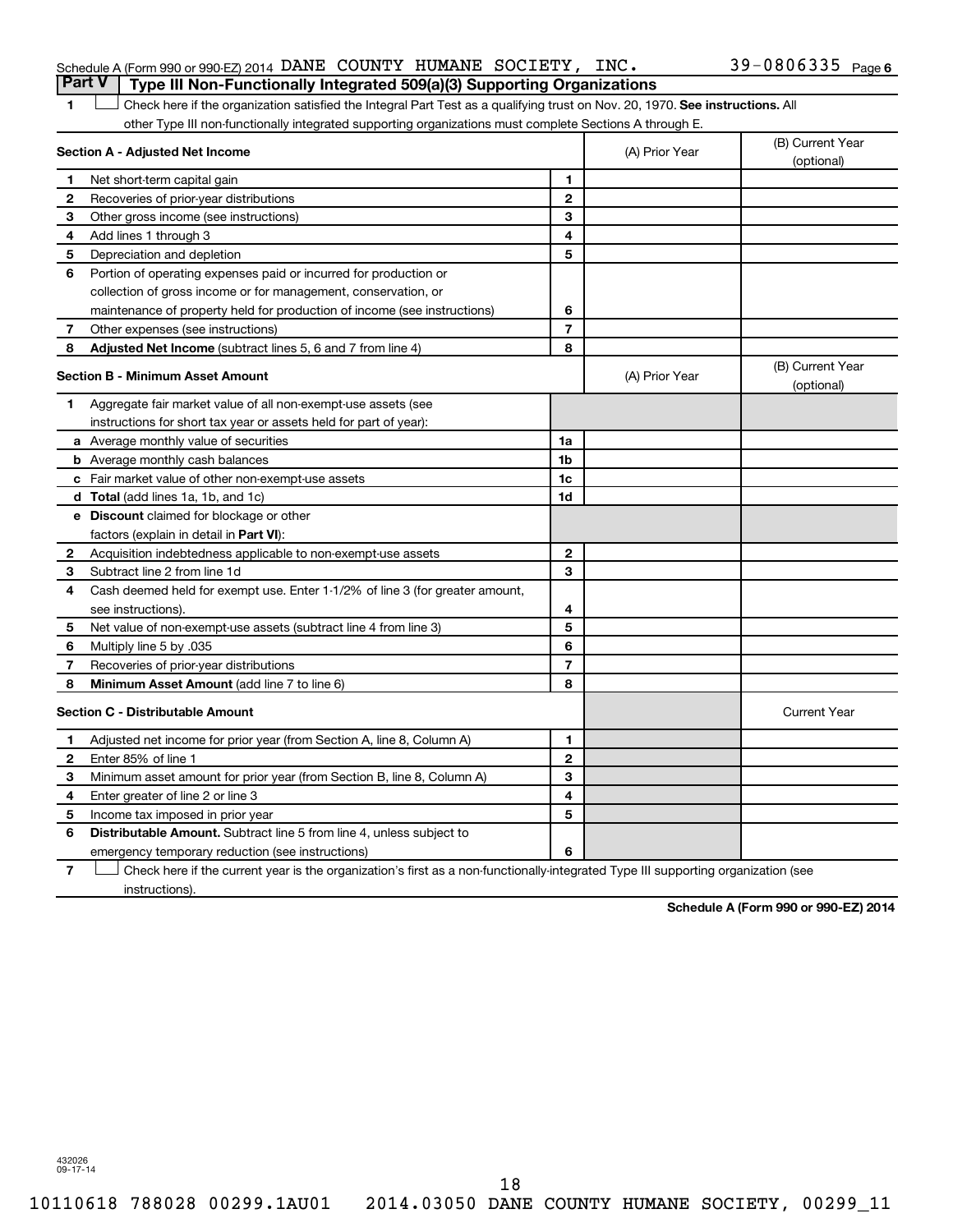#### Schedule A (Form 990 or 990-EZ) 2014 DANE COUNTY HUMANE SOCIETY, INC.  $39-0800335$  Page DANE COUNTY HUMANE SOCIETY, INC. 39-0806335

| <b>Part V</b>  | Type III Non-Functionally Integrated 509(a)(3) Supporting Organizations (continued)        |                             |                           |                      |
|----------------|--------------------------------------------------------------------------------------------|-----------------------------|---------------------------|----------------------|
|                | <b>Section D - Distributions</b>                                                           |                             |                           | <b>Current Year</b>  |
| 1              | Amounts paid to supported organizations to accomplish exempt purposes                      |                             |                           |                      |
| $\mathbf{2}$   | Amounts paid to perform activity that directly furthers exempt purposes of supported       |                             |                           |                      |
|                | organizations, in excess of income from activity                                           |                             |                           |                      |
| 3              | Administrative expenses paid to accomplish exempt purposes of supported organizations      |                             |                           |                      |
| 4              | Amounts paid to acquire exempt-use assets                                                  |                             |                           |                      |
| 5              | Qualified set-aside amounts (prior IRS approval required)                                  |                             |                           |                      |
| 6              | Other distributions (describe in Part VI). See instructions.                               |                             |                           |                      |
| 7              | Total annual distributions. Add lines 1 through 6.                                         |                             |                           |                      |
| 8              | Distributions to attentive supported organizations to which the organization is responsive |                             |                           |                      |
|                | (provide details in Part VI). See instructions.                                            |                             |                           |                      |
| 9              | Distributable amount for 2014 from Section C, line 6                                       |                             |                           |                      |
| 10             | Line 8 amount divided by Line 9 amount                                                     |                             |                           |                      |
|                |                                                                                            | (i)                         | (ii)                      | (iii)                |
|                |                                                                                            | <b>Excess Distributions</b> | <b>Underdistributions</b> | <b>Distributable</b> |
|                | Section E - Distribution Allocations (see instructions)                                    |                             | Pre-2014                  | Amount for 2014      |
| 1              | Distributable amount for 2014 from Section C, line 6                                       |                             |                           |                      |
| $\mathbf{2}$   | Underdistributions, if any, for years prior to 2014                                        |                             |                           |                      |
|                | (reasonable cause required-see instructions)                                               |                             |                           |                      |
| 3              | Excess distributions carryover, if any, to 2014:                                           |                             |                           |                      |
| а              |                                                                                            |                             |                           |                      |
| b              |                                                                                            |                             |                           |                      |
| с              |                                                                                            |                             |                           |                      |
| d              |                                                                                            |                             |                           |                      |
|                | e From 2013                                                                                |                             |                           |                      |
|                | f Total of lines 3a through e                                                              |                             |                           |                      |
|                | g Applied to underdistributions of prior years                                             |                             |                           |                      |
|                | h Applied to 2014 distributable amount                                                     |                             |                           |                      |
| Ť.             | Carryover from 2009 not applied (see instructions)                                         |                             |                           |                      |
|                | Remainder. Subtract lines 3g, 3h, and 3i from 3f.                                          |                             |                           |                      |
| 4              | Distributions for 2014 from Section D,                                                     |                             |                           |                      |
|                | line $7:$                                                                                  |                             |                           |                      |
|                | a Applied to underdistributions of prior years                                             |                             |                           |                      |
|                | <b>b</b> Applied to 2014 distributable amount                                              |                             |                           |                      |
|                | <b>c</b> Remainder. Subtract lines 4a and 4b from 4.                                       |                             |                           |                      |
| 5              | Remaining underdistributions for years prior to 2014, if                                   |                             |                           |                      |
|                | any. Subtract lines 3g and 4a from line 2 (if amount                                       |                             |                           |                      |
|                | greater than zero, see instructions).                                                      |                             |                           |                      |
| 6              | Remaining underdistributions for 2014. Subtract lines 3h                                   |                             |                           |                      |
|                | and 4b from line 1 (if amount greater than zero, see                                       |                             |                           |                      |
|                | instructions).                                                                             |                             |                           |                      |
| $\overline{7}$ | Excess distributions carryover to 2015. Add lines 3j                                       |                             |                           |                      |
|                | and 4c.                                                                                    |                             |                           |                      |
| 8              | Breakdown of line 7:                                                                       |                             |                           |                      |
| а              |                                                                                            |                             |                           |                      |
| b              |                                                                                            |                             |                           |                      |
| c              |                                                                                            |                             |                           |                      |
|                | d Excess from 2013                                                                         |                             |                           |                      |
|                | e Excess from 2014                                                                         |                             |                           |                      |

**Schedule A (Form 990 or 990-EZ) 2014**

432027 09-17-14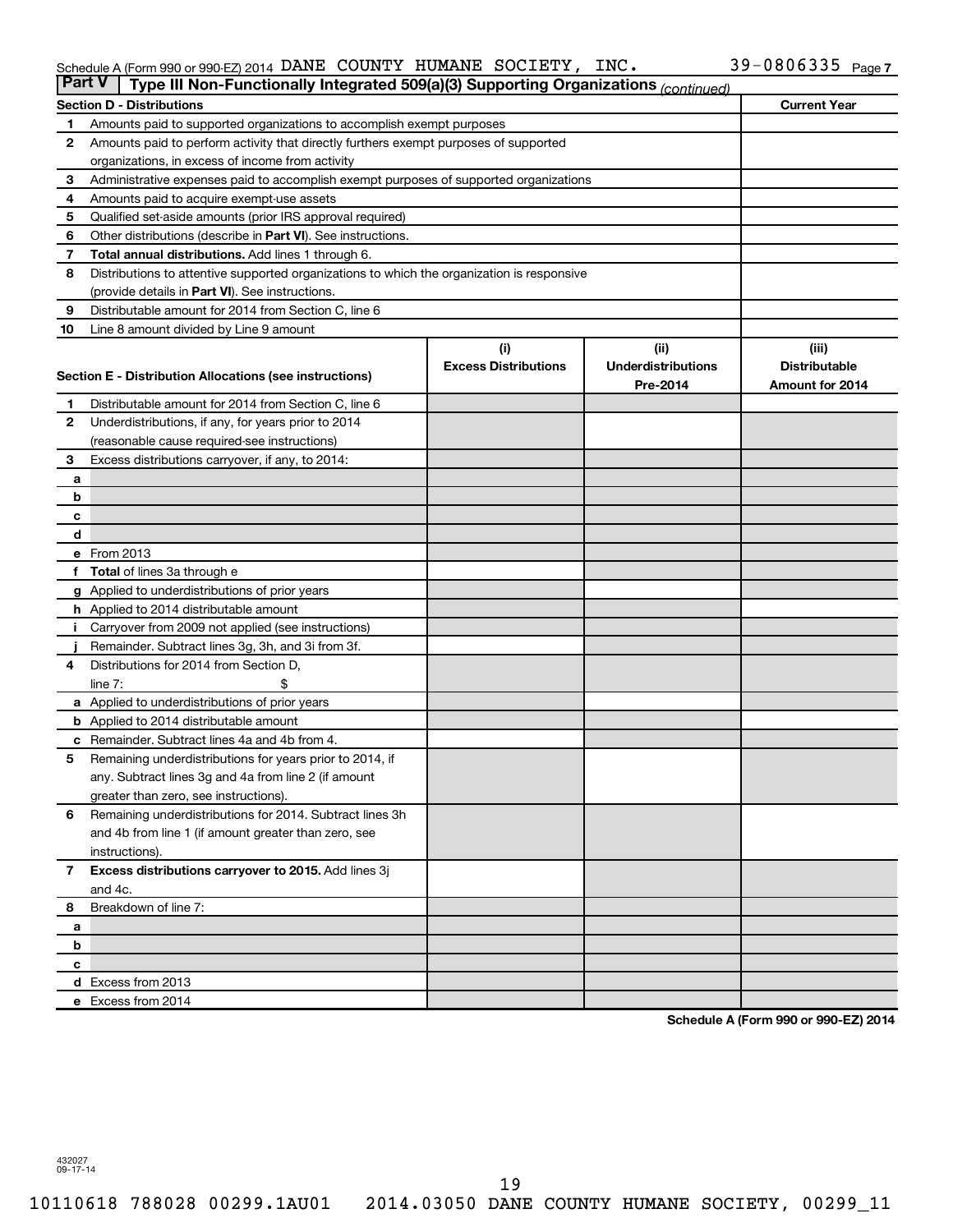Part VI | Supplemental Information. Provide the explanations required by Part II, line 10; Part II, line 17a or 17b; and Part III, line 12. Also complete this part for any additional information. (See instructions).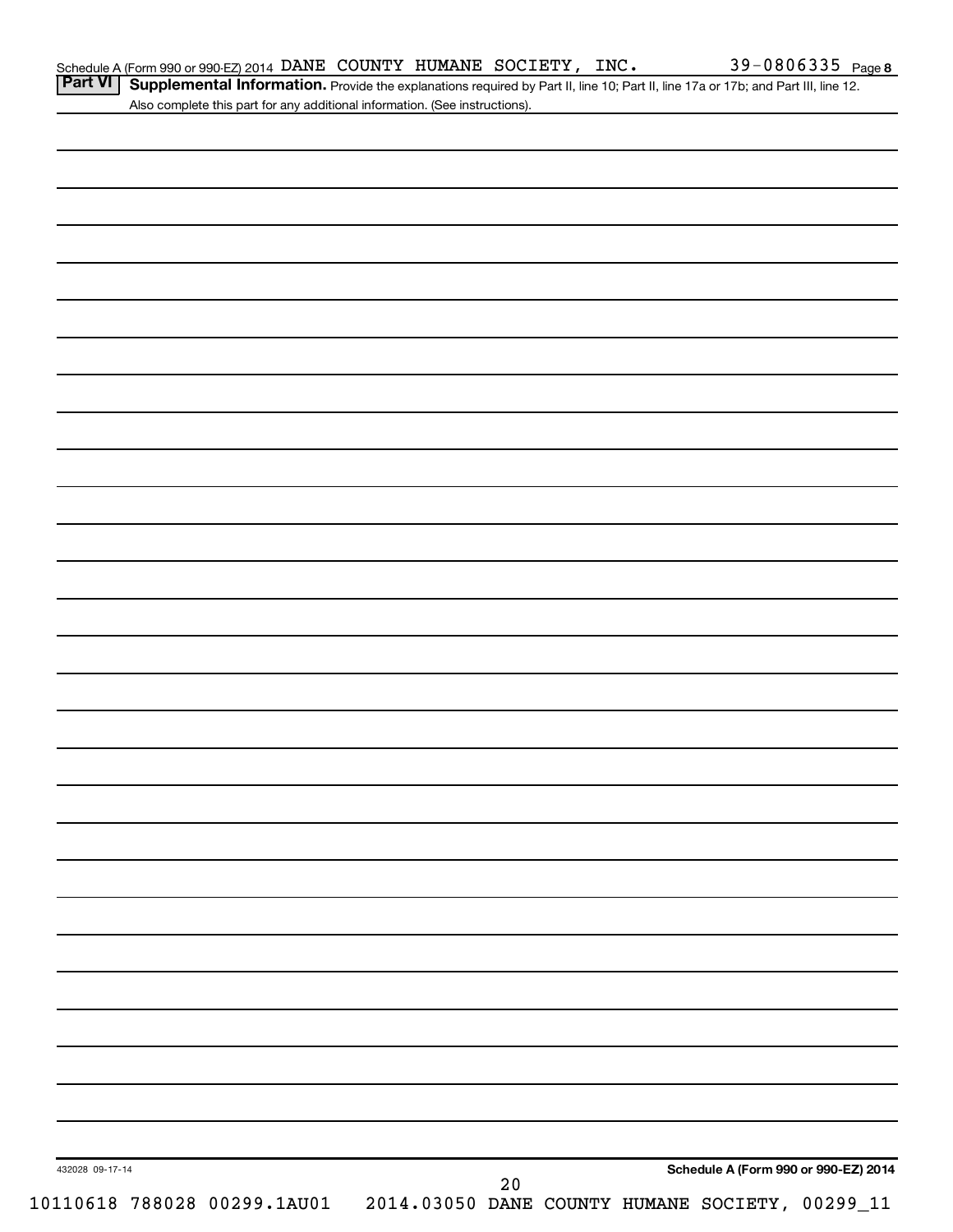**(Form 990, 990-EZ,**

Department of the Treasury Internal Revenue Service

**Organization type** (check one):

\*\* PUBLIC DISCLOSURE COPY \*\*

# **Schedule B Schedule of Contributors**

**or 990-PF) | Attach to Form 990, Form 990-EZ, or Form 990-PF. | Information about Schedule B (Form 990, 990-EZ, or 990-PF) and** its instructions is at <sub>www.irs.gov/form990  $\cdot$ </sub>

OMB No. 1545-0047

# **2014**

**Name of the organization Employer identification number**

|  |  | DANE COUNTY HUMANE SOCIETY, |  |
|--|--|-----------------------------|--|
|  |  |                             |  |

| 39-0806335 |  |  |  |
|------------|--|--|--|
|            |  |  |  |

| Filers of:         | <b>Section:</b>                                                                    |
|--------------------|------------------------------------------------------------------------------------|
| Form 990 or 990-FZ | $\lfloor \mathbf{X} \rfloor$ 501(c)( 3) (enter number) organization                |
|                    | $4947(a)(1)$ nonexempt charitable trust <b>not</b> treated as a private foundation |
|                    | 527 political organization                                                         |
| Form 990-PF        | 501(c)(3) exempt private foundation                                                |
|                    | 4947(a)(1) nonexempt charitable trust treated as a private foundation              |
|                    | 501(c)(3) taxable private foundation                                               |

Check if your organization is covered by the General Rule or a Special Rule.

**Note.**  Only a section 501(c)(7), (8), or (10) organization can check boxes for both the General Rule and a Special Rule. See instructions.

### **General Rule**

 $\Box$ 

For an organization filing Form 990, 990-EZ, or 990-PF that received, during the year, contributions totaling \$5,000 or more (in money or property) from any one contributor. Complete Parts I and II. See instructions for determining a contributor's total contributions.

### **Special Rules**

any one contributor, during the year, total contributions of the greater of **(1)** \$5,000 or **(2)** 2% of the amount on (i) Form 990, Part VIII, line 1h,  $\boxed{\text{X}}$  For an organization described in section 501(c)(3) filing Form 990 or 990-EZ that met the 33 1/3% support test of the regulations under sections 509(a)(1) and 170(b)(1)(A)(vi), that checked Schedule A (Form 990 or 990-EZ), Part II, line 13, 16a, or 16b, and that received from or (ii) Form 990-EZ, line 1. Complete Parts I and II.

year, total contributions of more than \$1,000 *exclusively* for religious, charitable, scientific, literary, or educational purposes, or for For an organization described in section 501(c)(7), (8), or (10) filing Form 990 or 990-EZ that received from any one contributor, during the the prevention of cruelty to children or animals. Complete Parts I, II, and III.  $\Box$ 

purpose. Do not complete any of the parts unless the General Rule applies to this organization because it received nonexclusively year, contributions exclusively for religious, charitable, etc., purposes, but no such contributions totaled more than \$1,000. If this box is checked, enter here the total contributions that were received during the year for an exclusively religious, charitable, etc., For an organization described in section 501(c)(7), (8), or (10) filing Form 990 or 990-EZ that received from any one contributor, during the religious, charitable, etc., contributions totaling \$5,000 or more during the year  $\ldots$  $\ldots$  $\ldots$  $\ldots$  $\ldots$  $\ldots$  $\Box$ 

**Caution.** An organization that is not covered by the General Rule and/or the Special Rules does not file Schedule B (Form 990, 990-EZ, or 990-PF),  **must** but it answer "No" on Part IV, line 2, of its Form 990; or check the box on line H of its Form 990-EZ or on its Form 990-PF, Part I, line 2, to certify that it does not meet the filing requirements of Schedule B (Form 990, 990-EZ, or 990-PF).

LHA For Paperwork Reduction Act Notice, see the Instructions for Form 990, 990-EZ, or 990-PF. Schedule B (Form 990, 990-EZ, or 990-PF) (2014)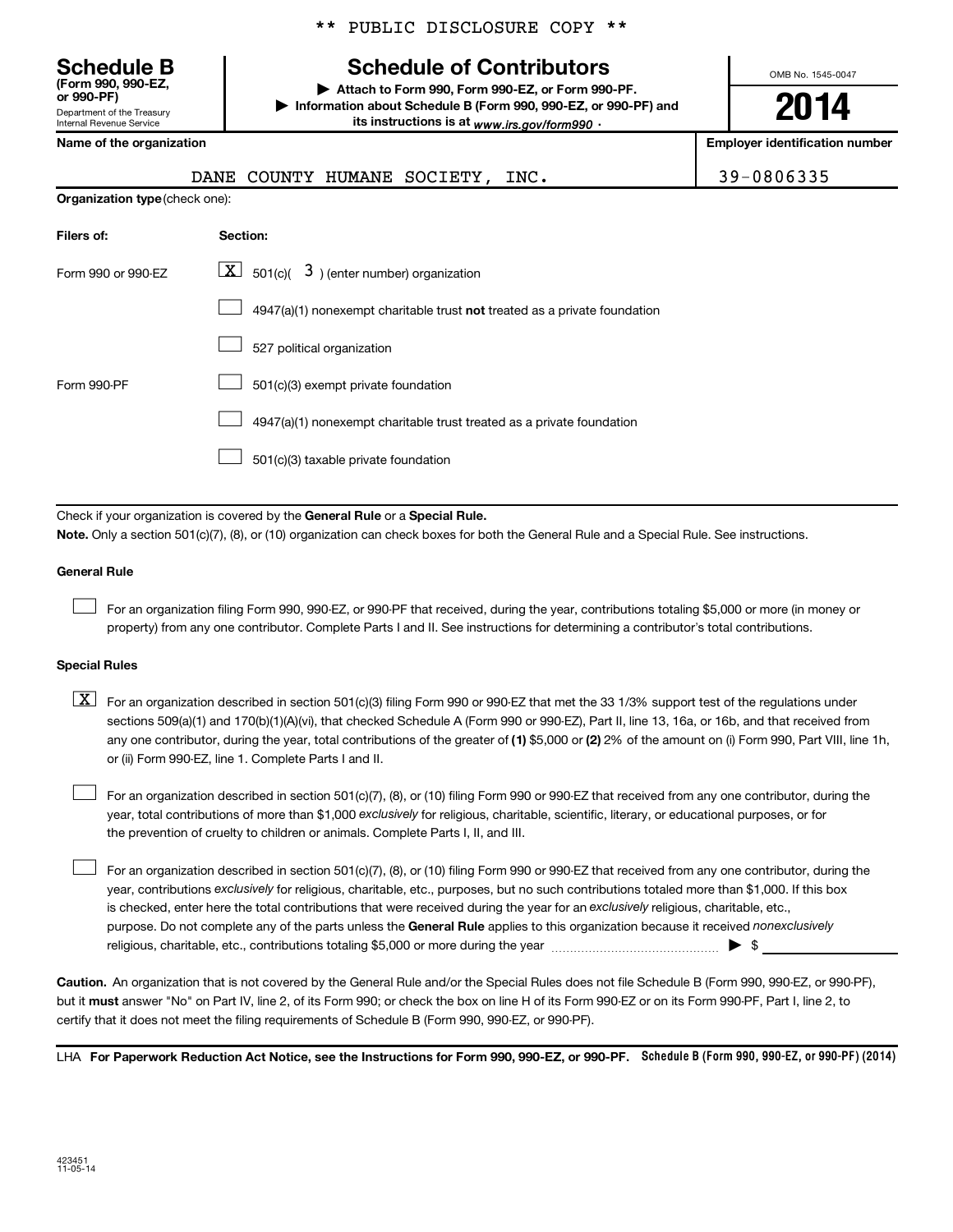| Schedule B (Form 990, 990-EZ, or 990-PF) (2014) | Page |
|-------------------------------------------------|------|
|-------------------------------------------------|------|

**Name of organization Employer identification number**

DANE COUNTY HUMANE SOCIETY, INC. 39-0806335

**Part I** Contributors (see instructions). Use duplicate copies of Part I if additional space is needed. **(a) (b) (c)**  $\perp$ **No. Name, address, and ZIP + 4**

| (a)<br>No.       | (b)<br>Name, address, and ZIP + 4 | (c)<br><b>Total contributions</b> | (d)<br>Type of contribution                                                                                                         |
|------------------|-----------------------------------|-----------------------------------|-------------------------------------------------------------------------------------------------------------------------------------|
| 1                |                                   | 194,275.<br>\$                    | $\overline{\mathbf{X}}$<br>Person<br>Payroll<br><b>Noncash</b><br>(Complete Part II for<br>noncash contributions.)                  |
| (a)<br>No.       | (b)<br>Name, address, and ZIP + 4 | (c)<br><b>Total contributions</b> | (d)<br>Type of contribution                                                                                                         |
| $\boldsymbol{2}$ |                                   | 188,153.<br>\$                    | Person<br>$\overline{\textbf{x}}$<br>Payroll<br>Noncash<br>(Complete Part II for<br>noncash contributions.)                         |
| (a)<br>No.       | (b)<br>Name, address, and ZIP + 4 | (c)<br><b>Total contributions</b> | (d)<br>Type of contribution                                                                                                         |
| 3                |                                   | 334,562.<br>\$                    | $\overline{\textbf{X}}$<br>Person<br>Payroll<br><b>Noncash</b><br>(Complete Part II for<br>noncash contributions.)                  |
| (a)<br>No.       | (b)<br>Name, address, and ZIP + 4 | (c)<br><b>Total contributions</b> | (d)<br>Type of contribution                                                                                                         |
|                  |                                   | \$                                | Person<br>Payroll<br>Noncash<br>(Complete Part II for<br>noncash contributions.)                                                    |
| (a)<br>No.       | (b)<br>Name, address, and ZIP + 4 | (c)<br><b>Total contributions</b> | (d)<br>Type of contribution                                                                                                         |
|                  |                                   | \$                                | Person<br>Payroll<br>Noncash<br>(Complete Part II for<br>noncash contributions.)                                                    |
| (a)<br>No.       | (b)<br>Name, address, and ZIP + 4 | (c)<br><b>Total contributions</b> | (d)<br>Type of contribution                                                                                                         |
| 423452 11-05-14  |                                   | \$                                | Person<br>Payroll<br>Noncash<br>(Complete Part II for<br>noncash contributions.)<br>Schedule B (Form 990, 990-EZ, or 990-PF) (2014) |
|                  | 22                                |                                   |                                                                                                                                     |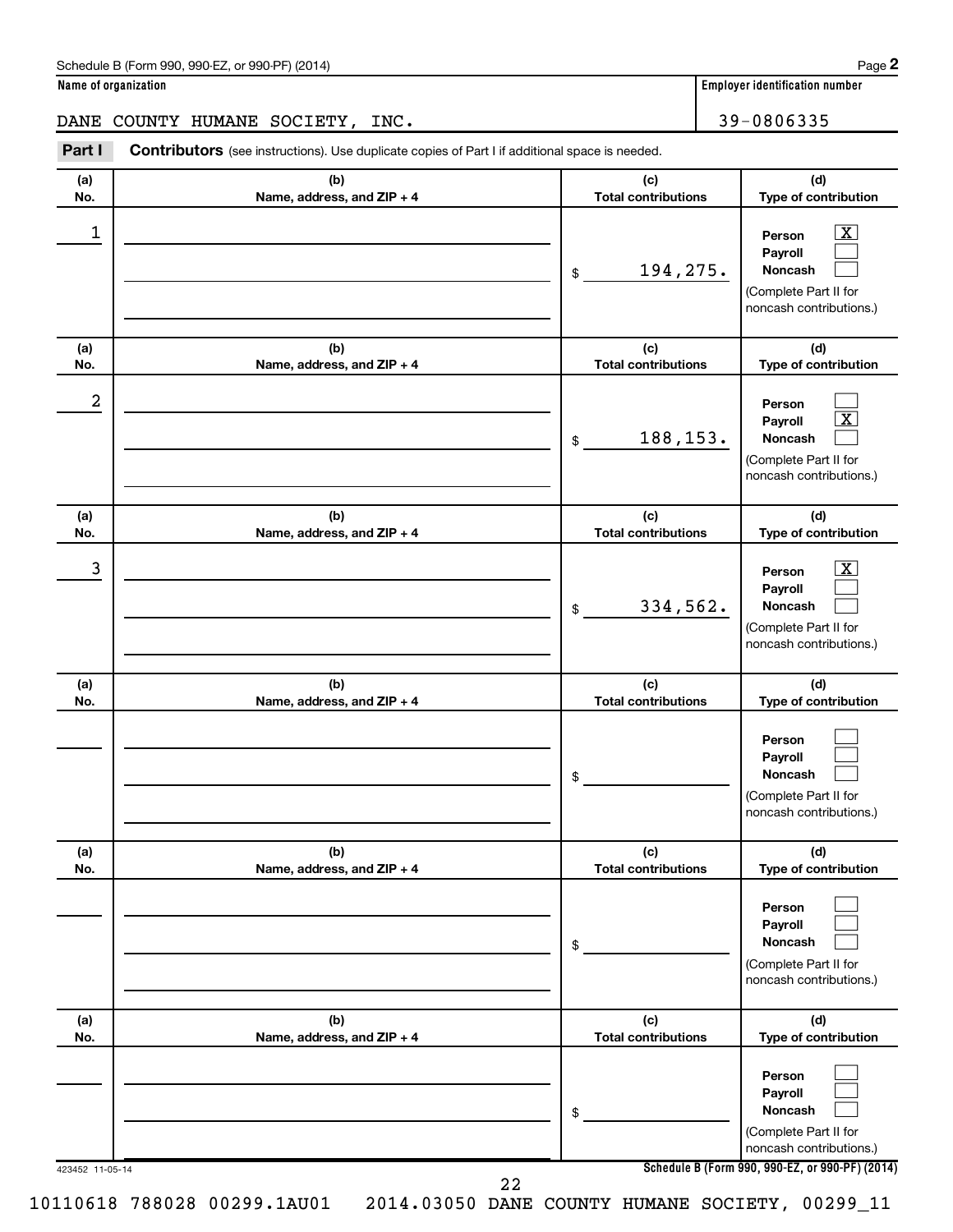## DANE COUNTY HUMANE SOCIETY, INC. 39-0806335

Part II Noncash Property (see instructions). Use duplicate copies of Part II if additional space is needed.

| (a)<br>No.<br>from           | (b)<br>Description of noncash property given | (c)<br>FMV (or estimate)<br>(see instructions) | (d)<br>Date received                            |
|------------------------------|----------------------------------------------|------------------------------------------------|-------------------------------------------------|
| Part I                       |                                              |                                                |                                                 |
|                              |                                              |                                                |                                                 |
|                              |                                              | $\frac{1}{2}$                                  |                                                 |
|                              |                                              |                                                |                                                 |
| (a)<br>No.<br>from<br>Part I | (b)<br>Description of noncash property given | (c)<br>FMV (or estimate)<br>(see instructions) | (d)<br>Date received                            |
|                              |                                              |                                                |                                                 |
|                              |                                              |                                                |                                                 |
|                              |                                              | $\frac{1}{2}$                                  |                                                 |
| (a)                          |                                              |                                                |                                                 |
| No.<br>from<br>Part I        | (b)<br>Description of noncash property given | (c)<br>FMV (or estimate)<br>(see instructions) | (d)<br>Date received                            |
|                              |                                              |                                                |                                                 |
|                              |                                              |                                                |                                                 |
|                              |                                              | $\frac{1}{2}$                                  |                                                 |
| (a)                          |                                              | (c)                                            |                                                 |
| No.<br>from                  | (b)<br>Description of noncash property given | FMV (or estimate)                              | (d)<br>Date received                            |
| Part I                       |                                              | (see instructions)                             |                                                 |
|                              |                                              |                                                |                                                 |
|                              |                                              | $\frac{1}{2}$                                  |                                                 |
|                              |                                              |                                                |                                                 |
| (a)<br>No.                   | (b)                                          | (c)                                            | (d)                                             |
| from                         | Description of noncash property given        | FMV (or estimate)<br>(see instructions)        | Date received                                   |
| Part I                       |                                              |                                                |                                                 |
|                              |                                              |                                                |                                                 |
|                              |                                              | \$                                             |                                                 |
|                              |                                              |                                                |                                                 |
| (a)<br>No.                   | (b)                                          | (c)<br>FMV (or estimate)                       | (d)                                             |
| from<br>Part I               | Description of noncash property given        | (see instructions)                             | Date received                                   |
|                              |                                              |                                                |                                                 |
|                              |                                              |                                                |                                                 |
|                              |                                              | \$                                             |                                                 |
| 423453 11-05-14              | 23                                           |                                                | Schedule B (Form 990, 990-EZ, or 990-PF) (2014) |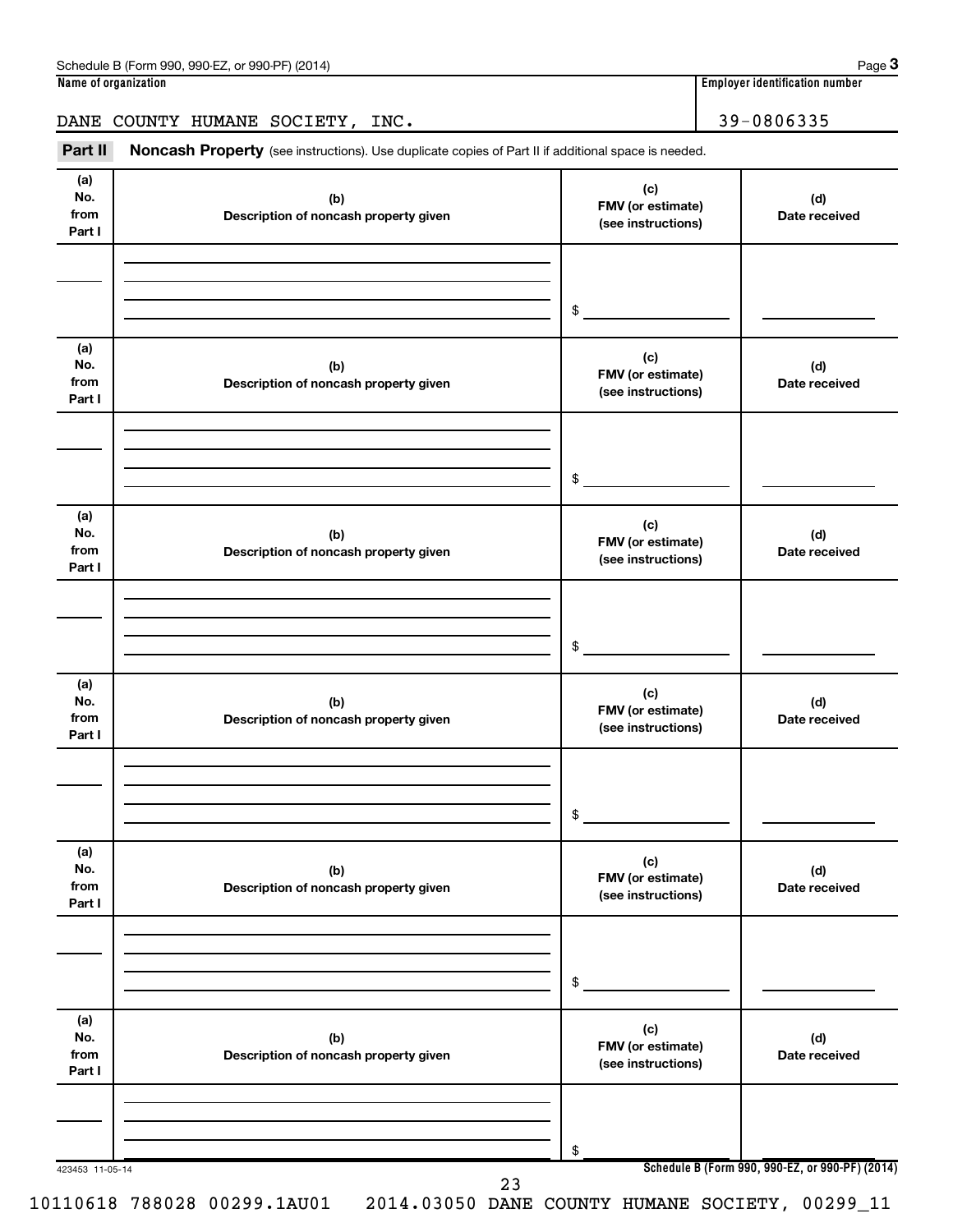| Name of organization      |                                                                                                                                                                                                                                         |                      |                                          | <b>Employer identification number</b>           |  |  |  |  |
|---------------------------|-----------------------------------------------------------------------------------------------------------------------------------------------------------------------------------------------------------------------------------------|----------------------|------------------------------------------|-------------------------------------------------|--|--|--|--|
|                           | DANE COUNTY HUMANE SOCIETY, INC.                                                                                                                                                                                                        |                      |                                          | 39-0806335                                      |  |  |  |  |
| Part III                  | <i>Exclusively</i> religious, charitable, etc., contributions to organizations described in section 501(c)(7), (8), or (10) that total more than \$1,000 for<br>the year from any one contributor. Complete columns (a) through (e) and |                      |                                          |                                                 |  |  |  |  |
|                           | completing Part III, enter the total of exclusively religious, charitable, etc., contributions of \$1,000 or less for the year. (Enter this info. once.)                                                                                |                      |                                          | $\blacktriangleright$ \$                        |  |  |  |  |
| (a) No.                   | Use duplicate copies of Part III if additional space is needed.                                                                                                                                                                         |                      |                                          |                                                 |  |  |  |  |
| from<br>Part I            | (b) Purpose of gift                                                                                                                                                                                                                     | (c) Use of gift      |                                          | (d) Description of how gift is held             |  |  |  |  |
|                           |                                                                                                                                                                                                                                         |                      |                                          |                                                 |  |  |  |  |
|                           |                                                                                                                                                                                                                                         |                      |                                          |                                                 |  |  |  |  |
|                           |                                                                                                                                                                                                                                         |                      |                                          |                                                 |  |  |  |  |
|                           |                                                                                                                                                                                                                                         | (e) Transfer of gift |                                          |                                                 |  |  |  |  |
|                           | Transferee's name, address, and ZIP + 4                                                                                                                                                                                                 |                      | Relationship of transferor to transferee |                                                 |  |  |  |  |
|                           |                                                                                                                                                                                                                                         |                      |                                          |                                                 |  |  |  |  |
|                           |                                                                                                                                                                                                                                         |                      |                                          |                                                 |  |  |  |  |
| (a) No.                   |                                                                                                                                                                                                                                         |                      |                                          |                                                 |  |  |  |  |
| from<br>Part I            | (b) Purpose of gift                                                                                                                                                                                                                     | (c) Use of gift      |                                          | (d) Description of how gift is held             |  |  |  |  |
|                           |                                                                                                                                                                                                                                         |                      |                                          |                                                 |  |  |  |  |
|                           |                                                                                                                                                                                                                                         |                      |                                          |                                                 |  |  |  |  |
|                           |                                                                                                                                                                                                                                         |                      |                                          |                                                 |  |  |  |  |
|                           | (e) Transfer of gift                                                                                                                                                                                                                    |                      |                                          |                                                 |  |  |  |  |
|                           | Transferee's name, address, and ZIP + 4                                                                                                                                                                                                 |                      |                                          | Relationship of transferor to transferee        |  |  |  |  |
|                           |                                                                                                                                                                                                                                         |                      |                                          |                                                 |  |  |  |  |
|                           |                                                                                                                                                                                                                                         |                      |                                          |                                                 |  |  |  |  |
|                           |                                                                                                                                                                                                                                         |                      |                                          |                                                 |  |  |  |  |
| (a) No.<br>from<br>Part I | (b) Purpose of gift                                                                                                                                                                                                                     | (c) Use of gift      |                                          | (d) Description of how gift is held             |  |  |  |  |
|                           |                                                                                                                                                                                                                                         |                      |                                          |                                                 |  |  |  |  |
|                           |                                                                                                                                                                                                                                         |                      |                                          |                                                 |  |  |  |  |
|                           |                                                                                                                                                                                                                                         |                      |                                          |                                                 |  |  |  |  |
|                           | (e) Transfer of gift                                                                                                                                                                                                                    |                      |                                          |                                                 |  |  |  |  |
|                           | Transferee's name, address, and ZIP + 4                                                                                                                                                                                                 |                      |                                          | Relationship of transferor to transferee        |  |  |  |  |
|                           |                                                                                                                                                                                                                                         |                      |                                          |                                                 |  |  |  |  |
|                           |                                                                                                                                                                                                                                         |                      |                                          |                                                 |  |  |  |  |
|                           |                                                                                                                                                                                                                                         |                      |                                          |                                                 |  |  |  |  |
| (a) No.<br>from<br>Part I | (b) Purpose of gift                                                                                                                                                                                                                     | (c) Use of gift      |                                          | (d) Description of how gift is held             |  |  |  |  |
|                           |                                                                                                                                                                                                                                         |                      |                                          |                                                 |  |  |  |  |
|                           |                                                                                                                                                                                                                                         |                      |                                          |                                                 |  |  |  |  |
|                           |                                                                                                                                                                                                                                         |                      |                                          |                                                 |  |  |  |  |
|                           |                                                                                                                                                                                                                                         | (e) Transfer of gift |                                          |                                                 |  |  |  |  |
|                           | Transferee's name, address, and ZIP + 4                                                                                                                                                                                                 |                      |                                          | Relationship of transferor to transferee        |  |  |  |  |
|                           |                                                                                                                                                                                                                                         |                      |                                          |                                                 |  |  |  |  |
|                           |                                                                                                                                                                                                                                         |                      |                                          |                                                 |  |  |  |  |
|                           |                                                                                                                                                                                                                                         |                      |                                          |                                                 |  |  |  |  |
| 423454 11-05-14           |                                                                                                                                                                                                                                         | 24                   |                                          | Schedule B (Form 990, 990-EZ, or 990-PF) (2014) |  |  |  |  |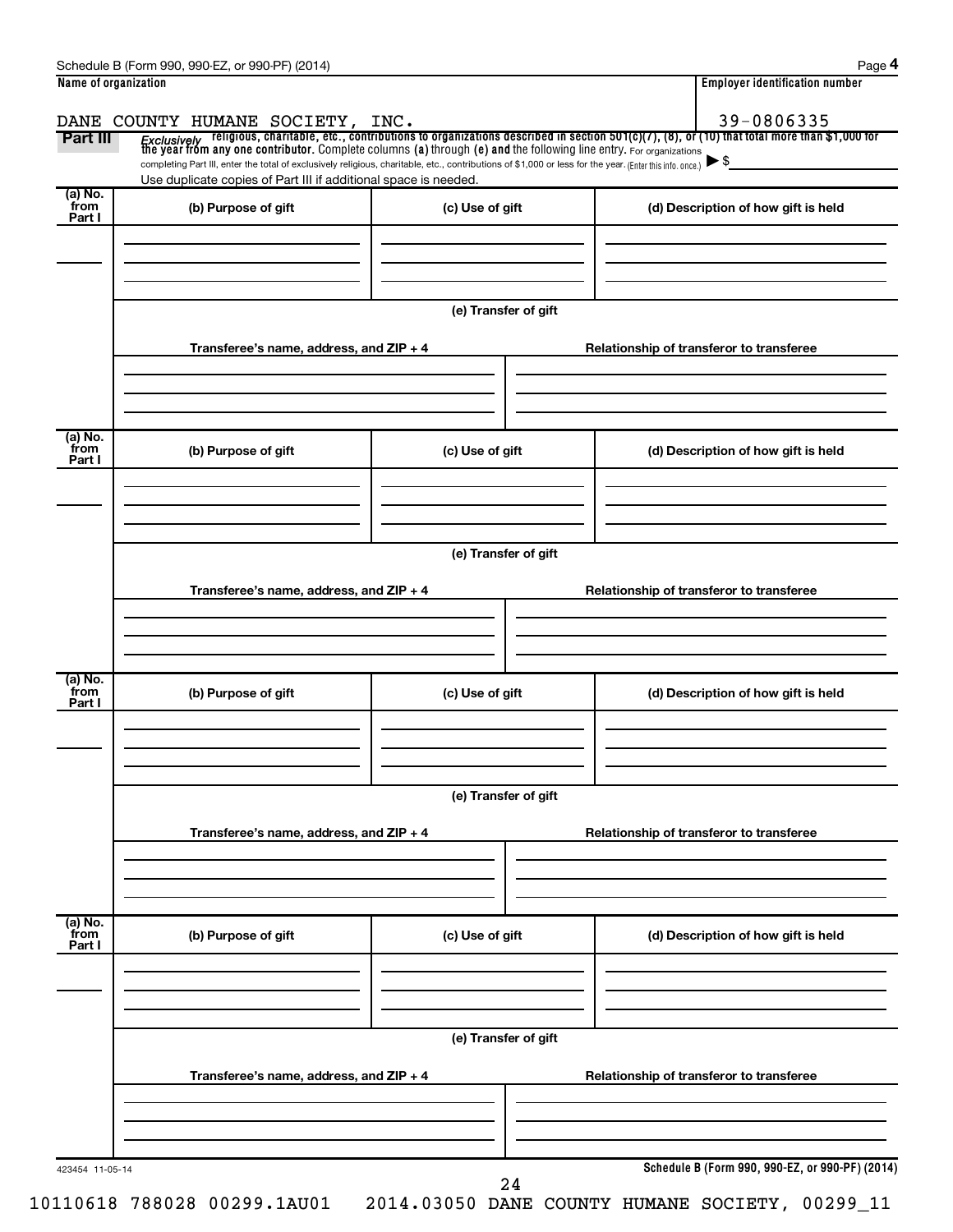|                          | <b>SCHEDULE D</b>               |                                                                                                        | <b>Supplemental Financial Statements</b>                                                                                                                  |                      | OMB No. 1545-0047                                   |
|--------------------------|---------------------------------|--------------------------------------------------------------------------------------------------------|-----------------------------------------------------------------------------------------------------------------------------------------------------------|----------------------|-----------------------------------------------------|
|                          | (Form 990)                      |                                                                                                        | Complete if the organization answered "Yes" to Form 990,                                                                                                  |                      |                                                     |
|                          | Department of the Treasury      |                                                                                                        | Part IV, line 6, 7, 8, 9, 10, 11a, 11b, 11c, 11d, 11e, 11f, 12a, or 12b.<br>Attach to Form 990.                                                           |                      | <b>Open to Public</b>                               |
|                          | <b>Internal Revenue Service</b> |                                                                                                        | Information about Schedule D (Form 990) and its instructions is at www.irs.gov/form990.                                                                   |                      | Inspection                                          |
|                          | Name of the organization        | DANE COUNTY HUMANE SOCIETY, INC.                                                                       |                                                                                                                                                           |                      | <b>Employer identification number</b><br>39-0806335 |
| Part I                   |                                 |                                                                                                        | Organizations Maintaining Donor Advised Funds or Other Similar Funds or Accounts. Complete if the                                                         |                      |                                                     |
|                          |                                 | organization answered "Yes" to Form 990, Part IV, line 6.                                              |                                                                                                                                                           |                      |                                                     |
|                          |                                 |                                                                                                        | (a) Donor advised funds                                                                                                                                   |                      | (b) Funds and other accounts                        |
| 1                        |                                 |                                                                                                        |                                                                                                                                                           |                      |                                                     |
| 2                        |                                 | Aggregate value of contributions to (during year)                                                      |                                                                                                                                                           |                      |                                                     |
| 3                        |                                 |                                                                                                        |                                                                                                                                                           |                      |                                                     |
| 4                        |                                 |                                                                                                        |                                                                                                                                                           |                      |                                                     |
| 5                        |                                 |                                                                                                        | Did the organization inform all donors and donor advisors in writing that the assets held in donor advised funds                                          |                      |                                                     |
|                          |                                 |                                                                                                        |                                                                                                                                                           |                      | <b>No</b><br>Yes                                    |
| 6                        |                                 |                                                                                                        | Did the organization inform all grantees, donors, and donor advisors in writing that grant funds can be used only                                         |                      |                                                     |
|                          | impermissible private benefit?  |                                                                                                        | for charitable purposes and not for the benefit of the donor or donor advisor, or for any other purpose conferring                                        |                      | Yes<br>No                                           |
| Part II                  |                                 |                                                                                                        | Conservation Easements. Complete if the organization answered "Yes" to Form 990, Part IV, line 7.                                                         |                      |                                                     |
| 1                        |                                 | Purpose(s) of conservation easements held by the organization (check all that apply).                  |                                                                                                                                                           |                      |                                                     |
|                          |                                 | Preservation of land for public use (e.g., recreation or education)                                    | Preservation of a historically important land area                                                                                                        |                      |                                                     |
|                          |                                 | Protection of natural habitat                                                                          | Preservation of a certified historic structure                                                                                                            |                      |                                                     |
|                          |                                 | Preservation of open space                                                                             |                                                                                                                                                           |                      |                                                     |
| 2                        |                                 |                                                                                                        | Complete lines 2a through 2d if the organization held a qualified conservation contribution in the form of a conservation easement on the last            |                      |                                                     |
|                          | day of the tax year.            |                                                                                                        |                                                                                                                                                           |                      |                                                     |
|                          |                                 |                                                                                                        |                                                                                                                                                           |                      | Held at the End of the Tax Year                     |
|                          |                                 |                                                                                                        |                                                                                                                                                           | 2a                   |                                                     |
| b                        |                                 | Total acreage restricted by conservation easements                                                     |                                                                                                                                                           | 2 <sub>b</sub><br>2c |                                                     |
|                          |                                 |                                                                                                        | d Number of conservation easements included in (c) acquired after 8/17/06, and not on a historic structure                                                |                      |                                                     |
|                          |                                 |                                                                                                        |                                                                                                                                                           | 2d                   |                                                     |
| 3                        |                                 |                                                                                                        | Number of conservation easements modified, transferred, released, extinguished, or terminated by the organization during the tax                          |                      |                                                     |
|                          | $year \blacktriangleright$      |                                                                                                        |                                                                                                                                                           |                      |                                                     |
| 4                        |                                 | Number of states where property subject to conservation easement is located $\blacktriangleright$      |                                                                                                                                                           |                      |                                                     |
| 5                        |                                 | Does the organization have a written policy regarding the periodic monitoring, inspection, handling of |                                                                                                                                                           |                      |                                                     |
|                          |                                 | violations, and enforcement of the conservation easements it holds?                                    |                                                                                                                                                           |                      | <b>Yes</b><br>No                                    |
| 6                        |                                 |                                                                                                        | Staff and volunteer hours devoted to monitoring, inspecting, and enforcing conservation easements during the year $\blacktriangleright$                   |                      |                                                     |
| 7                        |                                 |                                                                                                        | Amount of expenses incurred in monitoring, inspecting, and enforcing conservation easements during the year $\triangleright$ \$                           |                      |                                                     |
| 8                        |                                 |                                                                                                        | Does each conservation easement reported on line 2(d) above satisfy the requirements of section 170(h)(4)(B)(i)                                           |                      | Yes<br><b>No</b>                                    |
| 9                        |                                 |                                                                                                        | In Part XIII, describe how the organization reports conservation easements in its revenue and expense statement, and balance sheet, and                   |                      |                                                     |
|                          |                                 |                                                                                                        | include, if applicable, the text of the footnote to the organization's financial statements that describes the organization's accounting for              |                      |                                                     |
|                          | conservation easements.         |                                                                                                        |                                                                                                                                                           |                      |                                                     |
|                          | Part III                        |                                                                                                        | Organizations Maintaining Collections of Art, Historical Treasures, or Other Similar Assets.                                                              |                      |                                                     |
|                          |                                 | Complete if the organization answered "Yes" to Form 990, Part IV, line 8.                              |                                                                                                                                                           |                      |                                                     |
|                          |                                 |                                                                                                        | 1a If the organization elected, as permitted under SFAS 116 (ASC 958), not to report in its revenue statement and balance sheet works of art,             |                      |                                                     |
|                          |                                 |                                                                                                        | historical treasures, or other similar assets held for public exhibition, education, or research in furtherance of public service, provide, in Part XIII, |                      |                                                     |
|                          |                                 | the text of the footnote to its financial statements that describes these items.                       |                                                                                                                                                           |                      |                                                     |
| b                        |                                 |                                                                                                        | If the organization elected, as permitted under SFAS 116 (ASC 958), to report in its revenue statement and balance sheet works of art, historical         |                      |                                                     |
|                          | relating to these items:        |                                                                                                        | treasures, or other similar assets held for public exhibition, education, or research in furtherance of public service, provide the following amounts     |                      |                                                     |
|                          |                                 |                                                                                                        | (i) Revenue included in Form 990, Part VIII, line 1 [2000] [2010] Contract the included in Form 990, Part VIII, line 1                                    |                      | $\frac{1}{2}$                                       |
|                          |                                 |                                                                                                        | (ii) Assets included in Form 990, Part X [11] Marson Martin Marson Marson Marson Marson Marson Marson Marson M                                            |                      |                                                     |
| 2                        |                                 |                                                                                                        | If the organization received or held works of art, historical treasures, or other similar assets for financial gain, provide                              |                      |                                                     |
|                          |                                 | the following amounts required to be reported under SFAS 116 (ASC 958) relating to these items:        |                                                                                                                                                           |                      |                                                     |
| а                        |                                 |                                                                                                        |                                                                                                                                                           |                      | $\frac{1}{2}$                                       |
| b                        |                                 |                                                                                                        |                                                                                                                                                           |                      |                                                     |
|                          |                                 |                                                                                                        |                                                                                                                                                           |                      |                                                     |
| 432051<br>$10 - 01 - 14$ |                                 | LHA For Paperwork Reduction Act Notice, see the Instructions for Form 990.                             |                                                                                                                                                           |                      | Schedule D (Form 990) 2014                          |

|  | . .<br>. .<br>۰. |
|--|------------------|
|  |                  |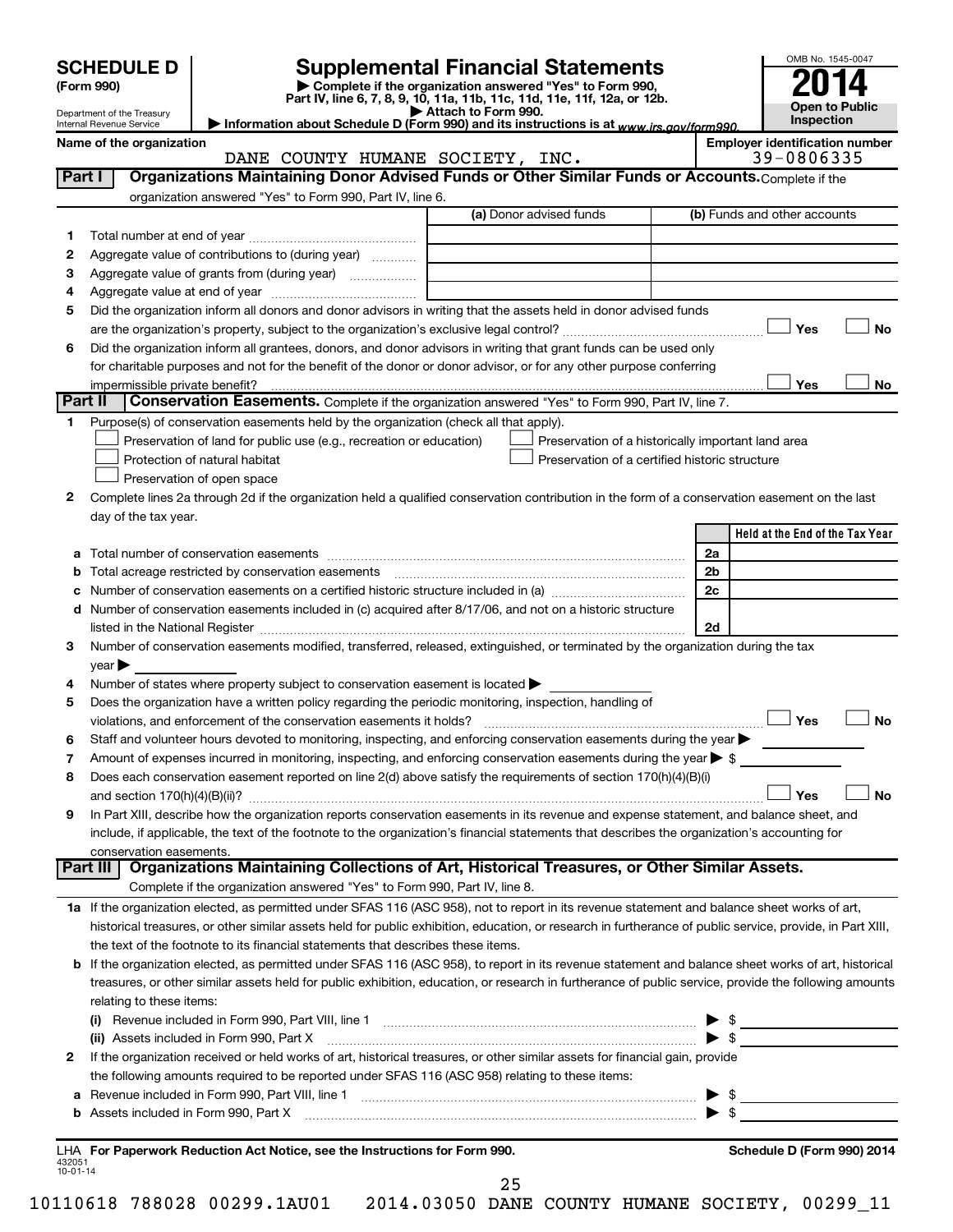|               | Schedule D (Form 990) 2014                                                                                                                                                                                                     | DANE COUNTY HUMANE SOCIETY, INC. |                |                                                                                                                                                                                                                               |                 | 39-0806335 Page 2          |                     |          |           |
|---------------|--------------------------------------------------------------------------------------------------------------------------------------------------------------------------------------------------------------------------------|----------------------------------|----------------|-------------------------------------------------------------------------------------------------------------------------------------------------------------------------------------------------------------------------------|-----------------|----------------------------|---------------------|----------|-----------|
|               | Organizations Maintaining Collections of Art, Historical Treasures, or Other Similar Assets (continued)<br>Part III                                                                                                            |                                  |                |                                                                                                                                                                                                                               |                 |                            |                     |          |           |
| 3             | Using the organization's acquisition, accession, and other records, check any of the following that are a significant use of its collection items                                                                              |                                  |                |                                                                                                                                                                                                                               |                 |                            |                     |          |           |
|               | (check all that apply):                                                                                                                                                                                                        |                                  |                |                                                                                                                                                                                                                               |                 |                            |                     |          |           |
| a             | Public exhibition                                                                                                                                                                                                              |                                  |                | Loan or exchange programs                                                                                                                                                                                                     |                 |                            |                     |          |           |
| b             | Scholarly research                                                                                                                                                                                                             | e                                |                | Other and the contract of the contract of the contract of the contract of the contract of the contract of the contract of the contract of the contract of the contract of the contract of the contract of the contract of the |                 |                            |                     |          |           |
| с             | Preservation for future generations                                                                                                                                                                                            |                                  |                |                                                                                                                                                                                                                               |                 |                            |                     |          |           |
| 4             | Provide a description of the organization's collections and explain how they further the organization's exempt purpose in Part XIII.                                                                                           |                                  |                |                                                                                                                                                                                                                               |                 |                            |                     |          |           |
| 5             | During the year, did the organization solicit or receive donations of art, historical treasures, or other similar assets                                                                                                       |                                  |                |                                                                                                                                                                                                                               |                 |                            |                     |          |           |
|               |                                                                                                                                                                                                                                |                                  |                |                                                                                                                                                                                                                               |                 |                            | Yes                 |          | No        |
|               | Part IV<br>Escrow and Custodial Arrangements. Complete if the organization answered "Yes" to Form 990, Part IV, line 9, or                                                                                                     |                                  |                |                                                                                                                                                                                                                               |                 |                            |                     |          |           |
|               | reported an amount on Form 990, Part X, line 21.                                                                                                                                                                               |                                  |                |                                                                                                                                                                                                                               |                 |                            |                     |          |           |
|               | 1a Is the organization an agent, trustee, custodian or other intermediary for contributions or other assets not included                                                                                                       |                                  |                |                                                                                                                                                                                                                               |                 |                            |                     |          |           |
|               |                                                                                                                                                                                                                                |                                  |                |                                                                                                                                                                                                                               |                 |                            | Yes                 |          | <b>No</b> |
|               | <b>b</b> If "Yes," explain the arrangement in Part XIII and complete the following table:                                                                                                                                      |                                  |                |                                                                                                                                                                                                                               |                 |                            |                     |          |           |
|               |                                                                                                                                                                                                                                |                                  |                |                                                                                                                                                                                                                               |                 |                            | Amount              |          |           |
| с             | Beginning balance manufactured and contract the contract of the contract of the contract of the contract of the                                                                                                                |                                  |                |                                                                                                                                                                                                                               | 1c              |                            |                     |          |           |
|               |                                                                                                                                                                                                                                |                                  |                |                                                                                                                                                                                                                               | 1d              |                            |                     |          |           |
| е             | Distributions during the year manufactured and an account of the state of the state of the state of the state of the state of the state of the state of the state of the state of the state of the state of the state of the s |                                  |                |                                                                                                                                                                                                                               | 1e              |                            |                     |          |           |
| f.            | Ending balance <i>www.communicality.communicality.communicality.communicality.communicality.communicality.com</i>                                                                                                              |                                  |                |                                                                                                                                                                                                                               | 1f              |                            |                     |          |           |
|               | 2a Did the organization include an amount on Form 990, Part X, line 21, for escrow or custodial account liability?                                                                                                             |                                  |                |                                                                                                                                                                                                                               |                 |                            | Yes                 |          | No        |
|               | <b>b</b> If "Yes," explain the arrangement in Part XIII. Check here if the explanation has been provided in Part XIII                                                                                                          |                                  |                |                                                                                                                                                                                                                               |                 |                            |                     |          |           |
| <b>Part V</b> | <b>Endowment Funds.</b> Complete if the organization answered "Yes" to Form 990, Part IV, line 10.                                                                                                                             |                                  |                |                                                                                                                                                                                                                               |                 |                            |                     |          |           |
|               |                                                                                                                                                                                                                                | (a) Current year                 | (b) Prior year | (c) Two years back                                                                                                                                                                                                            |                 | (d) Three years back       | (e) Four years back |          |           |
|               | 1a Beginning of year balance                                                                                                                                                                                                   |                                  |                |                                                                                                                                                                                                                               |                 |                            |                     |          |           |
| b             |                                                                                                                                                                                                                                |                                  |                |                                                                                                                                                                                                                               |                 |                            |                     |          |           |
| с             | Net investment earnings, gains, and losses                                                                                                                                                                                     |                                  |                |                                                                                                                                                                                                                               |                 |                            |                     |          |           |
| d             |                                                                                                                                                                                                                                |                                  |                |                                                                                                                                                                                                                               |                 |                            |                     |          |           |
|               | e Other expenditures for facilities                                                                                                                                                                                            |                                  |                |                                                                                                                                                                                                                               |                 |                            |                     |          |           |
|               | and programs                                                                                                                                                                                                                   |                                  |                |                                                                                                                                                                                                                               |                 |                            |                     |          |           |
|               | f Administrative expenses                                                                                                                                                                                                      |                                  |                |                                                                                                                                                                                                                               |                 |                            |                     |          |           |
| g             |                                                                                                                                                                                                                                |                                  |                |                                                                                                                                                                                                                               |                 |                            |                     |          |           |
| 2             | Provide the estimated percentage of the current year end balance (line 1g, column (a)) held as:                                                                                                                                |                                  |                |                                                                                                                                                                                                                               |                 |                            |                     |          |           |
| а             | Board designated or quasi-endowment                                                                                                                                                                                            |                                  | %              |                                                                                                                                                                                                                               |                 |                            |                     |          |           |
| b             | Permanent endowment                                                                                                                                                                                                            | %                                |                |                                                                                                                                                                                                                               |                 |                            |                     |          |           |
| с             | Temporarily restricted endowment                                                                                                                                                                                               | %                                |                |                                                                                                                                                                                                                               |                 |                            |                     |          |           |
|               | The percentages in lines 2a, 2b, and 2c should equal 100%.                                                                                                                                                                     |                                  |                |                                                                                                                                                                                                                               |                 |                            |                     |          |           |
|               | 3a Are there endowment funds not in the possession of the organization that are held and administered for the organization                                                                                                     |                                  |                |                                                                                                                                                                                                                               |                 |                            |                     |          |           |
|               | by:                                                                                                                                                                                                                            |                                  |                |                                                                                                                                                                                                                               |                 |                            |                     | Yes      | No        |
|               | (i)                                                                                                                                                                                                                            |                                  |                |                                                                                                                                                                                                                               |                 |                            | 3a(i)               |          |           |
|               |                                                                                                                                                                                                                                |                                  |                |                                                                                                                                                                                                                               |                 |                            | 3a(ii)              |          |           |
| b             |                                                                                                                                                                                                                                |                                  |                |                                                                                                                                                                                                                               |                 |                            | 3b                  |          |           |
| 4             | Describe in Part XIII the intended uses of the organization's endowment funds.                                                                                                                                                 |                                  |                |                                                                                                                                                                                                                               |                 |                            |                     |          |           |
|               | Part VI   Land, Buildings, and Equipment.                                                                                                                                                                                      |                                  |                |                                                                                                                                                                                                                               |                 |                            |                     |          |           |
|               | Complete if the organization answered "Yes" to Form 990, Part IV, line 11a. See Form 990, Part X, line 10.                                                                                                                     |                                  |                |                                                                                                                                                                                                                               |                 |                            |                     |          |           |
|               | Description of property                                                                                                                                                                                                        | (a) Cost or other                |                | (b) Cost or other                                                                                                                                                                                                             | (c) Accumulated |                            | (d) Book value      |          |           |
|               |                                                                                                                                                                                                                                | basis (investment)               |                | basis (other)                                                                                                                                                                                                                 | depreciation    |                            |                     |          |           |
|               |                                                                                                                                                                                                                                |                                  |                | 1,240,097.                                                                                                                                                                                                                    |                 |                            | 1,240,097.          |          |           |
| b             |                                                                                                                                                                                                                                |                                  |                | 5,385,321.                                                                                                                                                                                                                    | 1,740,815.      |                            | 3,644,506.          |          |           |
| c             | Leasehold improvements                                                                                                                                                                                                         |                                  |                |                                                                                                                                                                                                                               |                 |                            |                     |          |           |
| d             |                                                                                                                                                                                                                                |                                  |                | 1,010,186.                                                                                                                                                                                                                    | 796, 127.       |                            |                     | 214,059. |           |
|               |                                                                                                                                                                                                                                |                                  |                | 184,104.                                                                                                                                                                                                                      | 169,468.        |                            |                     | 14,636.  |           |
|               | Total. Add lines 1a through 1e. (Column (d) must equal Form 990, Part X, column (B), line 10c.)                                                                                                                                |                                  |                |                                                                                                                                                                                                                               |                 |                            | 5, 113, 298.        |          |           |
|               |                                                                                                                                                                                                                                |                                  |                |                                                                                                                                                                                                                               |                 | Schedule D (Form 990) 2014 |                     |          |           |

432052 10-01-14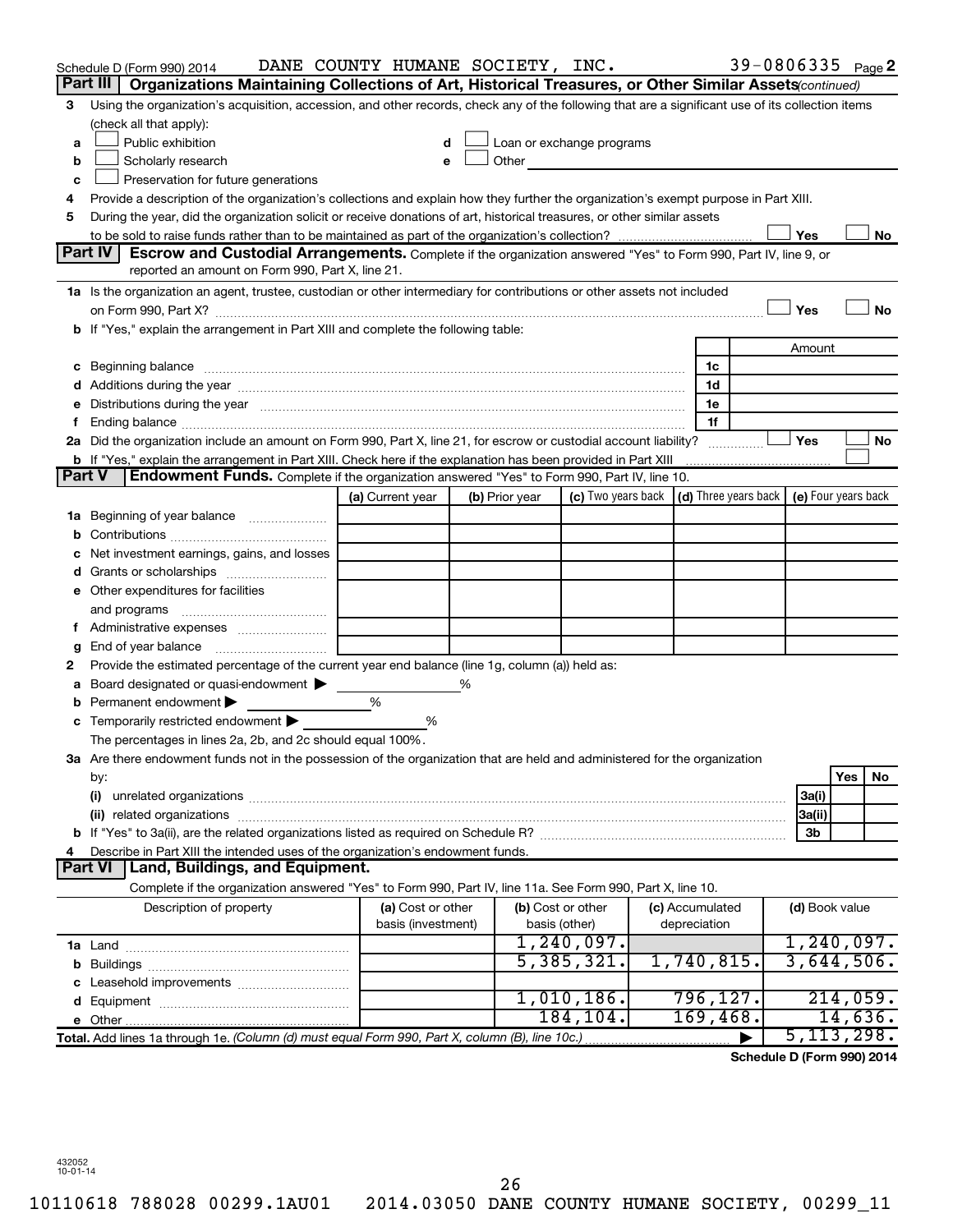|            | Schedule D (Form 990) 2014                                                                                                                                                                                                 |                              | DANE COUNTY HUMANE SOCIETY, INC.                                                                                  |                |                                                           | $39 - 0806335$ Page 3 |  |
|------------|----------------------------------------------------------------------------------------------------------------------------------------------------------------------------------------------------------------------------|------------------------------|-------------------------------------------------------------------------------------------------------------------|----------------|-----------------------------------------------------------|-----------------------|--|
|            | Part VII Investments - Other Securities.                                                                                                                                                                                   |                              |                                                                                                                   |                |                                                           |                       |  |
|            |                                                                                                                                                                                                                            |                              | Complete if the organization answered "Yes" to Form 990, Part IV, line 11b. See Form 990, Part X, line 12.        |                |                                                           |                       |  |
|            | (a) Description of security or category (including name of security)                                                                                                                                                       |                              | (b) Book value                                                                                                    |                | (c) Method of valuation: Cost or end-of-year market value |                       |  |
|            | (1) Financial derivatives                                                                                                                                                                                                  |                              |                                                                                                                   |                |                                                           |                       |  |
|            |                                                                                                                                                                                                                            |                              |                                                                                                                   |                |                                                           |                       |  |
| (3) Other  |                                                                                                                                                                                                                            |                              |                                                                                                                   |                |                                                           |                       |  |
| (A)        |                                                                                                                                                                                                                            |                              |                                                                                                                   |                |                                                           |                       |  |
| (B)        |                                                                                                                                                                                                                            |                              |                                                                                                                   |                |                                                           |                       |  |
| (C)        |                                                                                                                                                                                                                            |                              |                                                                                                                   |                |                                                           |                       |  |
| (D)        |                                                                                                                                                                                                                            |                              |                                                                                                                   |                |                                                           |                       |  |
| (E)        |                                                                                                                                                                                                                            |                              |                                                                                                                   |                |                                                           |                       |  |
| (F)        |                                                                                                                                                                                                                            |                              |                                                                                                                   |                |                                                           |                       |  |
| (G)<br>(H) |                                                                                                                                                                                                                            |                              |                                                                                                                   |                |                                                           |                       |  |
|            | Total. (Col. (b) must equal Form 990, Part X, col. (B) line 12.) $\blacktriangleright$                                                                                                                                     |                              |                                                                                                                   |                |                                                           |                       |  |
|            | Part VIII Investments - Program Related.                                                                                                                                                                                   |                              |                                                                                                                   |                |                                                           |                       |  |
|            |                                                                                                                                                                                                                            |                              | Complete if the organization answered "Yes" to Form 990, Part IV, line 11c. See Form 990, Part X, line 13.        |                |                                                           |                       |  |
|            | (a) Description of investment                                                                                                                                                                                              |                              | (b) Book value                                                                                                    |                | (c) Method of valuation: Cost or end-of-year market value |                       |  |
|            |                                                                                                                                                                                                                            |                              |                                                                                                                   |                |                                                           |                       |  |
| (1)<br>(2) |                                                                                                                                                                                                                            |                              |                                                                                                                   |                |                                                           |                       |  |
| (3)        |                                                                                                                                                                                                                            |                              |                                                                                                                   |                |                                                           |                       |  |
| (4)        |                                                                                                                                                                                                                            |                              |                                                                                                                   |                |                                                           |                       |  |
| (5)        |                                                                                                                                                                                                                            |                              |                                                                                                                   |                |                                                           |                       |  |
| (6)        |                                                                                                                                                                                                                            |                              |                                                                                                                   |                |                                                           |                       |  |
| (7)        |                                                                                                                                                                                                                            |                              |                                                                                                                   |                |                                                           |                       |  |
| (8)        |                                                                                                                                                                                                                            |                              |                                                                                                                   |                |                                                           |                       |  |
| (9)        |                                                                                                                                                                                                                            |                              |                                                                                                                   |                |                                                           |                       |  |
|            | Total. (Col. (b) must equal Form 990, Part X, col. (B) line $13.$ )                                                                                                                                                        |                              |                                                                                                                   |                |                                                           |                       |  |
| Part IX    | <b>Other Assets.</b>                                                                                                                                                                                                       |                              |                                                                                                                   |                |                                                           |                       |  |
|            |                                                                                                                                                                                                                            |                              | Complete if the organization answered "Yes" to Form 990, Part IV, line 11d. See Form 990, Part X, line 15.        |                |                                                           |                       |  |
|            |                                                                                                                                                                                                                            |                              | (a) Description                                                                                                   |                |                                                           | (b) Book value        |  |
| (1)        |                                                                                                                                                                                                                            |                              |                                                                                                                   |                |                                                           |                       |  |
| (2)        |                                                                                                                                                                                                                            |                              |                                                                                                                   |                |                                                           |                       |  |
| (3)        |                                                                                                                                                                                                                            |                              |                                                                                                                   |                |                                                           |                       |  |
| (4)        |                                                                                                                                                                                                                            |                              |                                                                                                                   |                |                                                           |                       |  |
| (5)        |                                                                                                                                                                                                                            |                              |                                                                                                                   |                |                                                           |                       |  |
| (6)        |                                                                                                                                                                                                                            |                              |                                                                                                                   |                |                                                           |                       |  |
| (7)        |                                                                                                                                                                                                                            |                              |                                                                                                                   |                |                                                           |                       |  |
| (8)        |                                                                                                                                                                                                                            |                              |                                                                                                                   |                |                                                           |                       |  |
| (9)        |                                                                                                                                                                                                                            |                              |                                                                                                                   |                |                                                           |                       |  |
|            | Total. (Column (b) must equal Form 990, Part X, col. (B) line 15.)                                                                                                                                                         |                              |                                                                                                                   |                |                                                           |                       |  |
| Part X     | <b>Other Liabilities.</b>                                                                                                                                                                                                  |                              |                                                                                                                   |                |                                                           |                       |  |
|            |                                                                                                                                                                                                                            |                              | Complete if the organization answered "Yes" to Form 990, Part IV, line 11e or 11f. See Form 990, Part X, line 25. |                |                                                           |                       |  |
| 1.         |                                                                                                                                                                                                                            | (a) Description of liability |                                                                                                                   | (b) Book value |                                                           |                       |  |
| (1)        | Federal income taxes                                                                                                                                                                                                       |                              |                                                                                                                   |                |                                                           |                       |  |
| (2)        | <b>ADVANCES ON</b>                                                                                                                                                                                                         | <b>CONDITIONAL GRANT</b>     |                                                                                                                   | 237,984.       |                                                           |                       |  |
| (3)        |                                                                                                                                                                                                                            |                              |                                                                                                                   |                |                                                           |                       |  |
| (4)        |                                                                                                                                                                                                                            |                              |                                                                                                                   |                |                                                           |                       |  |
| (5)        |                                                                                                                                                                                                                            |                              |                                                                                                                   |                |                                                           |                       |  |
| (6)        |                                                                                                                                                                                                                            |                              |                                                                                                                   |                |                                                           |                       |  |
| (7)        |                                                                                                                                                                                                                            |                              |                                                                                                                   |                |                                                           |                       |  |
| (8)        |                                                                                                                                                                                                                            |                              |                                                                                                                   |                |                                                           |                       |  |
| (9)        |                                                                                                                                                                                                                            |                              |                                                                                                                   | 237,984.       |                                                           |                       |  |
|            | Total. (Column (b) must equal Form 990, Part X, col. (B) line 25.)<br>2. Liability for uncertain tax positions. In Part XIII, provide the text of the footnote to the organization's financial statements that reports the |                              |                                                                                                                   |                |                                                           |                       |  |
|            | organization's liability for uncertain tax positions under FIN 48 (ASC 740). Check here if the text of the footnote has been provided in Part XIII                                                                         |                              |                                                                                                                   |                |                                                           |                       |  |
|            |                                                                                                                                                                                                                            |                              |                                                                                                                   |                |                                                           |                       |  |

432053 10-01-14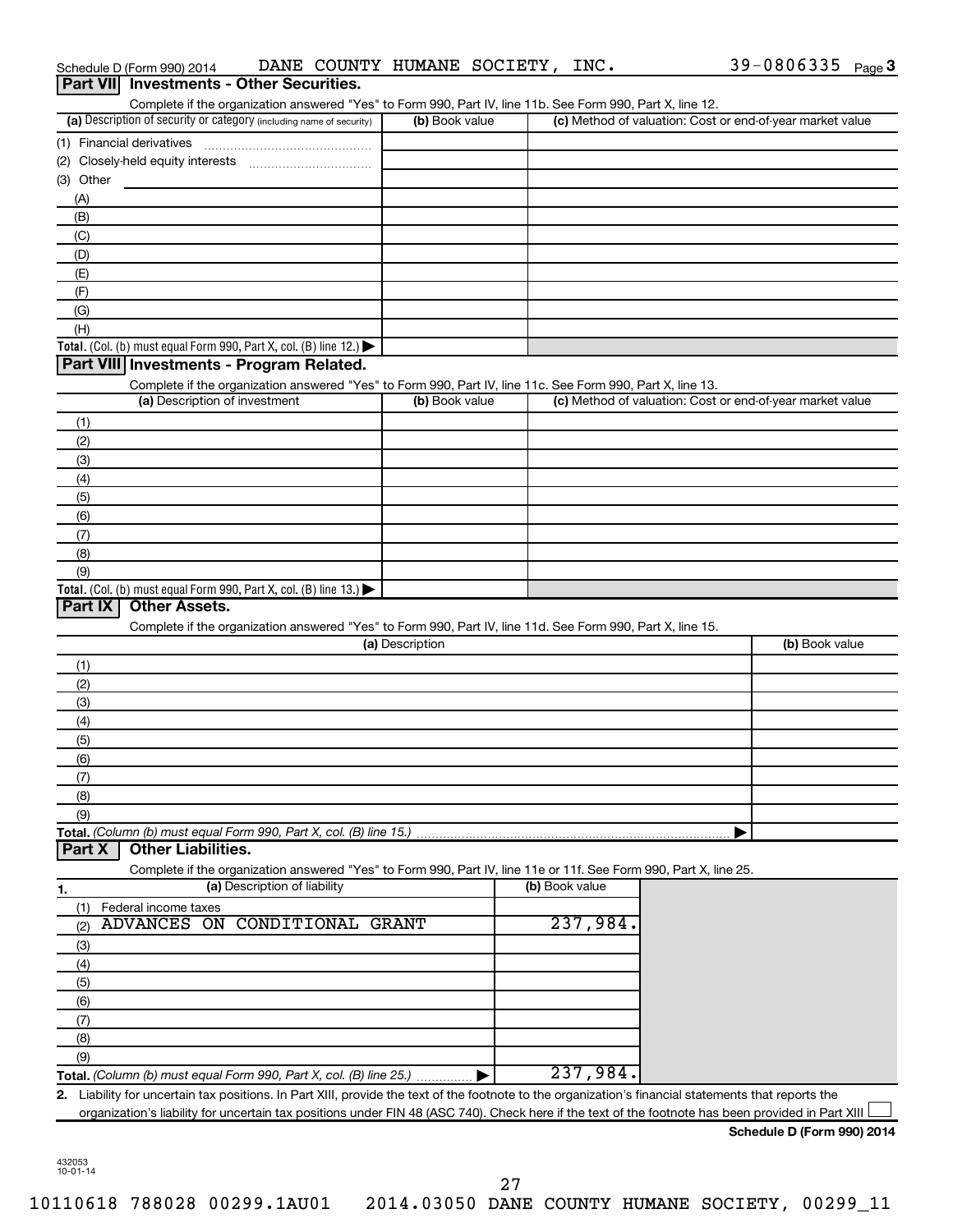| DANE COUNTY HUMANE SOCIETY, INC.<br>Schedule D (Form 990) 2014                                                                                                 |                |              |                | 39-0806335 Page 4 |            |
|----------------------------------------------------------------------------------------------------------------------------------------------------------------|----------------|--------------|----------------|-------------------|------------|
| Reconciliation of Revenue per Audited Financial Statements With Revenue per Return.<br>Part XI                                                                 |                |              |                |                   |            |
| Complete if the organization answered "Yes" to Form 990, Part IV, line 12a.                                                                                    |                |              |                |                   |            |
| 1                                                                                                                                                              |                |              | $\blacksquare$ | 3,634,804.        |            |
| Amounts included on line 1 but not on Form 990, Part VIII, line 12:<br>2                                                                                       |                |              |                |                   |            |
| а                                                                                                                                                              | 2a             | $-153, 457.$ |                |                   |            |
| b                                                                                                                                                              | 2 <sub>b</sub> | 51, 517.     |                |                   |            |
| с                                                                                                                                                              | 2 <sub>c</sub> |              |                |                   |            |
|                                                                                                                                                                | 2d             |              |                |                   |            |
| e Add lines 2a through 2d                                                                                                                                      |                |              | <b>2e</b>      | $-101,940.$       |            |
| 3                                                                                                                                                              |                |              | 3              | 3,736,744.        |            |
| Amounts included on Form 990, Part VIII, line 12, but not on line 1:<br>4                                                                                      |                |              |                |                   |            |
|                                                                                                                                                                | 4a             |              |                |                   |            |
|                                                                                                                                                                | 4 <sub>b</sub> | $-82,573.$   |                |                   |            |
| c Add lines 4a and 4b                                                                                                                                          |                |              | 4c             |                   | $-82,573.$ |
| 5.                                                                                                                                                             |                |              | 5              | 3,654,171.        |            |
| Part XII   Reconciliation of Expenses per Audited Financial Statements With Expenses per Return.                                                               |                |              |                |                   |            |
| Complete if the organization answered "Yes" to Form 990, Part IV, line 12a.                                                                                    |                |              |                |                   |            |
| 1                                                                                                                                                              |                |              | $\blacksquare$ | 3,947,634.        |            |
| Amounts included on line 1 but not on Form 990, Part IX, line 25:<br>2                                                                                         |                |              |                |                   |            |
| а                                                                                                                                                              | 2a             | 51,517.      |                |                   |            |
| b                                                                                                                                                              | 2 <sub>b</sub> |              |                |                   |            |
| с                                                                                                                                                              | 2c             |              |                |                   |            |
|                                                                                                                                                                | 2d             | 82,573.      |                |                   |            |
|                                                                                                                                                                |                |              | 2e             |                   | 134,090.   |
| 3                                                                                                                                                              |                |              | 3              | 3,813,544.        |            |
| Amounts included on Form 990, Part IX, line 25, but not on line 1:<br>4                                                                                        |                |              |                |                   |            |
|                                                                                                                                                                | 4а             |              |                |                   |            |
|                                                                                                                                                                | 4 <sub>b</sub> |              |                |                   |            |
| c Add lines 4a and 4b                                                                                                                                          |                |              | 4c             |                   | υ.         |
| 5.                                                                                                                                                             |                |              | 5              | 3,813,544.        |            |
| Part XIII Supplemental Information.                                                                                                                            |                |              |                |                   |            |
| Provide the descriptions required for Part II, lines 3, 5, and 9; Part III, lines 1a and 4; Part IV, lines 1b and 2b; Part V, line 4; Part X, line 2; Part XI, |                |              |                |                   |            |
| lines 2d and 4b; and Part XII, lines 2d and 4b. Also complete this part to provide any additional information.                                                 |                |              |                |                   |            |
|                                                                                                                                                                |                |              |                |                   |            |
|                                                                                                                                                                |                |              |                |                   |            |
|                                                                                                                                                                |                |              |                |                   |            |
|                                                                                                                                                                |                |              |                |                   |            |
| PART XI, LINE 4B - OTHER ADJUSTMENTS:                                                                                                                          |                |              |                |                   |            |
| DIRECT EXPENSES REPORTED ON FORM 990, PART VIII, LINE 8B                                                                                                       |                |              |                |                   | $-40,751.$ |
|                                                                                                                                                                |                |              |                |                   |            |
| COST OF GOODS SOLD REPORTED ON FORM 990, PART VIII, LINE                                                                                                       |                |              |                |                   |            |
|                                                                                                                                                                |                |              |                |                   |            |
| 10B                                                                                                                                                            |                |              |                |                   | $-41,822.$ |
|                                                                                                                                                                |                |              |                |                   |            |
| TOTAL TO SCHEDULE D, PART XI, LINE 4B                                                                                                                          |                |              |                |                   | $-82,573.$ |
|                                                                                                                                                                |                |              |                |                   |            |
|                                                                                                                                                                |                |              |                |                   |            |
|                                                                                                                                                                |                |              |                |                   |            |
| PART XII, LINE 2D - OTHER ADJUSTMENTS:                                                                                                                         |                |              |                |                   |            |
|                                                                                                                                                                |                |              |                |                   |            |
| DIRECT EXPENSES REPORTED ON FORM 990, PART VIII, LINE 8B                                                                                                       |                |              |                |                   | 40,751.    |
|                                                                                                                                                                |                |              |                |                   |            |
| COST OF GOODS SOLD REPORTED ON FORM 990, PART VIII, LINE                                                                                                       |                |              |                |                   |            |
|                                                                                                                                                                |                |              |                |                   |            |
| 10B                                                                                                                                                            |                |              |                |                   | 41,822.    |

| TOTAL                    | TO SCHEDULE D, PART XII, |  | LINE | 2D |     | 82,573.                    |
|--------------------------|--------------------------|--|------|----|-----|----------------------------|
| 432054<br>$10 - 01 - 14$ |                          |  |      |    |     | Schedule D (Form 990) 2014 |
|                          |                          |  |      |    | ∠ 0 |                            |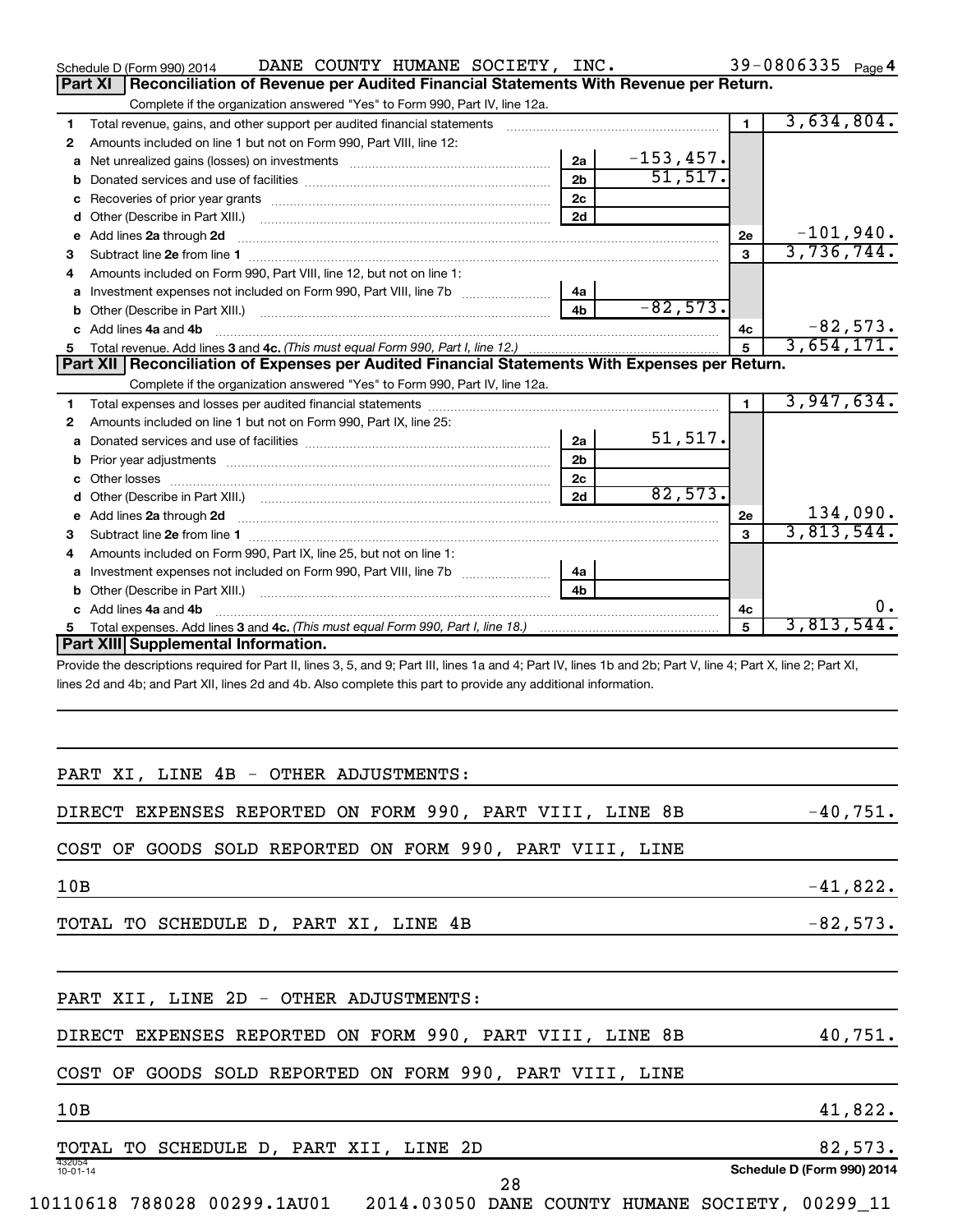|  | Schedule D (Form 990) 2014 DANE COUNT<br>Part XIII Supplemental Information (continued) | DANE COUNTY HUMANE SOCIETY, INC. |  | 39-0806335 Page 5          |
|--|-----------------------------------------------------------------------------------------|----------------------------------|--|----------------------------|
|  |                                                                                         |                                  |  |                            |
|  |                                                                                         |                                  |  |                            |
|  |                                                                                         |                                  |  |                            |
|  |                                                                                         |                                  |  |                            |
|  |                                                                                         |                                  |  |                            |
|  |                                                                                         |                                  |  |                            |
|  |                                                                                         |                                  |  |                            |
|  |                                                                                         |                                  |  |                            |
|  |                                                                                         |                                  |  |                            |
|  |                                                                                         |                                  |  |                            |
|  |                                                                                         |                                  |  |                            |
|  |                                                                                         |                                  |  |                            |
|  |                                                                                         |                                  |  |                            |
|  |                                                                                         |                                  |  |                            |
|  |                                                                                         |                                  |  |                            |
|  |                                                                                         |                                  |  |                            |
|  |                                                                                         |                                  |  |                            |
|  |                                                                                         |                                  |  |                            |
|  |                                                                                         |                                  |  |                            |
|  |                                                                                         |                                  |  |                            |
|  |                                                                                         |                                  |  |                            |
|  |                                                                                         |                                  |  |                            |
|  |                                                                                         |                                  |  |                            |
|  |                                                                                         |                                  |  |                            |
|  |                                                                                         |                                  |  |                            |
|  |                                                                                         |                                  |  |                            |
|  |                                                                                         |                                  |  |                            |
|  |                                                                                         |                                  |  |                            |
|  |                                                                                         |                                  |  |                            |
|  |                                                                                         |                                  |  |                            |
|  |                                                                                         |                                  |  |                            |
|  |                                                                                         |                                  |  |                            |
|  |                                                                                         |                                  |  |                            |
|  |                                                                                         |                                  |  |                            |
|  |                                                                                         |                                  |  |                            |
|  |                                                                                         |                                  |  |                            |
|  |                                                                                         |                                  |  |                            |
|  |                                                                                         |                                  |  |                            |
|  |                                                                                         |                                  |  |                            |
|  |                                                                                         |                                  |  |                            |
|  |                                                                                         |                                  |  |                            |
|  |                                                                                         |                                  |  |                            |
|  |                                                                                         |                                  |  | Schedule D (Form 990) 2014 |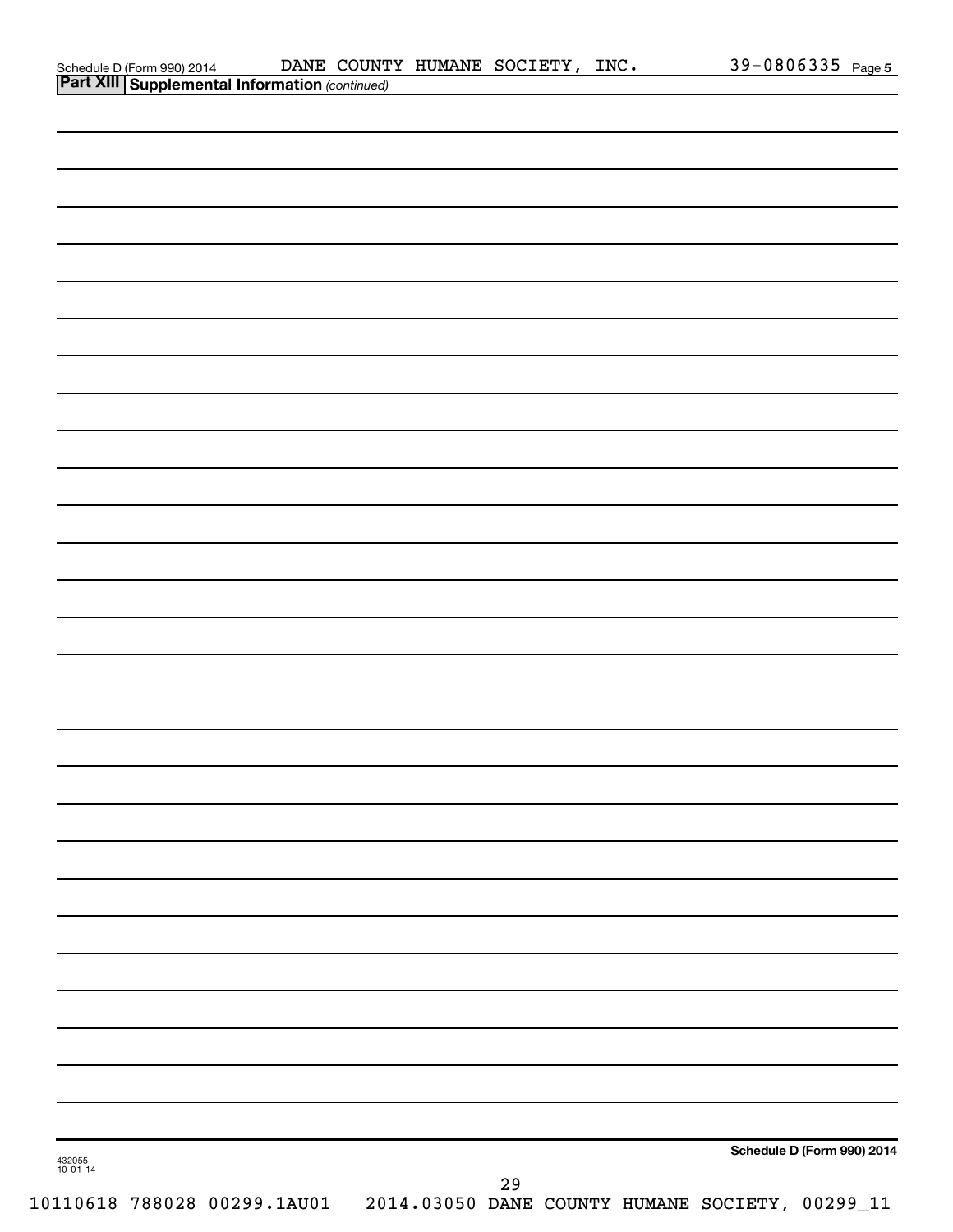| <b>SCHEDULE G</b>                                        |                                               |                                                                                                                                                                                |                                         |         |                                                                                    |                    |                                                      | OMB No. 1545-0047                                   |
|----------------------------------------------------------|-----------------------------------------------|--------------------------------------------------------------------------------------------------------------------------------------------------------------------------------|-----------------------------------------|---------|------------------------------------------------------------------------------------|--------------------|------------------------------------------------------|-----------------------------------------------------|
| (Form 990 or 990-EZ)                                     |                                               | <b>Supplemental Information Regarding Fundraising or Gaming Activities</b><br>Complete if the organization answered "Yes" to Form 990, Part IV, lines 17, 18, or 19, or if the |                                         |         |                                                                                    |                    |                                                      | 2014                                                |
| Department of the Treasury                               |                                               | organization entered more than \$15,000 on Form 990-EZ, line 6a.<br>Attach to Form 990 or Form 990-EZ.                                                                         |                                         |         |                                                                                    |                    |                                                      | <b>Open to Public</b>                               |
| Internal Revenue Service<br>Name of the organization     |                                               | Information about Schedule G (Form 990 or 990-EZ) and its instructions is at www.irs.gov/form 990.                                                                             |                                         |         |                                                                                    |                    |                                                      | Inspection<br><b>Employer identification number</b> |
|                                                          |                                               | DANE COUNTY HUMANE SOCIETY, INC.                                                                                                                                               |                                         |         |                                                                                    |                    | 39-0806335                                           |                                                     |
| Part I                                                   | required to complete this part.               | Fundraising Activities. Complete if the organization answered "Yes" to Form 990, Part IV, line 17. Form 990-EZ filers are not                                                  |                                         |         |                                                                                    |                    |                                                      |                                                     |
|                                                          |                                               | 1 Indicate whether the organization raised funds through any of the following activities. Check all that apply.                                                                |                                         |         |                                                                                    |                    |                                                      |                                                     |
| $\lfloor X \rfloor$ Mail solicitations<br>a<br>b         | $\mathbf{X}$ Internet and email solicitations |                                                                                                                                                                                |                                         |         | $e$ $X$ Solicitation of non-government grants<br>Solicitation of government grants |                    |                                                      |                                                     |
| $X$ Phone solicitations<br>C                             |                                               | $g\left[\frac{\textbf{X}}{\textbf{X}}\right]$ Special fundraising events                                                                                                       |                                         |         |                                                                                    |                    |                                                      |                                                     |
| $\overline{\mathbf{X}}$ In-person solicitations<br>d     |                                               | 2 a Did the organization have a written or oral agreement with any individual (including officers, directors, trustees or                                                      |                                         |         |                                                                                    |                    |                                                      |                                                     |
|                                                          |                                               | key employees listed in Form 990, Part VII) or entity in connection with professional fundraising services?                                                                    |                                         |         |                                                                                    |                    | $X$ Yes                                              | <b>No</b>                                           |
| compensated at least \$5,000 by the organization.        |                                               | b If "Yes," list the ten highest paid individuals or entities (fundraisers) pursuant to agreements under which the fundraiser is to be                                         |                                         |         |                                                                                    |                    |                                                      |                                                     |
|                                                          |                                               |                                                                                                                                                                                |                                         |         |                                                                                    |                    |                                                      |                                                     |
| (i) Name and address of individual                       |                                               | (ii) Activity                                                                                                                                                                  | (iii) Did<br>fundraiser<br>have custody |         | (iv) Gross receipts                                                                |                    | (v) Amount paid<br>to (or retained by)<br>fundraiser | (vi) Amount paid<br>to (or retained by)             |
| or entity (fundraiser)                                   |                                               |                                                                                                                                                                                | or control of<br>contributions?         |         | from activity                                                                      | listed in col. (i) |                                                      | organization                                        |
| MCDONALD SCHAEFER LLC - 2810<br>CROSSROADS DR, STE 4000, |                                               | DEVELOPMENT CONSULTING                                                                                                                                                         | Yes                                     | No<br>x | 0.                                                                                 |                    | 28,284.                                              | 0.                                                  |
|                                                          |                                               |                                                                                                                                                                                |                                         |         |                                                                                    |                    |                                                      |                                                     |
|                                                          |                                               |                                                                                                                                                                                |                                         |         |                                                                                    |                    |                                                      |                                                     |
|                                                          |                                               |                                                                                                                                                                                |                                         |         |                                                                                    |                    |                                                      |                                                     |
|                                                          |                                               |                                                                                                                                                                                |                                         |         |                                                                                    |                    |                                                      |                                                     |
|                                                          |                                               |                                                                                                                                                                                |                                         |         |                                                                                    |                    |                                                      |                                                     |
|                                                          |                                               |                                                                                                                                                                                |                                         |         |                                                                                    |                    |                                                      |                                                     |
|                                                          |                                               |                                                                                                                                                                                |                                         |         |                                                                                    |                    |                                                      |                                                     |
|                                                          |                                               |                                                                                                                                                                                |                                         |         |                                                                                    |                    |                                                      |                                                     |
|                                                          |                                               |                                                                                                                                                                                |                                         |         |                                                                                    |                    |                                                      |                                                     |
|                                                          |                                               |                                                                                                                                                                                |                                         |         |                                                                                    |                    |                                                      |                                                     |
|                                                          |                                               |                                                                                                                                                                                |                                         |         |                                                                                    |                    |                                                      |                                                     |
|                                                          |                                               |                                                                                                                                                                                |                                         |         |                                                                                    |                    |                                                      |                                                     |
|                                                          |                                               |                                                                                                                                                                                |                                         |         |                                                                                    |                    |                                                      |                                                     |
| Total                                                    |                                               |                                                                                                                                                                                |                                         |         |                                                                                    |                    | 28,284.                                              |                                                     |
| or licensing.                                            |                                               | 3 List all states in which the organization is registered or licensed to solicit contributions or has been notified it is exempt from registration                             |                                         |         |                                                                                    |                    |                                                      |                                                     |
| WI                                                       |                                               |                                                                                                                                                                                |                                         |         |                                                                                    |                    |                                                      |                                                     |
|                                                          |                                               |                                                                                                                                                                                |                                         |         |                                                                                    |                    |                                                      |                                                     |
|                                                          |                                               |                                                                                                                                                                                |                                         |         |                                                                                    |                    |                                                      |                                                     |
|                                                          |                                               |                                                                                                                                                                                |                                         |         |                                                                                    |                    |                                                      |                                                     |
|                                                          |                                               |                                                                                                                                                                                |                                         |         |                                                                                    |                    |                                                      |                                                     |
|                                                          |                                               |                                                                                                                                                                                |                                         |         |                                                                                    |                    |                                                      |                                                     |
|                                                          |                                               |                                                                                                                                                                                |                                         |         |                                                                                    |                    |                                                      |                                                     |
|                                                          |                                               | LHA For Paperwork Reduction Act Notice, see the Instructions for Form 990 or 990-EZ.                                                                                           |                                         |         |                                                                                    |                    |                                                      | Schedule G (Form 990 or 990-EZ) 2014                |
|                                                          |                                               | SEE PART IV FOR CONTINUATIONS                                                                                                                                                  |                                         |         |                                                                                    |                    |                                                      |                                                     |
| 432081<br>08-28-14                                       |                                               |                                                                                                                                                                                | 30                                      |         |                                                                                    |                    |                                                      |                                                     |
|                                                          |                                               | 10110618 788028 00299.1AU01  2014.03050 DANE COUNTY HUMANE SOCIETY, 00299 11                                                                                                   |                                         |         |                                                                                    |                    |                                                      |                                                     |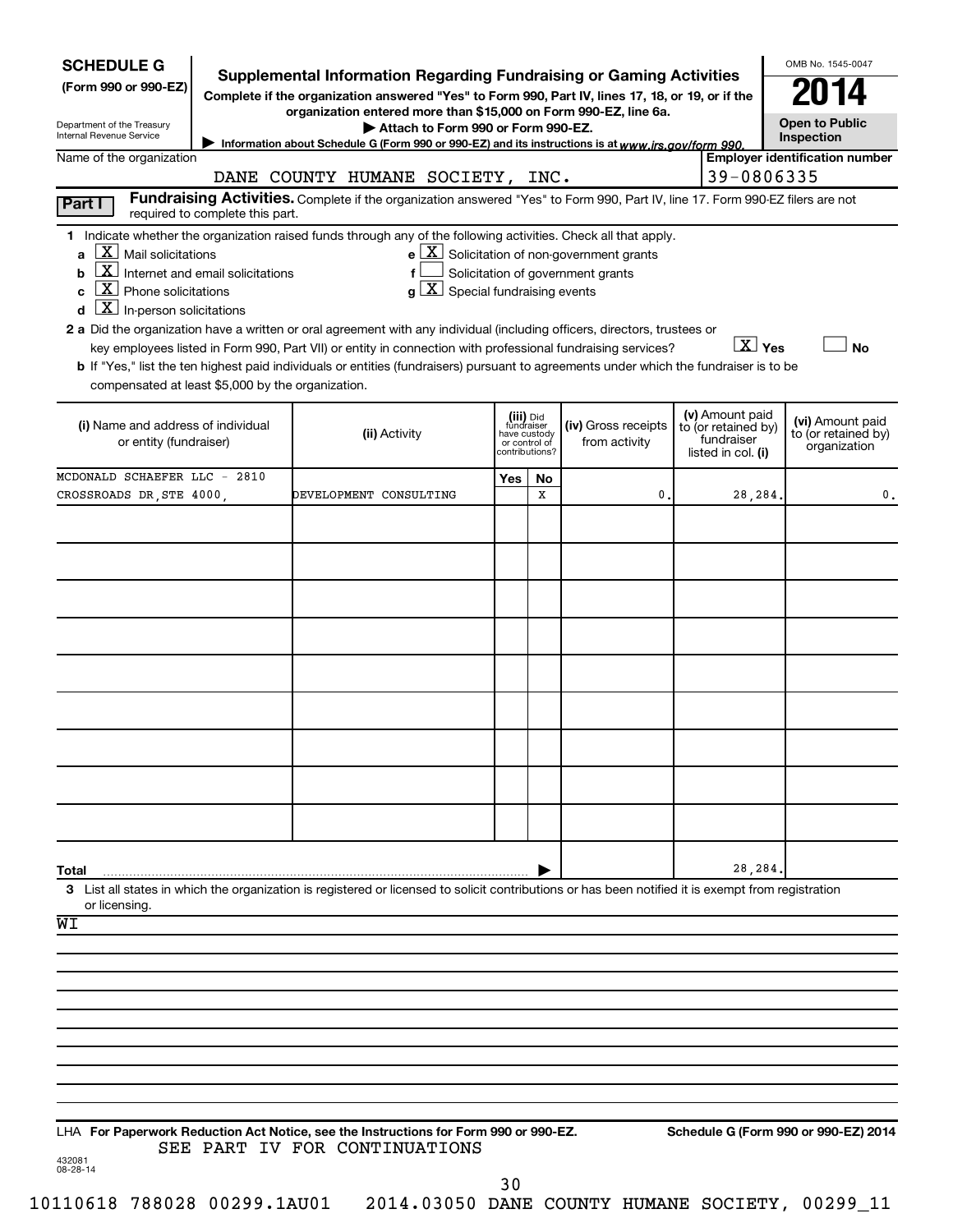|                        |    | of fundraising event contributions and gross income on Form 990-EZ, lines 1 and 6b. List events with gross receipts greater than \$5,000.                                                   |                         |                                                  |                                 |                                                     |  |  |  |  |  |  |
|------------------------|----|---------------------------------------------------------------------------------------------------------------------------------------------------------------------------------------------|-------------------------|--------------------------------------------------|---------------------------------|-----------------------------------------------------|--|--|--|--|--|--|
|                        |    |                                                                                                                                                                                             | $(a)$ Event #1          | $(b)$ Event #2                                   | (c) Other events                | (d) Total events                                    |  |  |  |  |  |  |
|                        |    |                                                                                                                                                                                             | RUBY'S GALA BARK & WINE |                                                  | $\overline{a}$                  | (add col. (a) through                               |  |  |  |  |  |  |
|                        |    |                                                                                                                                                                                             | (event type)            | (event type)                                     | (total number)                  | col. (c)                                            |  |  |  |  |  |  |
| Revenue                | 1  |                                                                                                                                                                                             | 51, 155.                | 40,831.                                          | 33,539.                         | 125,525.                                            |  |  |  |  |  |  |
|                        |    |                                                                                                                                                                                             | 23,805.                 | 40,831.                                          | 21,930.                         | 86,566.                                             |  |  |  |  |  |  |
|                        | 3  | Gross income (line 1 minus line 2)                                                                                                                                                          | 27,350.                 |                                                  | 11,609.                         | 38,959.                                             |  |  |  |  |  |  |
|                        |    |                                                                                                                                                                                             |                         |                                                  |                                 |                                                     |  |  |  |  |  |  |
|                        | 5  |                                                                                                                                                                                             |                         |                                                  |                                 |                                                     |  |  |  |  |  |  |
| <b>Direct Expenses</b> | 6  |                                                                                                                                                                                             | 766.                    | 2,118.                                           | 500.                            | 3,384.                                              |  |  |  |  |  |  |
|                        | 7  | Food and beverages                                                                                                                                                                          | 8,669.                  | 10,188.                                          | 1,115.                          | 19,972.                                             |  |  |  |  |  |  |
|                        | 8  |                                                                                                                                                                                             | $\frac{1,000}{5,895}$ . | 600.                                             | 692.                            | $\frac{2,292}{13,603}$                              |  |  |  |  |  |  |
|                        | 9  |                                                                                                                                                                                             |                         | 5,935.                                           | 1,773.                          |                                                     |  |  |  |  |  |  |
|                        | 10 | Direct expense summary. Add lines 4 through 9 in column (d)                                                                                                                                 |                         |                                                  |                                 | 39,251.<br>$-292.$                                  |  |  |  |  |  |  |
|                        | 11 | Net income summary. Subtract line 10 from line 3, column (d)<br><b>Part III</b><br>Gaming. Complete if the organization answered "Yes" to Form 990, Part IV, line 19, or reported more than |                         |                                                  |                                 |                                                     |  |  |  |  |  |  |
|                        |    | \$15,000 on Form 990-EZ, line 6a.                                                                                                                                                           |                         |                                                  |                                 |                                                     |  |  |  |  |  |  |
| Revenue                |    |                                                                                                                                                                                             | (a) Bingo               | (b) Pull tabs/instant<br>bingo/progressive bingo | (c) Other gaming                | (d) Total gaming (add<br>col. (a) through col. (c)) |  |  |  |  |  |  |
|                        |    |                                                                                                                                                                                             |                         |                                                  | 16,404.                         | 16,404.                                             |  |  |  |  |  |  |
|                        |    |                                                                                                                                                                                             |                         |                                                  | 1,500.                          | 1,500.                                              |  |  |  |  |  |  |
|                        | 3  |                                                                                                                                                                                             |                         |                                                  |                                 |                                                     |  |  |  |  |  |  |
| <b>Direct Expenses</b> | 4  |                                                                                                                                                                                             |                         |                                                  |                                 |                                                     |  |  |  |  |  |  |
|                        | 5  |                                                                                                                                                                                             |                         |                                                  |                                 |                                                     |  |  |  |  |  |  |
|                        |    |                                                                                                                                                                                             | Yes<br>%<br>No          | Yes<br>%<br>No                                   | $X \times 85.00$ %<br><b>No</b> |                                                     |  |  |  |  |  |  |

**7** Direct expense summary. Add lines 2 through 5 in column (d) ~~~~~~~~~~~~~~~~~~~~~~~~ | **8** Net gaming income summary. Subtract line 7 from line 1, column (d) | 1,500. 14,904.

 ${\bf 9}$  Enter the state(s) in which the organization conducts gaming activities:  ${\bf W}{\bf I}$ 

**a** Is the organization licensed to conduct gaming activities in each of these states? ~~~~~~~~~~~~~~~~~~~~ **b** If "No," explain:  $\boxed{\text{X}}$   $\text{Yes}$   $\boxed{\phantom{1}}$  No

**10 a** Were any of the organization's gaming licenses revoked, suspended or terminated during the tax year? ~~~~~~~~~ **b** If "Yes," explain: **No** 

432082 08-28-14

**Schedule G (Form 990 or 990-EZ) 2014**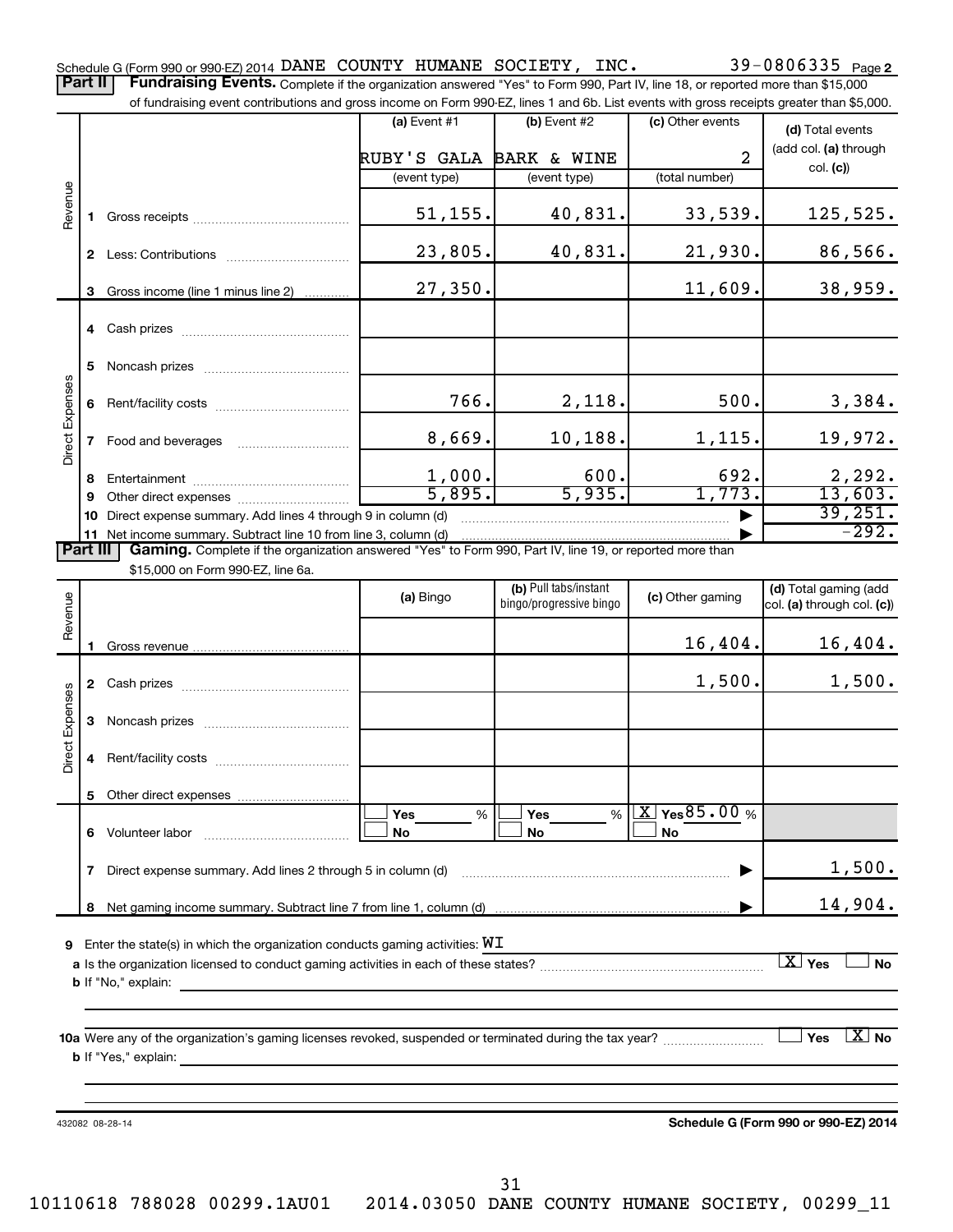|       | 39-0806335 Page 3<br>Schedule G (Form 990 or 990-EZ) 2014 DANE COUNTY HUMANE SOCIETY, INC.                                                                                                                          |
|-------|---------------------------------------------------------------------------------------------------------------------------------------------------------------------------------------------------------------------|
|       | $\boxed{\text{X}}$ Yes<br>No                                                                                                                                                                                        |
|       | 12 Is the organization a grantor, beneficiary or trustee of a trust or a member of a partnership or other entity formed                                                                                             |
|       | $\Box$ Yes $\Box$ No                                                                                                                                                                                                |
|       | 13 Indicate the percentage of gaming activity conducted in:                                                                                                                                                         |
|       | $13a$ 100.00 %                                                                                                                                                                                                      |
|       | 13b<br>%                                                                                                                                                                                                            |
|       | 14 Enter the name and address of the person who prepares the organization's gaming/special events books and records:                                                                                                |
|       |                                                                                                                                                                                                                     |
|       | $Name \triangleright$ SARA HOVEN                                                                                                                                                                                    |
|       |                                                                                                                                                                                                                     |
|       | Address $\triangleright$ 5132 VOGES RD - MADISON, WI 53718-6941                                                                                                                                                     |
|       |                                                                                                                                                                                                                     |
|       |                                                                                                                                                                                                                     |
|       |                                                                                                                                                                                                                     |
|       | of gaming revenue retained by the third party $\triangleright$ \$ ___________________.                                                                                                                              |
|       | c If "Yes," enter name and address of the third party:                                                                                                                                                              |
|       |                                                                                                                                                                                                                     |
|       | Name $\blacktriangleright$<br><u> 1989 - Johann Barbara, martin da basar a shekara 1989 - An tsaran a shekara 1989 - An tsara 1989 - An tsara</u>                                                                   |
|       |                                                                                                                                                                                                                     |
|       | Address $\blacktriangleright$                                                                                                                                                                                       |
|       |                                                                                                                                                                                                                     |
|       | <b>16</b> Gaming manager information:                                                                                                                                                                               |
|       | $Name \triangleright$ SARA HOVEN                                                                                                                                                                                    |
|       |                                                                                                                                                                                                                     |
|       | $0$ .<br>Gaming manager compensation $\triangleright$ \$                                                                                                                                                            |
|       |                                                                                                                                                                                                                     |
|       | Description of services provided > ACCOUNTANT                                                                                                                                                                       |
|       |                                                                                                                                                                                                                     |
|       |                                                                                                                                                                                                                     |
|       |                                                                                                                                                                                                                     |
|       | $\boxed{\textbf{X}}$ Employee<br>Director/officer<br>Independent contractor                                                                                                                                         |
|       |                                                                                                                                                                                                                     |
|       | 17 Mandatory distributions:                                                                                                                                                                                         |
|       | <b>a</b> Is the organization required under state law to make charitable distributions from the gaming proceeds to<br>$\Box$ Yes $\Box$ No                                                                          |
|       |                                                                                                                                                                                                                     |
|       | <b>b</b> Enter the amount of distributions required under state law to be distributed to other exempt organizations or spent in the<br>organization's own exempt activities during the tax year $\triangleright$ \$ |
|       | <b>Part IV</b><br>Supplemental Information. Provide the explanations required by Part I, line 2b, columns (iii) and (v), and Part III, lines 9, 9b, 10b, 15b,                                                       |
|       | 15c, 16, and 17b, as applicable. Also provide any additional information (see instructions).                                                                                                                        |
|       |                                                                                                                                                                                                                     |
|       | SCHEDULE G, PART I, LINE 2B, LIST OF TEN HIGHEST PAID FUNDRAISERS:                                                                                                                                                  |
|       |                                                                                                                                                                                                                     |
|       |                                                                                                                                                                                                                     |
|       |                                                                                                                                                                                                                     |
| ( I ) | NAME OF FUNDRAISER: MCDONALD SCHAEFER LLC                                                                                                                                                                           |
| ( I ) | ADDRESS OF FUNDRAISER:                                                                                                                                                                                              |
|       |                                                                                                                                                                                                                     |
|       | CROSSROADS DR, STE 4000, MADISON, WI 53718-8014<br>2810                                                                                                                                                             |
|       |                                                                                                                                                                                                                     |
|       |                                                                                                                                                                                                                     |
|       |                                                                                                                                                                                                                     |
|       |                                                                                                                                                                                                                     |
|       |                                                                                                                                                                                                                     |
|       |                                                                                                                                                                                                                     |
|       | Schedule G (Form 990 or 990-EZ) 2014                                                                                                                                                                                |
|       | 432083 08-28-14<br>32                                                                                                                                                                                               |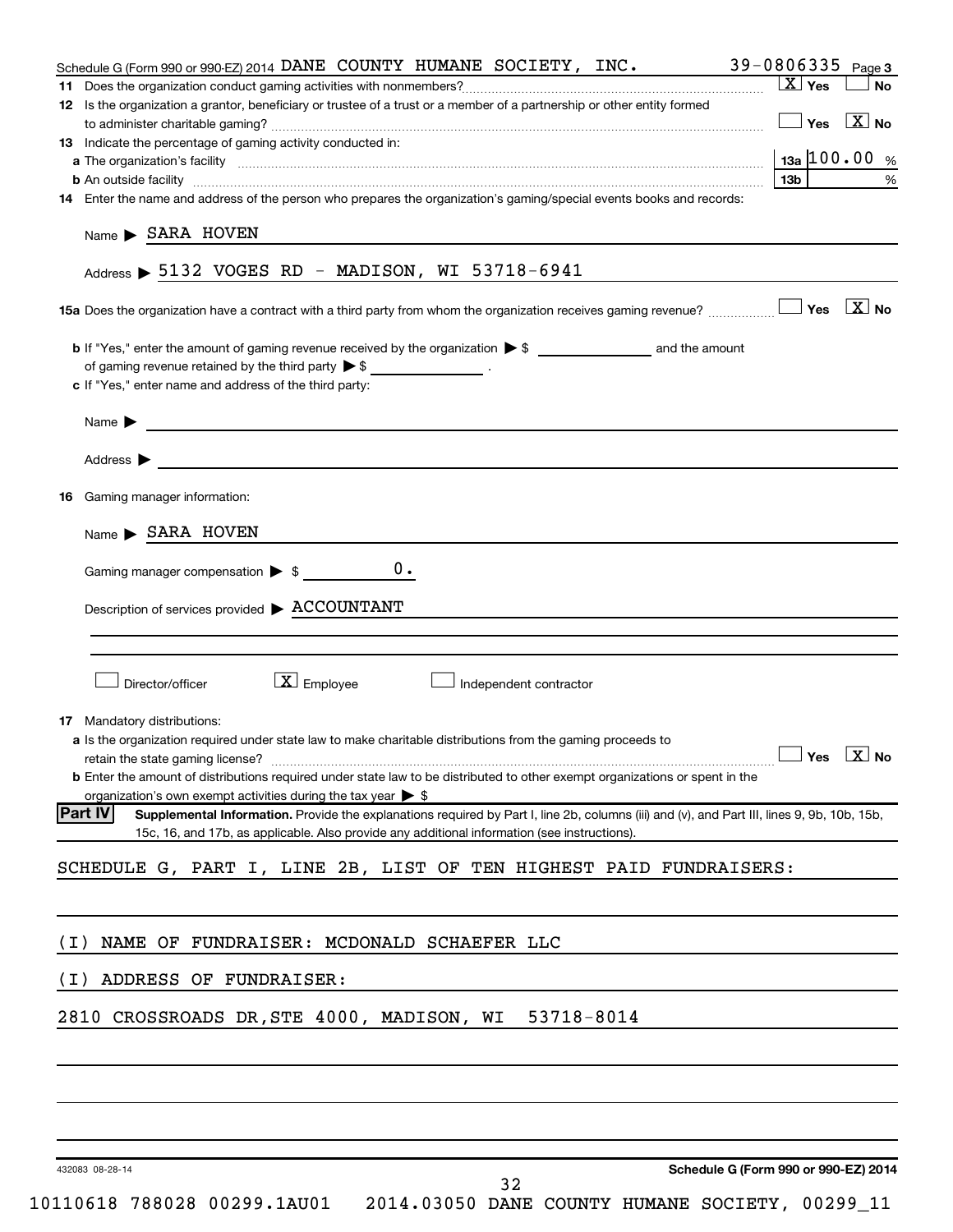|                    |                                                                                                     |  | DANE COUNTY HUMANE SOCIETY, INC. |    |  |                                                                              | 39-0806335 Page 4 |
|--------------------|-----------------------------------------------------------------------------------------------------|--|----------------------------------|----|--|------------------------------------------------------------------------------|-------------------|
|                    | Schedule G (Form 990 or 990-EZ) DANE COUNT<br><b>Part IV   Supplemental Information</b> (continued) |  |                                  |    |  |                                                                              |                   |
|                    |                                                                                                     |  |                                  |    |  |                                                                              |                   |
|                    |                                                                                                     |  |                                  |    |  |                                                                              |                   |
|                    |                                                                                                     |  |                                  |    |  |                                                                              |                   |
|                    |                                                                                                     |  |                                  |    |  |                                                                              |                   |
|                    |                                                                                                     |  |                                  |    |  |                                                                              |                   |
|                    |                                                                                                     |  |                                  |    |  |                                                                              |                   |
|                    |                                                                                                     |  |                                  |    |  |                                                                              |                   |
|                    |                                                                                                     |  |                                  |    |  |                                                                              |                   |
|                    |                                                                                                     |  |                                  |    |  |                                                                              |                   |
|                    |                                                                                                     |  |                                  |    |  |                                                                              |                   |
|                    |                                                                                                     |  |                                  |    |  |                                                                              |                   |
|                    |                                                                                                     |  |                                  |    |  |                                                                              |                   |
|                    |                                                                                                     |  |                                  |    |  |                                                                              |                   |
|                    |                                                                                                     |  |                                  |    |  |                                                                              |                   |
|                    |                                                                                                     |  |                                  |    |  |                                                                              |                   |
|                    |                                                                                                     |  |                                  |    |  |                                                                              |                   |
|                    |                                                                                                     |  |                                  |    |  |                                                                              |                   |
|                    |                                                                                                     |  |                                  |    |  |                                                                              |                   |
|                    |                                                                                                     |  |                                  |    |  |                                                                              |                   |
|                    |                                                                                                     |  |                                  |    |  |                                                                              |                   |
|                    |                                                                                                     |  |                                  |    |  |                                                                              |                   |
|                    |                                                                                                     |  |                                  |    |  |                                                                              |                   |
|                    |                                                                                                     |  |                                  |    |  |                                                                              |                   |
|                    |                                                                                                     |  |                                  |    |  |                                                                              |                   |
|                    |                                                                                                     |  |                                  |    |  |                                                                              |                   |
|                    |                                                                                                     |  |                                  |    |  |                                                                              |                   |
|                    |                                                                                                     |  |                                  |    |  |                                                                              |                   |
|                    |                                                                                                     |  |                                  |    |  |                                                                              |                   |
|                    |                                                                                                     |  |                                  |    |  |                                                                              |                   |
|                    |                                                                                                     |  |                                  |    |  |                                                                              |                   |
|                    |                                                                                                     |  |                                  |    |  |                                                                              |                   |
|                    |                                                                                                     |  |                                  |    |  |                                                                              |                   |
|                    |                                                                                                     |  |                                  |    |  |                                                                              |                   |
|                    |                                                                                                     |  |                                  |    |  |                                                                              |                   |
|                    |                                                                                                     |  |                                  |    |  |                                                                              |                   |
|                    |                                                                                                     |  |                                  |    |  |                                                                              |                   |
|                    |                                                                                                     |  |                                  |    |  |                                                                              |                   |
|                    |                                                                                                     |  |                                  |    |  |                                                                              |                   |
|                    |                                                                                                     |  |                                  |    |  |                                                                              |                   |
|                    |                                                                                                     |  |                                  |    |  |                                                                              |                   |
|                    |                                                                                                     |  |                                  |    |  |                                                                              |                   |
|                    |                                                                                                     |  |                                  |    |  |                                                                              |                   |
|                    |                                                                                                     |  |                                  |    |  |                                                                              |                   |
|                    |                                                                                                     |  |                                  |    |  |                                                                              |                   |
| 432084<br>05-01-14 |                                                                                                     |  |                                  |    |  | Schedule G (Form 990 or 990-EZ)                                              |                   |
|                    |                                                                                                     |  |                                  | 33 |  |                                                                              |                   |
|                    |                                                                                                     |  |                                  |    |  | 10110618 788028 00299.1AU01  2014.03050 DANE COUNTY HUMANE SOCIETY, 00299_11 |                   |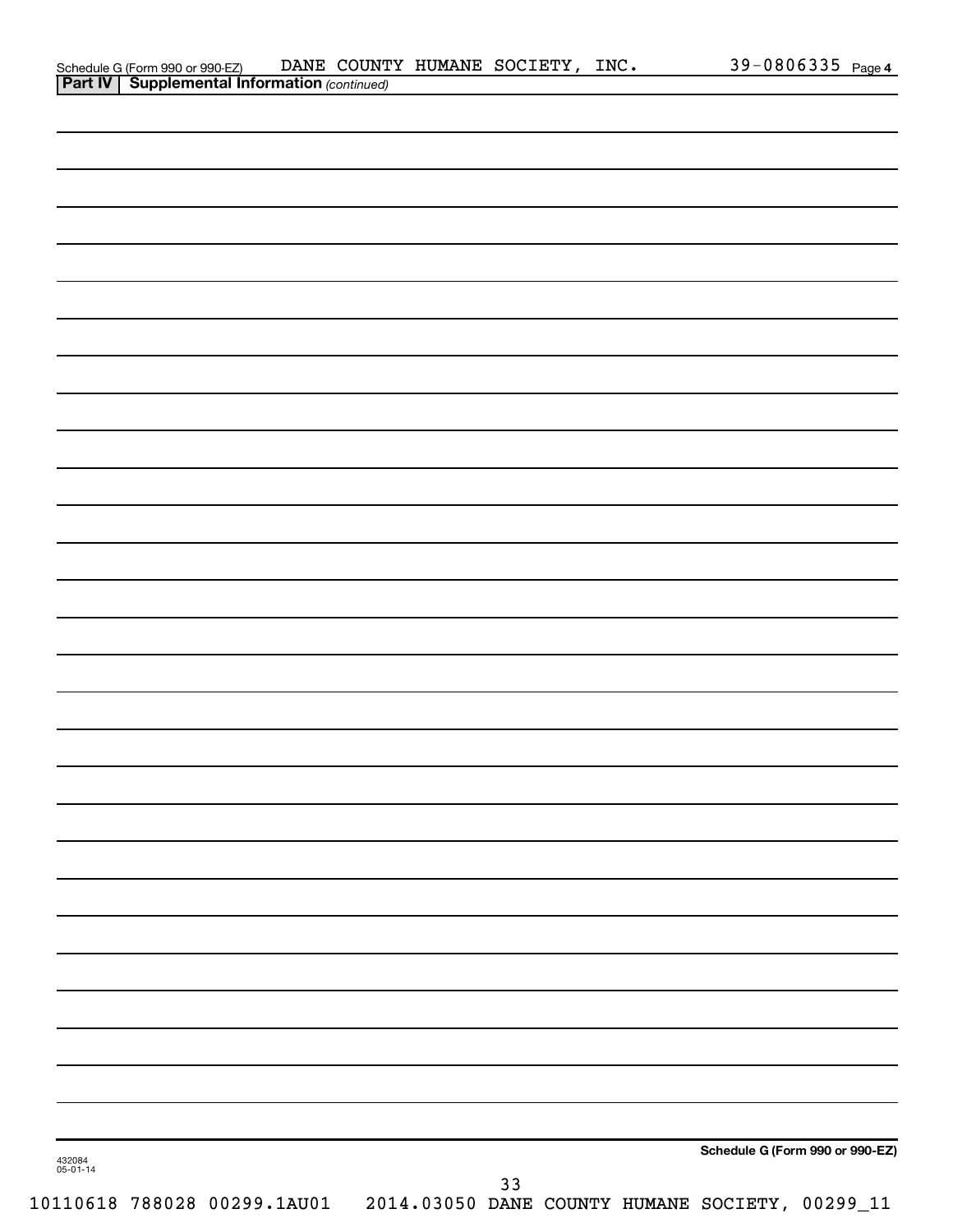| <b>SCHEDULE M</b> |  |
|-------------------|--|
| (Form 990)        |  |

# **Noncash Contributions**

OMB No. 1545-0047

Department of the Treasury Internal Revenue Service

◆ Complete if the organizations answered "Yes" on Form 990, Part IV, lines 29 or 30.<br>▶ Complete if the organizations answered "Yes" on Form 990, Part IV, lines 29 or 30. **Attach to Form 990.**  $\blacktriangleright$ 

**Open To Public**

| Internal Revenue Service | Information about Schedule M (Form 990) and its instructions is at www.irs.gov/form990. | <b>Inspection</b>            |
|--------------------------|-----------------------------------------------------------------------------------------|------------------------------|
| Name of the organization |                                                                                         | l Emplover identification nu |

|                          |                          |  |                             | Information about Schedule M (Form 990) and its instructions is at <sub>www.irs.gov/form990.</sub> | ------------                   |
|--------------------------|--------------------------|--|-----------------------------|----------------------------------------------------------------------------------------------------|--------------------------------|
| Name of the organization |                          |  |                             |                                                                                                    | Employer identification number |
|                          |                          |  | DANE COUNTY HUMANE SOCIETY, | INC.                                                                                               | 39-0806335                     |
| <b>Part I</b>            | <b>Types of Property</b> |  |                             |                                                                                                    |                                |

| , a, c,                                                 | i ypea or i roperty                                                                                                            |                         |                  |                                                 |                              |     |     |    |  |
|---------------------------------------------------------|--------------------------------------------------------------------------------------------------------------------------------|-------------------------|------------------|-------------------------------------------------|------------------------------|-----|-----|----|--|
|                                                         |                                                                                                                                | (a)<br>Check if         | (b)<br>Number of | (c)<br>Noncash contribution                     | (d)<br>Method of determining |     |     |    |  |
|                                                         |                                                                                                                                | applicable              | contributions or | amounts reported on                             | noncash contribution amounts |     |     |    |  |
|                                                         |                                                                                                                                |                         |                  | litems contributed Form 990, Part VIII, line 1g |                              |     |     |    |  |
| 1                                                       |                                                                                                                                |                         |                  |                                                 |                              |     |     |    |  |
| 2                                                       |                                                                                                                                |                         |                  |                                                 |                              |     |     |    |  |
| З                                                       | Art - Fractional interests                                                                                                     |                         |                  |                                                 |                              |     |     |    |  |
| 4                                                       |                                                                                                                                |                         |                  |                                                 |                              |     |     |    |  |
| 5                                                       | Clothing and household goods                                                                                                   |                         |                  |                                                 |                              |     |     |    |  |
| 6                                                       |                                                                                                                                |                         |                  |                                                 |                              |     |     |    |  |
| 7                                                       |                                                                                                                                |                         |                  |                                                 |                              |     |     |    |  |
| 8                                                       |                                                                                                                                |                         |                  |                                                 |                              |     |     |    |  |
| 9                                                       | Securities - Publicly traded                                                                                                   | $\overline{\text{x}}$   | 5                | 28,525.                                         | <b>AVERAGE MARKET PRICE</b>  |     |     |    |  |
| 10                                                      | Securities - Closely held stock                                                                                                |                         |                  |                                                 |                              |     |     |    |  |
| 11                                                      | Securities - Partnership, LLC, or                                                                                              |                         |                  |                                                 |                              |     |     |    |  |
|                                                         |                                                                                                                                |                         |                  |                                                 |                              |     |     |    |  |
| 12                                                      | Securities - Miscellaneous                                                                                                     |                         |                  |                                                 |                              |     |     |    |  |
| 13                                                      | Qualified conservation contribution -                                                                                          |                         |                  |                                                 |                              |     |     |    |  |
|                                                         | Historic structures                                                                                                            |                         |                  |                                                 |                              |     |     |    |  |
| 14                                                      | Qualified conservation contribution - Other                                                                                    |                         |                  |                                                 |                              |     |     |    |  |
| 15                                                      | Real estate - Residential                                                                                                      |                         |                  |                                                 |                              |     |     |    |  |
| 16                                                      | Real estate - Commercial                                                                                                       |                         |                  |                                                 |                              |     |     |    |  |
| 17                                                      |                                                                                                                                |                         |                  |                                                 |                              |     |     |    |  |
| 18                                                      |                                                                                                                                |                         |                  |                                                 |                              |     |     |    |  |
| 19                                                      |                                                                                                                                | $\overline{\text{x}}$   |                  | 47,547.                                         | COST/SELLING PRICE           |     |     |    |  |
| 20                                                      | Drugs and medical supplies                                                                                                     |                         |                  |                                                 |                              |     |     |    |  |
| 21                                                      |                                                                                                                                |                         |                  |                                                 |                              |     |     |    |  |
| 22                                                      |                                                                                                                                |                         |                  |                                                 |                              |     |     |    |  |
| 23                                                      |                                                                                                                                |                         |                  |                                                 |                              |     |     |    |  |
| 24                                                      |                                                                                                                                |                         |                  |                                                 |                              |     |     |    |  |
| 25                                                      | (SUPPLIES<br>Other $\blacktriangleright$                                                                                       | $\overline{\mathbf{X}}$ | 6                | 4,783.                                          | COST/SELLING PRICE           |     |     |    |  |
| 26                                                      | Other $\blacktriangleright$                                                                                                    |                         |                  |                                                 |                              |     |     |    |  |
| 27                                                      | Other<br>▸                                                                                                                     |                         |                  |                                                 |                              |     |     |    |  |
| 28                                                      | Other                                                                                                                          |                         |                  |                                                 |                              |     |     |    |  |
| 29                                                      | Number of Forms 8283 received by the organization during the tax year for contributions                                        |                         |                  |                                                 |                              |     |     |    |  |
|                                                         | for which the organization completed Form 8283, Part IV, Donee Acknowledgement                                                 |                         |                  | 29                                              |                              |     |     |    |  |
|                                                         |                                                                                                                                |                         |                  |                                                 |                              |     | Yes | No |  |
|                                                         | 30a During the year, did the organization receive by contribution any property reported in Part I, lines 1 through 28, that it |                         |                  |                                                 |                              |     |     |    |  |
|                                                         | must hold for at least three years from the date of the initial contribution, and which is not required to be used for         |                         |                  |                                                 |                              |     |     | х  |  |
|                                                         |                                                                                                                                |                         |                  |                                                 |                              |     |     |    |  |
| <b>b</b> If "Yes," describe the arrangement in Part II. |                                                                                                                                |                         |                  |                                                 |                              |     |     |    |  |
| 31                                                      | Does the organization have a gift acceptance policy that requires the review of any non-standard contributions?                |                         |                  |                                                 |                              | 31  |     | x  |  |
|                                                         | 32a Does the organization hire or use third parties or related organizations to solicit, process, or sell noncash              |                         |                  |                                                 |                              |     |     |    |  |
|                                                         |                                                                                                                                |                         |                  |                                                 |                              | 32a |     | х  |  |
|                                                         | b If "Yes," describe in Part II.                                                                                               |                         |                  |                                                 |                              |     |     |    |  |

**33** If the organization did not report an amount in column (c) for a type of property for which column (a) is checked, describe in Part II.

**For Paperwork Reduction Act Notice, see the Instructions for Form 990. Schedule M (Form 990) (2014)** LHA

432141 08-12-14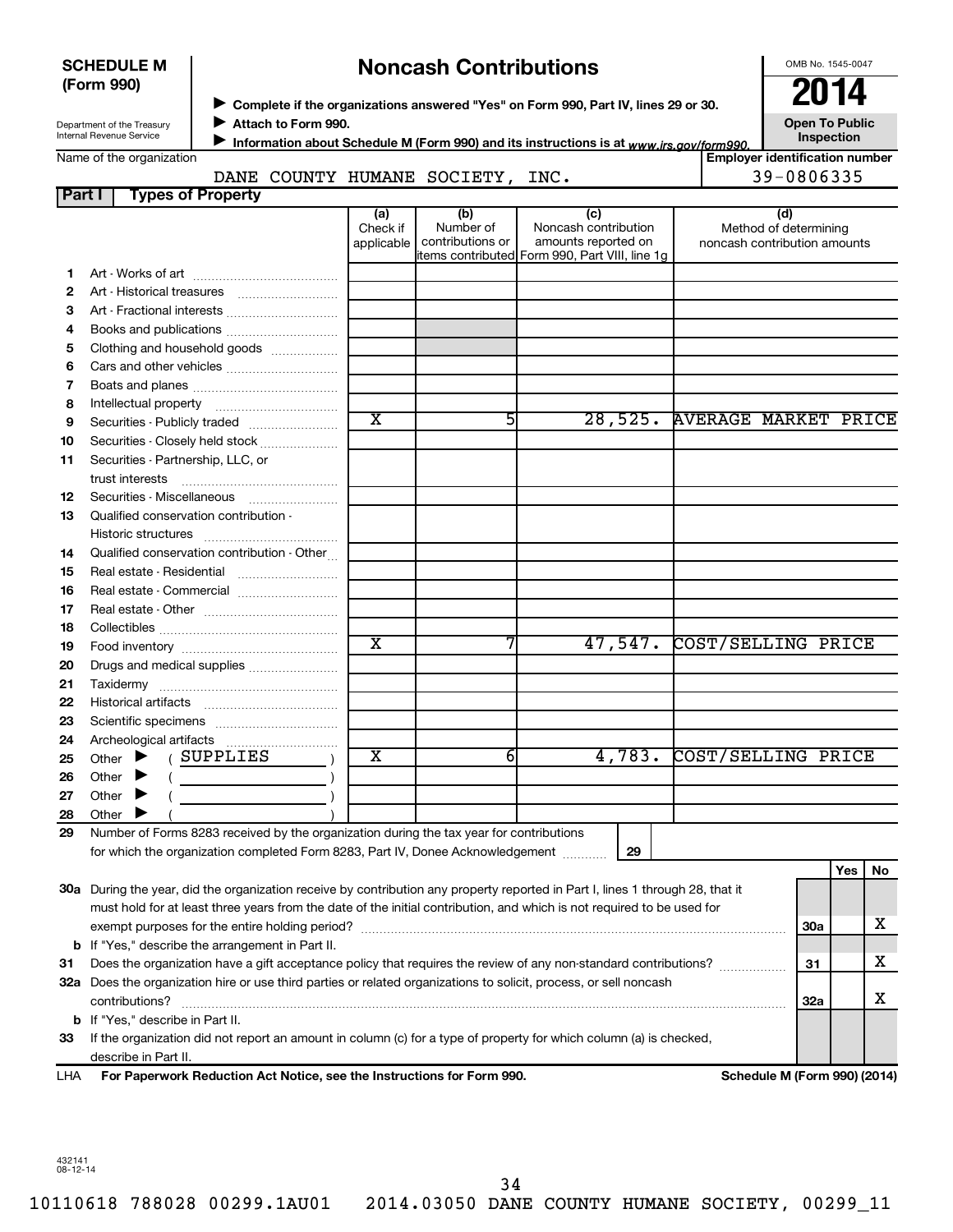|  |  |  |  |  | Schedule M (Form 990) (2014) DANE COUNTY HUMANE SOCIETY, INC. |  | $39 - 0806335$ | Page |  |
|--|--|--|--|--|---------------------------------------------------------------|--|----------------|------|--|
|--|--|--|--|--|---------------------------------------------------------------|--|----------------|------|--|

Part II | Supplemental Information. Provide the information required by Part I, lines 30b, 32b, and 33, and whether the organization is reporting in Part I, column (b), the number of contributions, the number of items received, or a combination of both. Also complete this part for any additional information.

SCHEDULE M, PART I, COLUMN (B):

DCHS IS REPORTING THE NUMBER OF CONTRIBUTIONS IN PART 1, COLUMN (B).

DCHS ANNUALLY RECEIVES APPROXIMATELY \$40,000 OF PET FOOD FROM ONE

CONTRIBUTOR. SHIPMENTS OF THIS FOOD ARE RECEIVED PERIODICALLY

THROUGHOUT THE YEAR.

**Schedule M (Form 990) (2014)**

**2**

432142 08-12-14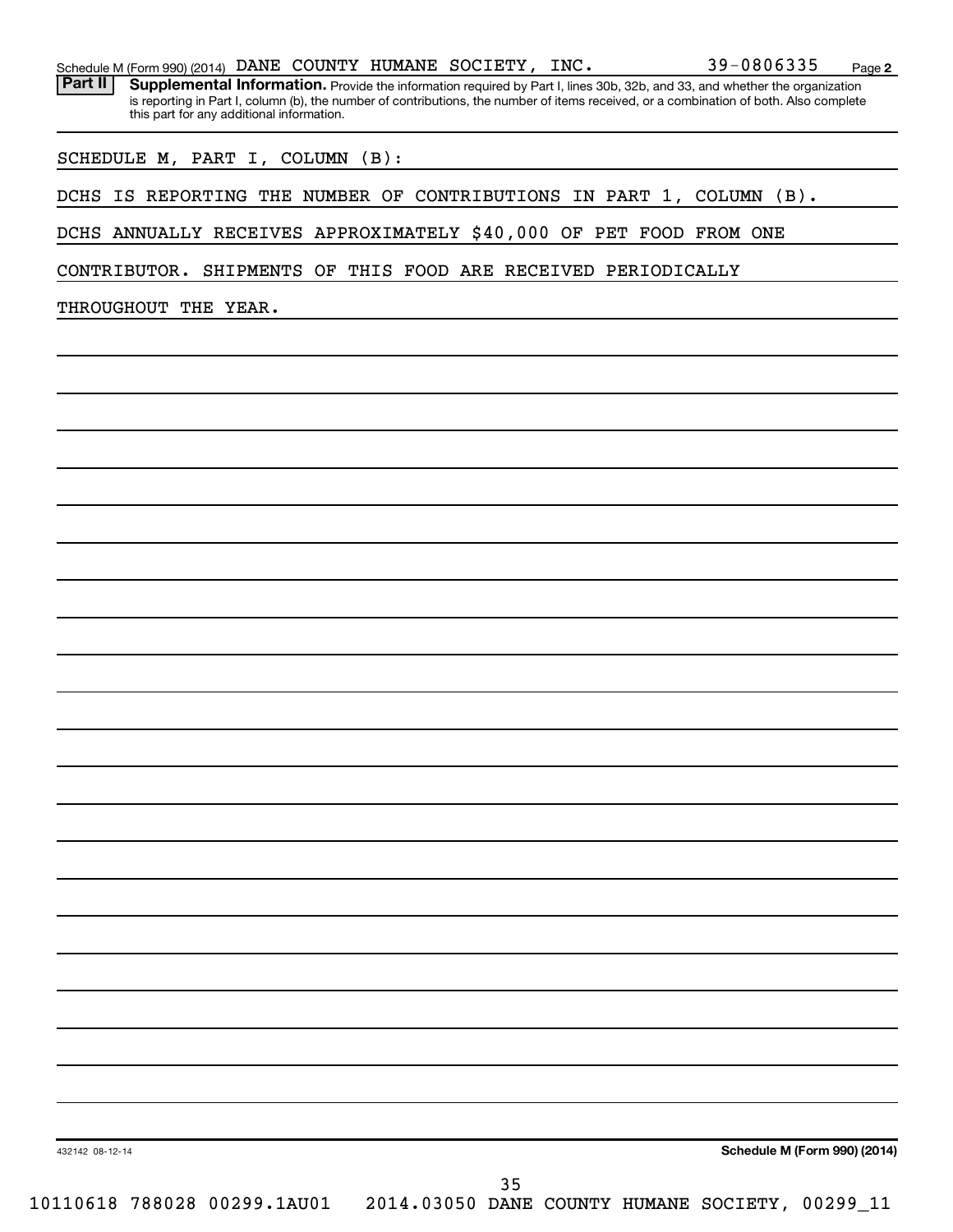| <b>SCHEDULE O</b><br>(Form 990 or 990-EZ)<br>Department of the Treasury<br>Internal Revenue Service |                                              | Supplemental Information to Form 990 or 990-EZ<br>Complete to provide information for responses to specific questions on<br>Form 990 or 990-EZ or to provide any additional information.<br>Attach to Form 990 or 990-EZ.<br>Information about Schedule O (Form 990 or 990-EZ) and its instructions is at www.irs.gov/form990. |               |                  | OMB No. 1545-0047<br><b>Open to Public</b><br>Inspection |
|-----------------------------------------------------------------------------------------------------|----------------------------------------------|--------------------------------------------------------------------------------------------------------------------------------------------------------------------------------------------------------------------------------------------------------------------------------------------------------------------------------|---------------|------------------|----------------------------------------------------------|
| Name of the organization                                                                            |                                              | DANE COUNTY HUMANE SOCIETY, INC.                                                                                                                                                                                                                                                                                               |               |                  | <b>Employer identification number</b><br>39-0806335      |
|                                                                                                     |                                              | FORM 990, PART III, LINE 1, DESCRIPTION OF ORGANIZATION MISSION:                                                                                                                                                                                                                                                               |               |                  |                                                          |
|                                                                                                     |                                              | FINANCIALLY STABLE AND SUSTAINABLE OPERATIONS WITH BALANCED REVENUE AND                                                                                                                                                                                                                                                        |               |                  |                                                          |
| EXPENSES.                                                                                           |                                              | IN ADDITION, DCHS EDUCATES AND SUPPORTS THE PUBLIC REGARDING                                                                                                                                                                                                                                                                   |               |                  |                                                          |
|                                                                                                     |                                              | ANIMAL WELFARE AND COMPANION ANIMAL OWNERSHIP AND INSTILLS THE VALUE                                                                                                                                                                                                                                                           |               |                  |                                                          |
|                                                                                                     |                                              | THAT A PET IS A LIFE-LONG COMMITMENT AND PRIVILEGE.                                                                                                                                                                                                                                                                            |               | DCHS'S WORK ALSO |                                                          |
|                                                                                                     |                                              | INCLUDES PROMOTING A LEGISLATIVE AGENDA IN SUPPORT OF CREATING A MORE                                                                                                                                                                                                                                                          |               |                  |                                                          |
| HUMANE COMMUNITY.                                                                                   |                                              |                                                                                                                                                                                                                                                                                                                                |               |                  |                                                          |
|                                                                                                     |                                              |                                                                                                                                                                                                                                                                                                                                |               |                  |                                                          |
|                                                                                                     |                                              | FORM 990, PART III, LINE 4D, OTHER PROGRAM SERVICES:                                                                                                                                                                                                                                                                           |               |                  |                                                          |
| ΙN                                                                                                  |                                              | 2014, DCHS'S WILDLIFE REHABILITATION PROGRAM, FOUR LAKES WILDLIFE                                                                                                                                                                                                                                                              |               |                  |                                                          |
|                                                                                                     |                                              | CENTER, HELPED 2,958 WILD ANIMALS, INCLUDING RAPTORS, WATERFOWL,                                                                                                                                                                                                                                                               |               |                  |                                                          |
|                                                                                                     | SONGBIRDS, SMALL MAMMALS AND REPTILES.       |                                                                                                                                                                                                                                                                                                                                |               |                  |                                                          |
| EXPENSES \$ 161,636.                                                                                |                                              | INCLUDING GRANTS OF \$ 0.                                                                                                                                                                                                                                                                                                      | REVENUE \$ 0. |                  |                                                          |
|                                                                                                     |                                              |                                                                                                                                                                                                                                                                                                                                |               |                  |                                                          |
|                                                                                                     |                                              | DCHS'S VOLUNTEER PROGRAM INCLUDES RECRUITMENT, TRAINING, SUPERVISION,                                                                                                                                                                                                                                                          |               |                  |                                                          |
|                                                                                                     |                                              | AND RETENTION OF DCHS'S VOLUNTEERS. IN 2014, 1,760 VOLUNTEERS PROVIDED                                                                                                                                                                                                                                                         |               |                  |                                                          |
|                                                                                                     |                                              | APPROXIMATELY 116,775 VOLUNTEER HOURS TO DCHS, EQUIVALENT TO MORE THAN                                                                                                                                                                                                                                                         |               |                  |                                                          |
| 56 FULL-TIME EMPLOYEES.                                                                             |                                              |                                                                                                                                                                                                                                                                                                                                |               |                  |                                                          |
| EXPENSES $$138,177$ .                                                                               |                                              | INCLUDING GRANTS OF \$ 0. REVENUE \$ 15,517.                                                                                                                                                                                                                                                                                   |               |                  |                                                          |
|                                                                                                     |                                              |                                                                                                                                                                                                                                                                                                                                |               |                  |                                                          |
|                                                                                                     | FORM 990, PART VI, SECTION A, LINE 6:        |                                                                                                                                                                                                                                                                                                                                |               |                  |                                                          |
|                                                                                                     |                                              | DCHS HAS A SINGLE CATEGORY OF MEMBERSHIP FOR WHICH A MINIMUM AMOUNT OF DUES                                                                                                                                                                                                                                                    |               |                  |                                                          |
|                                                                                                     | IS REQUIRED TO BE ENTITLED TO VOTING RIGHTS. |                                                                                                                                                                                                                                                                                                                                |               |                  |                                                          |
|                                                                                                     |                                              |                                                                                                                                                                                                                                                                                                                                |               |                  |                                                          |
|                                                                                                     | FORM 990, PART VI, SECTION A, LINE 7A:       |                                                                                                                                                                                                                                                                                                                                |               |                  |                                                          |

432211 08-27-14 LHA For Paperwork Reduction Act Notice, see the Instructions for Form 990 or 990-EZ. Schedule O (Form 990 or 990-EZ) (2014) THE MEMBERS ELECT THE DIRECTORS OF DCHS AT THE ANNUAL MEMBERSHIP MEETING. 36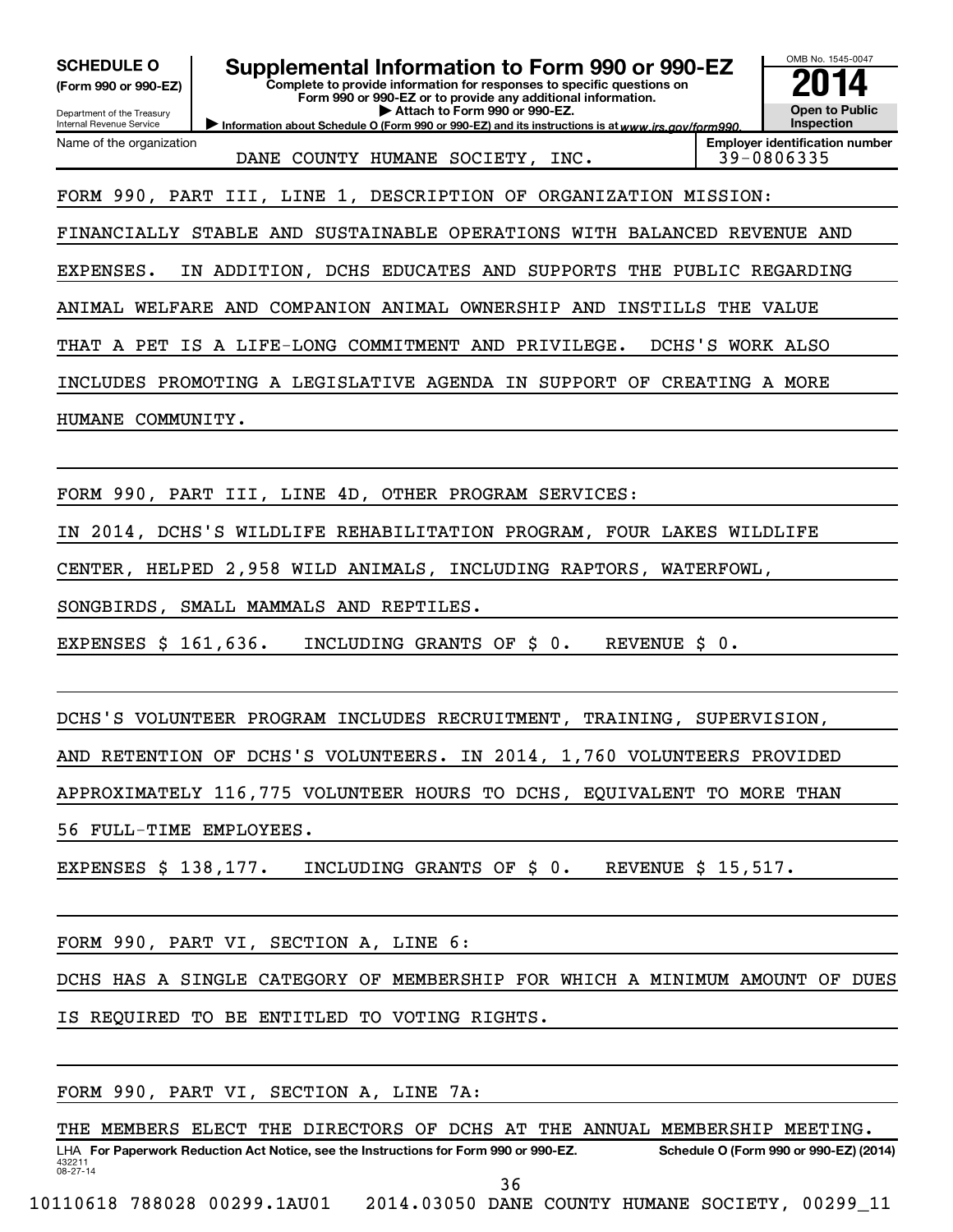| Schedule O (Form 990 or 990-EZ) (2014) | Page 2                                |
|----------------------------------------|---------------------------------------|
| Name of the organization               | <b>Employer identification number</b> |
| INC.<br>DANE COUNTY HUMANE SOCIETY     | 39-0806335                            |

FORM 990, PART VI, SECTION A, LINE 7B:

ALL CURRENT MEMBERS, EXCEPT FOR YOUTH MEMBERS UNDER AGE 18, SHALL BE ENTITLED TO VOTE ON ALL MATTERS SUBMITTED TO A VOTE OF THE MEMBERS AND SUCH OTHER ADDITIONAL RIGHTS AND POWERS AS SET FORTH IN THESE BYLAWS OR CONFERRED UPON VOTING MEMBERS OF NON-STOCK CORPORATIONS UNDER APPLICABLE LAW; PROVIDED, HOWEVER, THAT NO MEMBER SHALL HAVE VOTING RIGHTS UNTIL HE OR SHE HAS BEEN A MEMBER OF DCHS FOR THREE (3) CONTINUOUS MONTHS IMMEDIATELY PRIOR TO THE DATE OF SUCH VOTE. A MAJORITY OF THE VOTES ENTITLED TO BE CAST BY THE MEMBERS AT A MEETING AT WHICH A QUORUM IS PRESENT SHALL BE NECESSARY FOR THE ADOPTION OF ANY MATTER VOTED UPON BY MEMBERS, UNLESS A GREATER PROPORTION IS REQUIRED BY LAW, THESE BYLAWS, OR THE ARTICLES OF INCORPORATION. AT ANY MEMBERSHIP MEETING, THOSE VOTING MEMBERS PRESENT, BUT NOT FEWER THAN TWENTY-FIVE (25), SHALL HAVE THE AUTHORITY TO TRANSACT ALL BUSINESS THAT MAY COME BEFORE THE MEMBERSHIP MEETING.

FORM 990, PART VI, SECTION B, LINE 11:

THE FORM 990 IS PREPARED BY AN INDEPENDENT CERTIFIED PUBLIC ACCOUNTANT AS PART OF THE ANNUAL FINANCIAL STATEMENT AUDIT ENGAGEMENT. WHEN COMPLETED, THE FORM 990 IS REVIEWED BY DCHS'S EXECUTIVE DIRECTOR AND THE GOVERNING BODY. UPON APPROVAL OF THE COMPLETED FORM 990 BY BOTH THE EXECUTIVE DIRECTOR AND THE GOVERNING BODY, THE FORM 990 WILL BE FILED WITH THE IRS. THE SECTIONS OF THE APPROVED FORM 990 OPEN TO PUBLIC INSPECTION ARE POSTED ON DCHS'S WEBSITE ONCE FILED.

432212 08-27-14 **Schedule O (Form 990 or 990-EZ) (2014)** FORM 990, PART VI, SECTION B, LINE 12C: ANY DIRECTOR, PRINCIPAL OFFICER, OR MEMBER OF A COMMITTEE WITH GOVERNING BODY DELEGATED POWERS AGREES TO BE BOUND BY DCHS'S CONFLICT OF INTEREST 10110618 788028 00299.1AU01 2014.03050 DANE COUNTY HUMANE SOCIETY, 00299\_11 37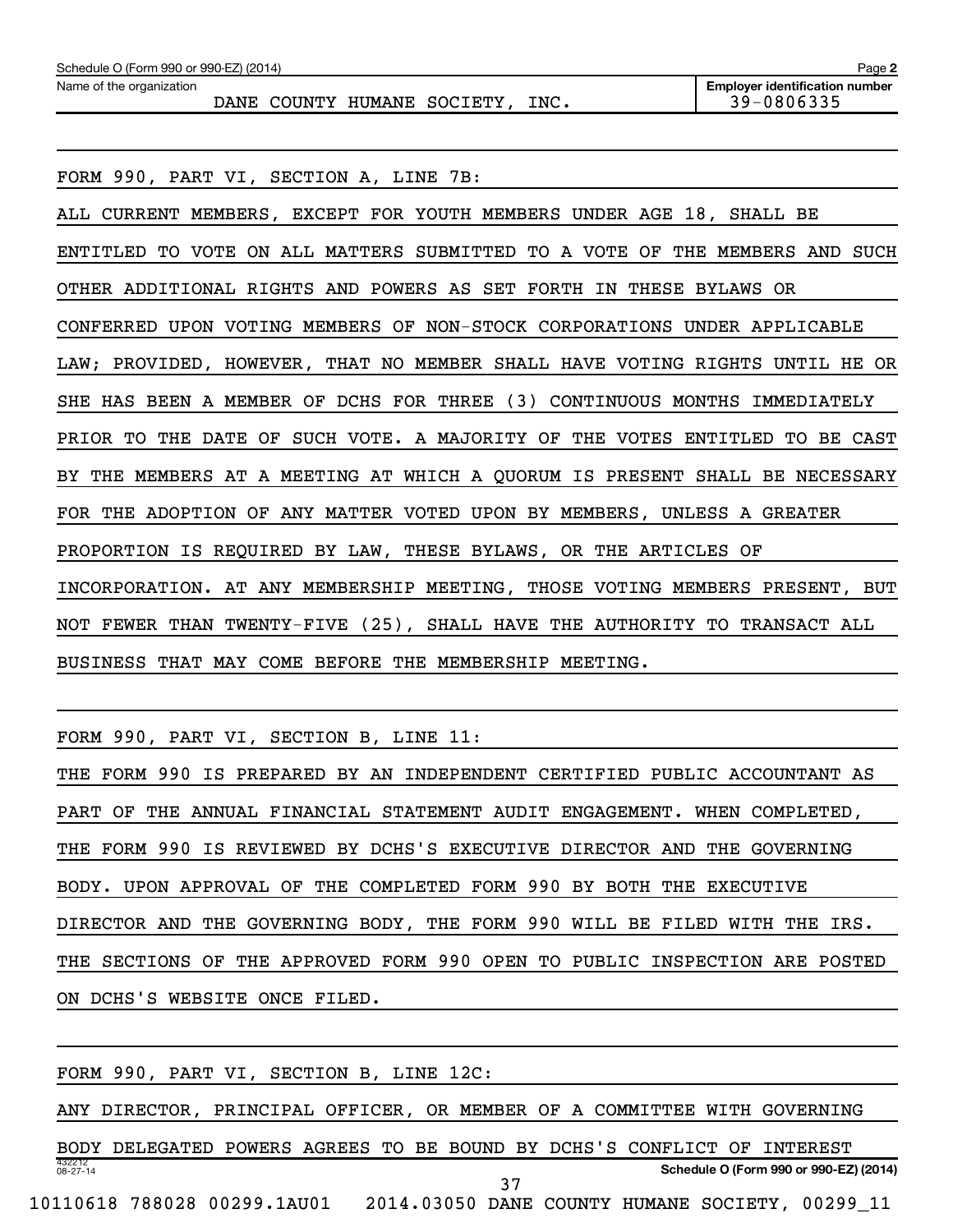| Schedule O (Form 990 or 990-EZ) (2014)<br>Page 2                                       |                                                     |  |  |  |  |  |
|----------------------------------------------------------------------------------------|-----------------------------------------------------|--|--|--|--|--|
| Name of the organization<br>SOCIETY,<br>DANE<br>COUNTY<br><b>HUMANE</b><br>INC.        | <b>Employer identification number</b><br>39-0806335 |  |  |  |  |  |
| INTEREST POLICY REQUIRES SELF-REPORTING.<br>POLICY.<br>THIS<br>CONFLICT<br>OF          | ΙN                                                  |  |  |  |  |  |
| WITH ANY ACTUAL OR POSSIBLE REPORTED<br>CONNECTION<br>CONFLICT                         | INTEREST,<br>OF<br>AN                               |  |  |  |  |  |
| PERSON MUST DISCLOSE THE<br>EXISTENCE<br>OF<br>THE<br>INTERESTED                       | INTEREST<br>AND<br>BE.<br>GIVEN                     |  |  |  |  |  |
| DISCLOSE ALL MATERIAL FACTS<br>OPPORTUNITY<br>TO<br>THE<br>TO.<br>THE                  | <b>DIRECTORS</b><br>AND<br>MEMBERS                  |  |  |  |  |  |
| GOVERNING<br>BODY<br>DELEGATED<br>COMMITTEES<br>WITH<br>POWERS.<br>OF                  | AFTER DISCLOSURE<br>OF                              |  |  |  |  |  |
| AND ALL MATERIAL FACTS, THE<br>INTERESTED<br>INTEREST<br>PERSON<br>THE                 | SHALL LEAVE<br>THE                                  |  |  |  |  |  |
| BODY<br>OR<br>COMMITTEE<br>MEETING<br>WHILE<br>THE<br>DETERMINATION OF<br>GOVERNING    | A CONFLICT                                          |  |  |  |  |  |
| UPON<br>IS DISCUSSED<br>AND VOTED<br>BY<br>THE REMAINING DIRECTORS<br>INTEREST<br>ΟF   | 0 <sub>R</sub>                                      |  |  |  |  |  |
| COMMITTEE<br>MEMBERS.<br>GOVERNING<br>BODY OR A DESIGNATED<br>THE                      | COMMITTEE<br><b>CONDUCTS</b>                        |  |  |  |  |  |
| REVIEWS<br><b>ENSURE</b><br>THAT<br>DCHS<br>DOES NOT<br>ENGAGE<br>PERIODIC<br>TО<br>IN | ACTIVITIES<br>THAT                                  |  |  |  |  |  |
| COULD JEOPARDIZE ITS TAX-EXEMPT<br>STATUS.                                             |                                                     |  |  |  |  |  |

FORM 990, PART VI, SECTION B, LINE 15A:

THE PERFORMANCE OF THE DCHS EXECUTIVE DIRECTOR IS REVIEWED BY THE GOVERNING BODY ON AN ANNUAL BASIS. THIS REVIEW OCCURS WITHIN FOUR WEEKS OF THE ANNIVERSARY OF THE EXECUTIVE DIRECTOR'S HIRE DATE. WHEN THE REVIEW HAS BEEN COMPLETED AND FORMALLY APPROVED BY THE GOVERNING BODY, THE DIRECTORS DETERMINE AND APPROVE ANY SALARY ADJUSTMENT AND SUBMIT THE CHANGE TO DCHS'S ACCOUNTANT. APPROXIMATELY 60 DAYS PRIOR TO THE EXECUTIVE DIRECTOR'S ANNIVERSARY DATE, THE GOVERNING BODY APPOINTS A DIRECTOR TO LEAD THE REVIEW EFFORT. THE LEAD COMPILES ALL COMMENTS SUBMITTED BY THE DIRECTORS AND CREATES A SINGLE COHESIVE REVIEW THAT IS SHARED WITH THE EXECUTIVE DIRECTOR AFTER BEING APPROVED BY THE GOVERNING BODY.

|  |  | FORM 990, PART VI, SECTION C, LINE 19: |  |  |                                                                      |  |
|--|--|----------------------------------------|--|--|----------------------------------------------------------------------|--|
|  |  |                                        |  |  | DCHS MAKES ITS GOVERNING DOCUMENTS, CONFLICT OF INTEREST POLICY, AND |  |
|  |  |                                        |  |  | FINANCIAL STATEMENTS AVAILABLE TO THE PUBLIC UPON REQUEST.           |  |
|  |  |                                        |  |  |                                                                      |  |

**Schedule O (Form 990 or 990-EZ) (2014)**